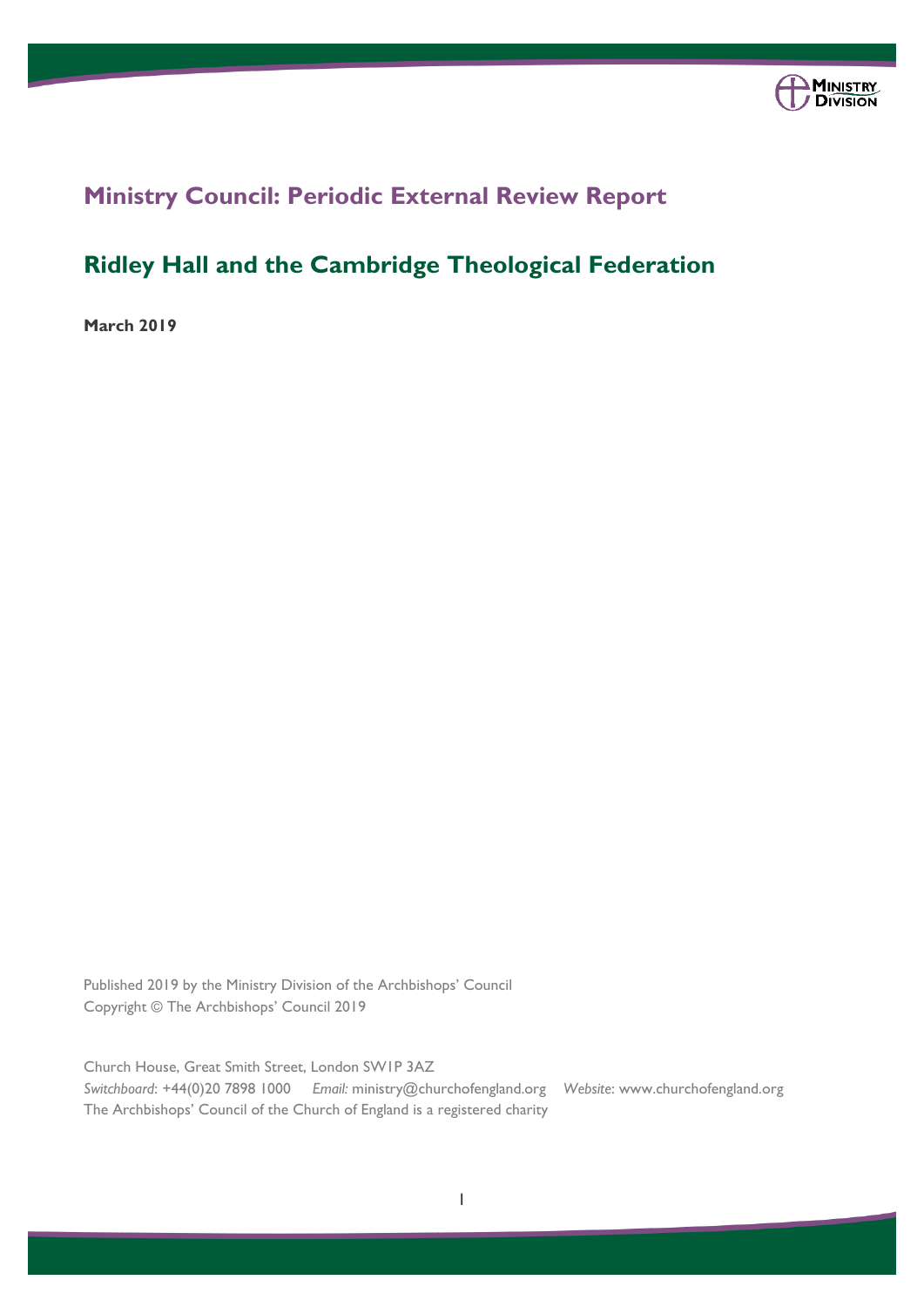

# **CONTENTS**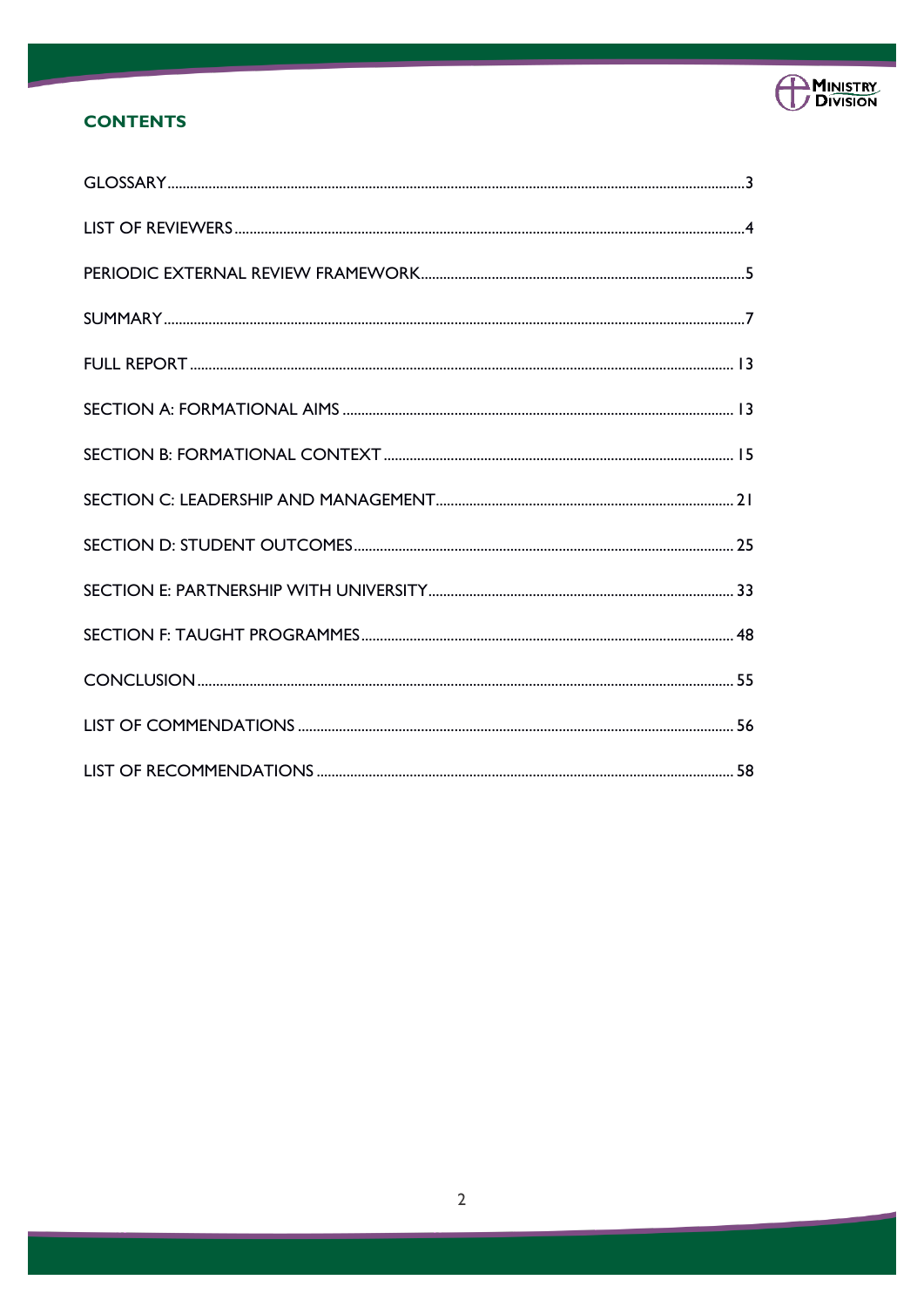

# **GLOSSARY**

| <b>APL</b>   | <b>Accredited Prior Learning</b>                                      |
|--------------|-----------------------------------------------------------------------|
| <b>ASE</b>   | <b>Annual Self Evaluation</b>                                         |
| <b>BAP</b>   | Bishops' Advisory Panel                                               |
| <b>BCP</b>   | <b>Book of Common Prayer</b>                                          |
| <b>CTF</b>   | Cambridge Theological Federation                                      |
| <b>DDO</b>   | Diocesan Director of Ordinands                                        |
| <b>DSA</b>   | <b>Disability Support Allowance</b>                                   |
| <b>DULTA</b> | Durham University Learning and Teaching Award                         |
| <b>ERMC</b>  | <b>Eastern Region Ministry Course</b>                                 |
| IME1/2       | Initial Ministerial Education Phase 1 & 2 (pre-ordination and curacy) |
| <b>MEQ</b>   | Module Evaluation Questionnaire                                       |
| <b>PER</b>   | Periodic External Review                                              |
| QAA          | Quality Assurance Agency for Higher Education                         |
| <b>RME</b>   | <b>Resourcing Ministerial Education</b>                               |
| <b>RLM</b>   | Ridley Lay Ministry                                                   |
| <b>SWOT</b>  | Strengths, Weaknesses, Opportunities, Threats                         |
| <b>TEI</b>   | Theological Education Institution                                     |
| <b>ULO</b>   | University Liaison Officer                                            |
| <b>URC</b>   | <b>United Reformed Church</b>                                         |
| <b>VLE</b>   | Virtual Learning Environment                                          |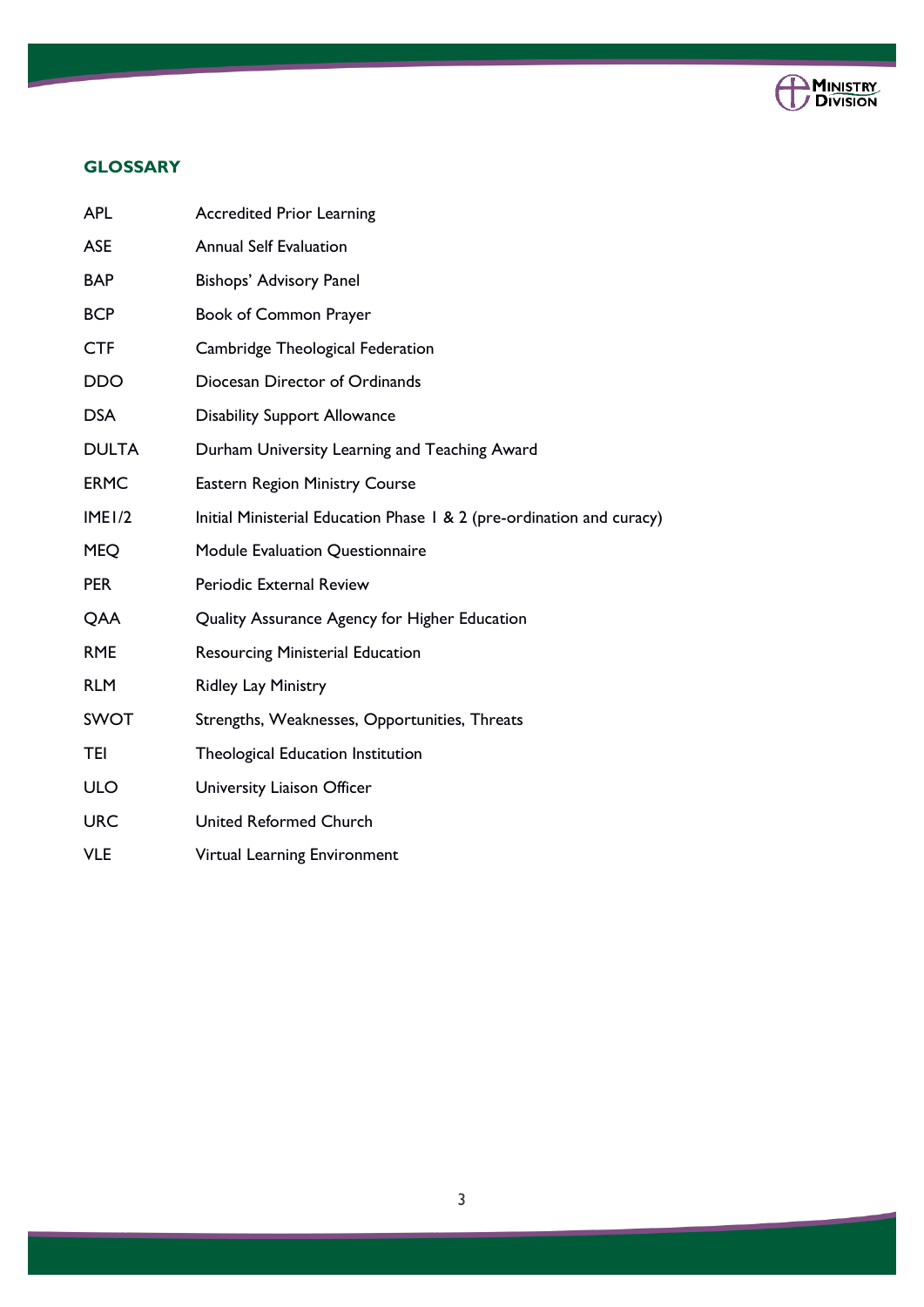

# **LIST OF REVIEWERS**

*For Ministry Division*

**Ven Sam Rushton**, Senior Reviewer, Archdeacon of Cleveland, York Diocese

**Ven Sue Field**, Archdeacon Pastor, Coventry Diocese

**Dr Stephen Longden**, Reader and Lay Chair of Deanery Synod (Diocese of Derby), formerly Client Manager, Corporate Programmes, Staffordshire University and QAA Subject Auditor

**Prof Chris Southgate**, Professor of Theodicy, Exeter University

*For Durham University*

**Professor Mike Higton** (Professor of Theology & Ministry, Chair) **Revd Barry Miller** (External subject specialist) **Ms Alyson Bird** (Common Awards Manager) **Mrs Emma Harrington** (Common Awards Officer) (Secretary)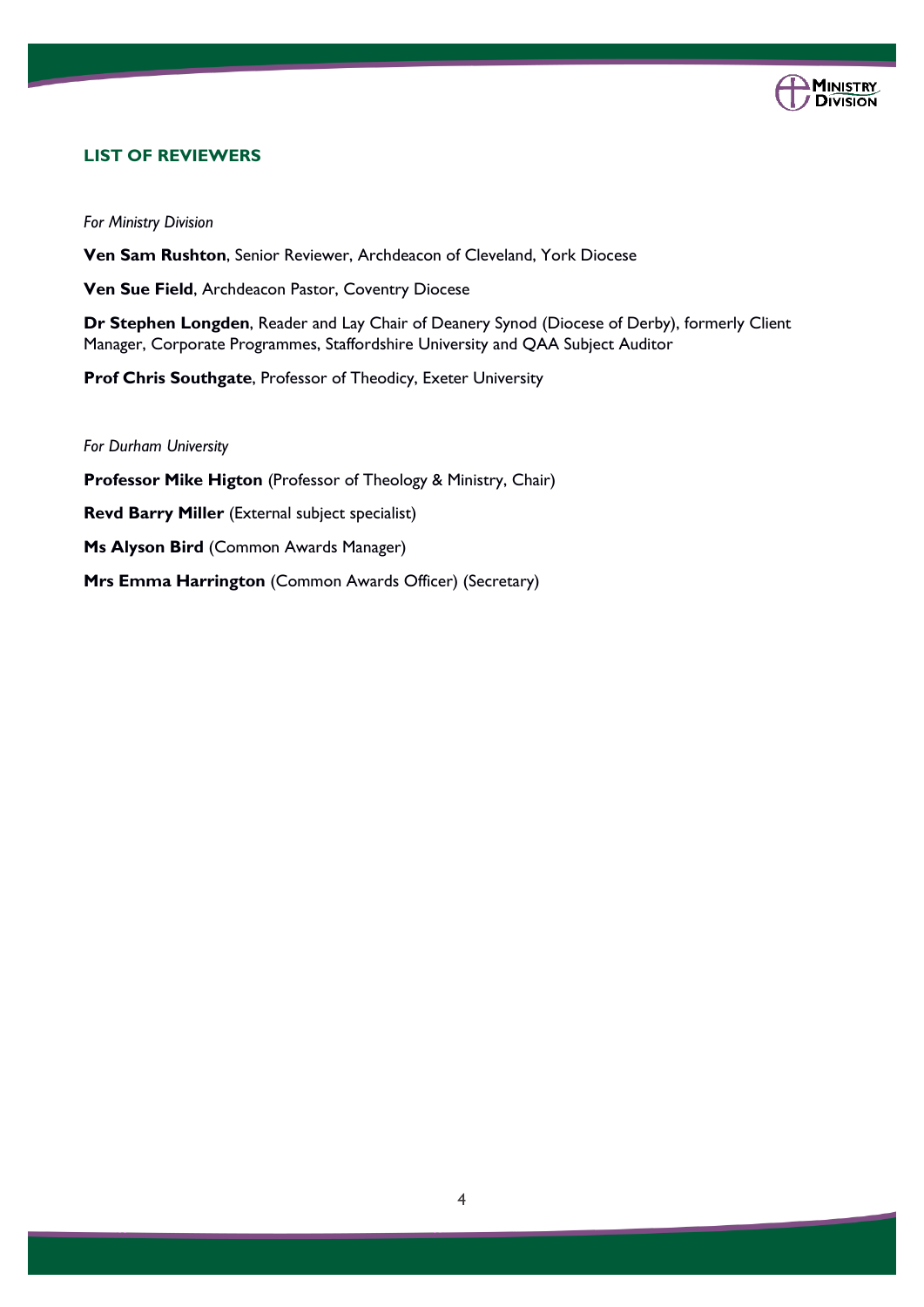

# **THE PERIODIC EXTERNAL REVIEW FRAMEWORK**

For ministerial training institutions that offer the church's Durham University-validated Common Awards programmes (as most do), Periodic External Review is a joint process that meets the quality assurance needs both of the sponsoring churches and of Durham University, and enables the church to conduct an external quality check of each TEI against national standards and expectations for ministerial training and formation.

*On behalf of the sponsoring churches*, review teams are asked to assess the fitness for purpose of the training institution for preparing candidates for ordained and licensed ministry and to make recommendations for the enhancement of the life and work of the institution. Within the structures of the Church of England, this report has been prepared for the House of Bishops acting through the Ministry Council.

*For Durham University*, the PER process is the university's mechanism for gathering and evaluating information from multiple sources to inform decision-making on: (i) renewal of the Common Awards partnerships with approved Theological Education Institutions (TEIs); (ii) revalidation of Common Awards programmes that have been approved for delivery within TEIs.

Review teams are appointed both by Ministry Division from a pool of reviewers nominated by bishops and TEIs and by Durham University's Common Awards office. The latter will take lead responsibility for PER criteria E and F covering teaching and learning infrastructure and delivery. In effect, this part of the review represents academic revalidation by Durham as the church's partner university, but will also include comment on wider formational matters where appropriate. Evidence-gathering is shared, and judgements are owned by the review team as a whole.

### *Recommendations and Commendations*

PER reports include Recommendations which may either be developmental, naming issues that the reviewers consider the TEI needs to address, or they may urge the enhancement of practice that is already good. They also include Commendations, naming instances of good practice that the reviewers specially wish to highlight. The reviewers' assessment of the TEI is expressed as much through the balance of Recommendations and Commendations in their report as through its criterion-based judgements.

#### *Criterion-based judgements*

Reviewers are asked to use the following outcomes with regard to the overall report and individual criteria A-F. Throughout, the outcome judgements will be those of the Ministry Division-appointed reviewers, as university validation does not use a similar framework; but in respect of sections E and F those judgements will be especially informed by the views, recommendations and commendations of the Durham-appointed reviewers in the case of TEI offering Common Awards programmes.

# **Confidence**

Overall outcome: commendations and a number of recommendations, none of which question the generally high standards found in the review.

Criterion level: aspects of an institution's life which show good or best practice.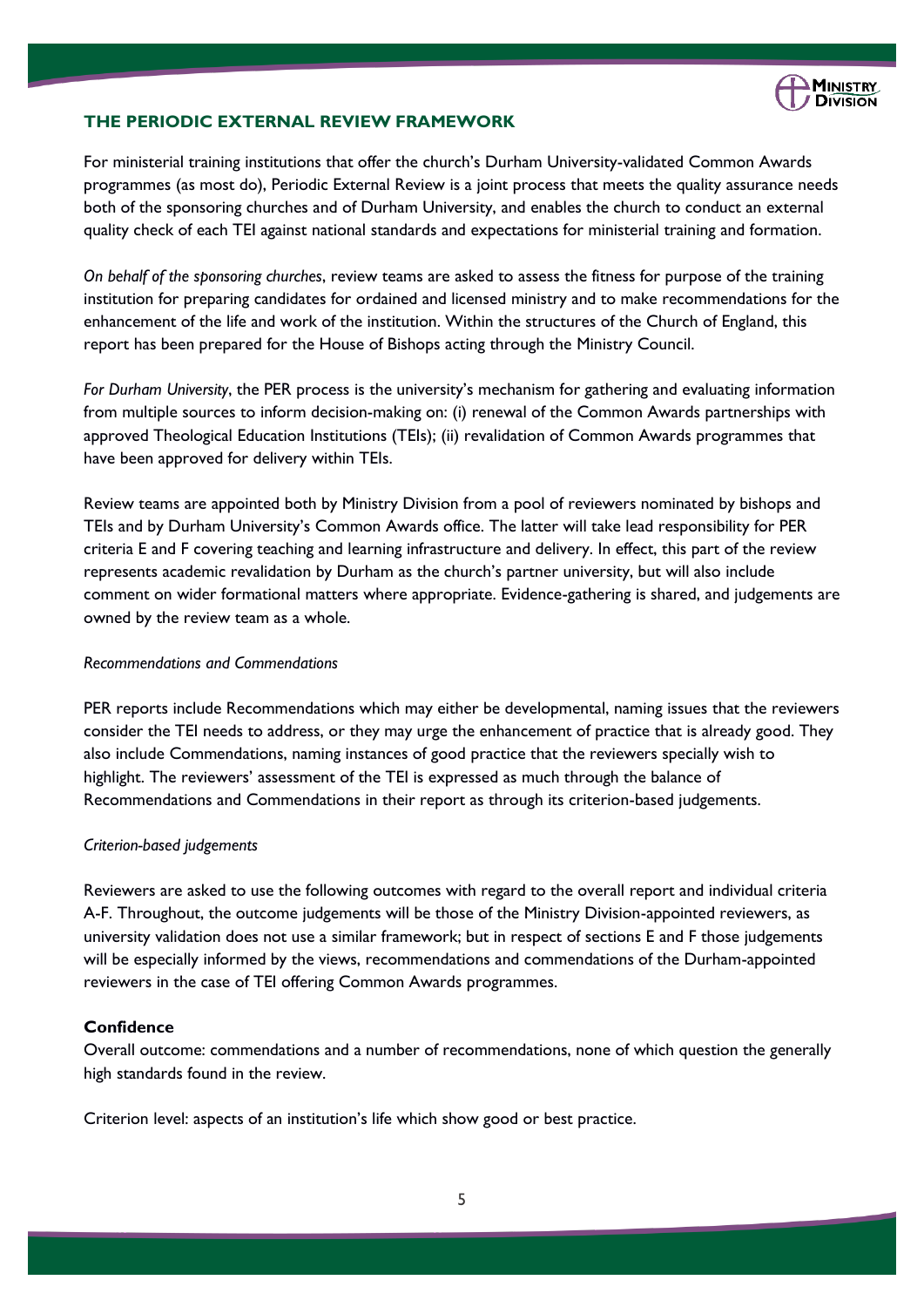

# **Confidence with qualifications**

Overall outcome: likely to include commendations as well as a number of recommendations, including one or more of substance that questions the generally acceptable standards found in the review and which can be rectified or substantially addressed by the institution in the coming 12 months.

Criterion level: aspects of an institution's life which show either (a) at least satisfactory practice but with some parts which are not satisfactory or (b) some unsatisfactory practice but where the institution has the capacity to address the issues within 12 months.

# **No confidence**

Overall outcome: A number of recommendations, including one or more of substance which raise significant questions about the standards found in the review and the capacity of the institution to rectify or substantially address these in the coming 12 months.

Criterion level: aspects of an institution's life which show either (a) generally not satisfactory practice or (b) some unsatisfactory practice where it is not evident that the institution can rectify the issues within the coming 12 months.

In respect of Sections E–F, university validation does not apply a hierarchy of quality judgements. Instead, the practice is to grant continuing approval subject to the fulfilment of conditions expressed in the reviewers' recommendations. Thus, where Common Awards programmes are part of the PER, the reviewers' shared judgements under these two sections will normally be expressed as 'Confidence, subject to the implementation of the recommendations in this section'.

The Common Awards team's findings are part of the joint PER report, but are also be included in a standalone report prepared for the university's governance bodies, and which can be made available to the TEI under review if wished.

*For training institutions that do not offer the Durham-validated Common Awards programmes*, PER is undertaken entirely by Ministry Division-appointed reviewers, applying criteria A-F but with appropriate adaptation in the case of E and F. Some diocesan Reader training schemes, for example, fall into this category.

The Durham reviewers do not review programmes validated by another partner university – such as, in this case, Cambridge University – but the Ministry Division reviewers will consider the effectiveness of those programmes for the TEI's formational purposes, and comment appropriately at sections E-F and elsewhere in the report. They place some reliance on the partner university's academic quality assurance.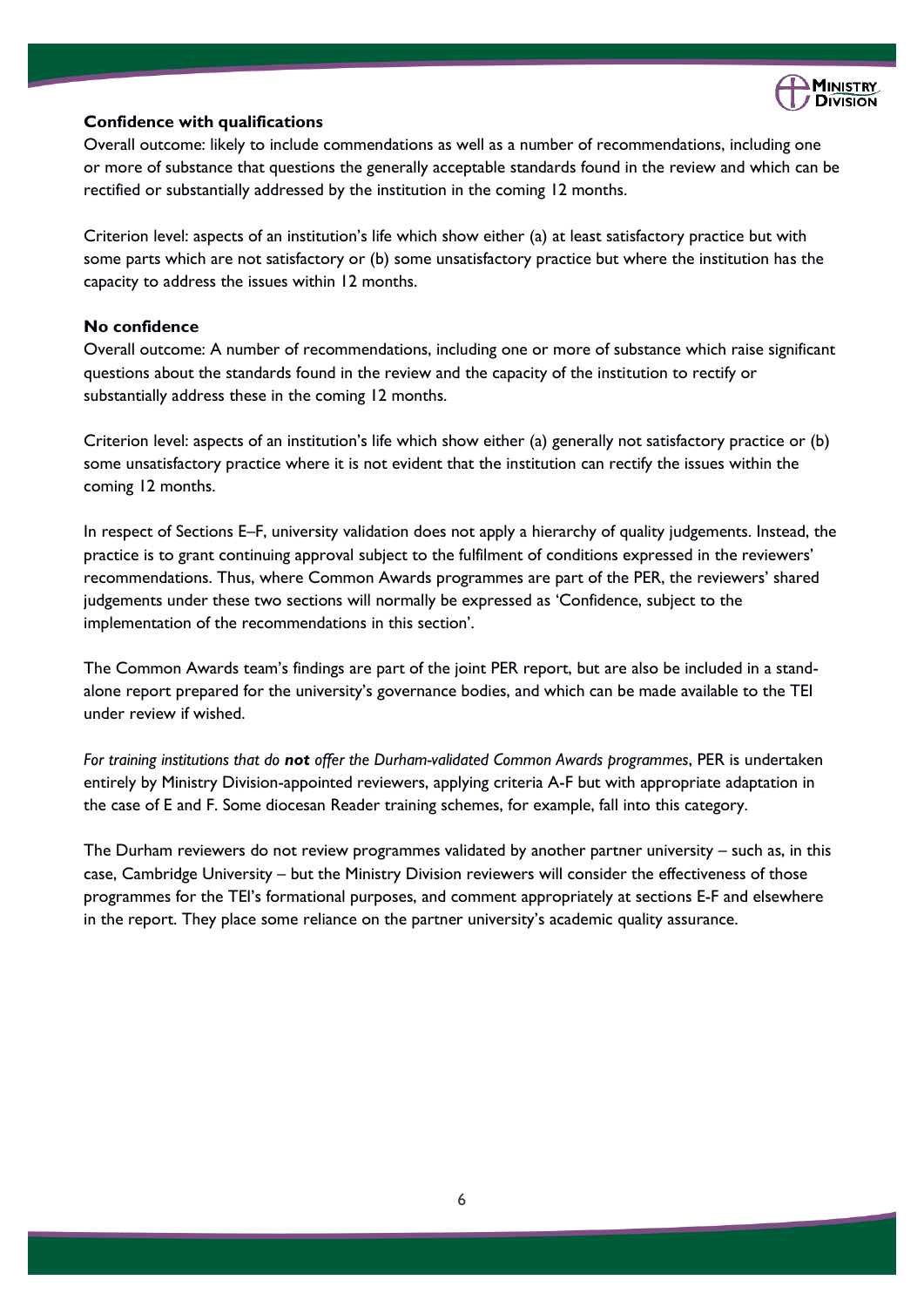

# **REPORT OF THE PERIODIC EXTERNAL REVIEW OF RIDLEY HALL and the CAMBRIDGE THEOLOGICAL FEDERATION**

# **March 2019**

### **SUMMARY**

#### **Explanatory note**

It needs to be said at the outset that this report has dual scope and addresses two audiences: hence its title. As always with PER for training institutions that offer Common Awards, the review is a joint exercise between the church and Durham University. Reviewers representing the church have looked at the formation offered by Ridley Hall and their commentary, commendations and recommendations in this area, addressed to the College, are at Sections A-D of this report. Reviewers representing Durham have looked at Common Awards provision across the Cambridge Federation – the TEI, for Durham purposes – and their commentary, commendations and recommendations are included at Sections E and F of this report, which address the Cambridge Federation. Supplementing these, in the same sections, is additional material from the church reviewers that may relate to Cambridge University provision or to academic provision across the board and is, again, in many cases addressed to the Federation but sometimes also to Ridley. In practice, Federation and College will need to work together to take the recommendations forward.

A similarly dual-focus report exists for the review of Westcott House, undertaken at the same time.

### **Introduction**

Ridley Hall was founded in 1881 and named in memory of [Nicholas Ridley,](https://en.wikipedia.org/wiki/Nicholas_Ridley_(martyr)) theologian and [martyr](https://en.wikipedia.org/wiki/Martyr) of the sixteenth century. The college's first principal was the theologian [Handley Moule,](https://en.wikipedia.org/wiki/Handley_Moule) later [Bishop of Durham.](https://en.wikipedia.org/wiki/Bishop_of_Durham) It was originally founded with a Trust Deed in 1877, amended by deed of variation in 1997. Its charitable objectives are '*to provide theological instruction consistent with the principles of the Church of England to candidates for ordination and, subject thereto, to provide theological education with a preference for individuals who are undertaking a course of study in theology or who have been ordained'*. In carrying out its objects, the Hall '*may provide accommodation for students*'. The Principles on which the Hall was founded are those expressed and expounded in the Thirty-nine Articles of the Church of England, with special stress laid upon the following: The Atonement, Justification by faith, The Sacraments, The Ministry and The Holy Scriptures. There is a distinctive evangelical theology implied in the founding principles which continues to be evident today, albeit with a decidedly open and hospitable character.

Although not formally a constituent college of the [University of Cambridge,](https://en.wikipedia.org/wiki/University_of_Cambridge) Ridley Hall maintains close ties with the university. Ridley Hall is involved in three University partnerships: with Durham University through Common Awards, with Cambridge University through the Cambridge Theological Federation, and with Cambridge University through students being entered for the Tripos. Until the introduction of the [Common Award,](https://en.wikipedia.org/wiki/Common_Award) degrees were also awarded to students by [Anglia Ruskin University.](https://en.wikipedia.org/wiki/Anglia_Ruskin_University) Ridley offers a wide range of academic courses including, *inter alia*, a Postgraduate Certificate or BA in Theology, Mission and Ministry (Common Awards), a Bachelor of Theology and the [BA in Theological and Religious](http://www.ridley.cam.ac.uk/study/courses/ba-tripos)  [Studies](http://www.ridley.cam.ac.uk/study/courses/ba-tripos) (known as the BA Tripos) both validated by Cambridge. In addition students with a previous qualification in Theology may access a variety of postgraduate qualifications. Alongside these academic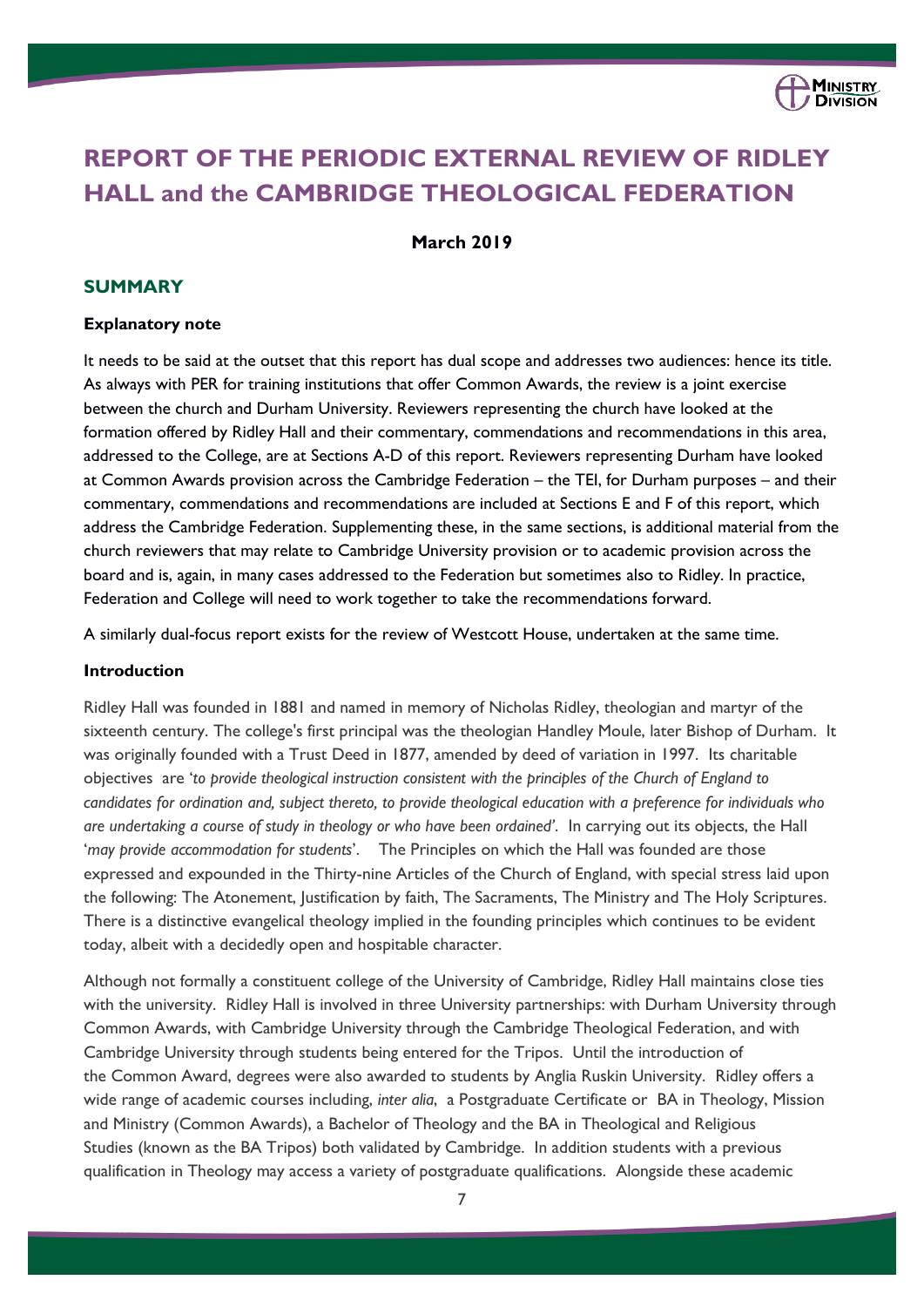

course, ordinands undertake a formational programme including a relatively new taught programme called 'Emmaus', plus placements, opportunities to lead worship and engagement in the community life of the college and in mission opportunities.

Ridley Hall forms part of the [Cambridge Theological Federation,](https://en.wikipedia.org/wiki/Cambridge_Theological_Federation) an ecumenical partnership of eleven institutions, with over 300 students from 25 different countries, founded in 1972. It includes as members Westcott House, Wesley House (Methodist), the Institute for Orthodox Christian Studies, Westminster College (URC), Westfield House (Evangelical Lutheran), and the Margaret Beaufort Institute of Theology (Roman Catholic). The CTF provides administrative and academic registrar support to the constituent members and facilitates the effective use of resources across the Federation. There is regular Federation worship hosted by members in their own tradition.

Ridley seek to enable their students to grow in Christ-like character and in confidence for mission through worship and prayer, eating together and socialising, in an atmosphere of friendship, grace, honesty and humour. They believe in modelling and encouraging a growing relationship with God founded on a disciplined life of prayer, worship, engagement with scripture and loving service. As in the previous inspection in 2011, we found a community of generosity based on the understanding of the Church as One, Holy, Catholic and Apostolic. Theirs is a distinctively Anglican character in a style of evangelicalism that does not exclude other ways of being Anglican nor groups of learners beyond Anglican ordinands.

#### *Recent changes*

The leadership and governance structures of Ridley Hall have undergone significant change in the last 2 years, as have the governance structures of the wider Cambridge Theological Federation. Much of the change at Ridley is to be attributed to the appointment of a new Chair of Trustees and Principal. Mark Spelman (Chair of Trustees) is a member of the Council of the Royal Institute for International Affairs (Chatham House), a former Global Head of Strategy at Accenture, and their Global Managing Director for Thought Leadership and Executive Director for the Accenture Institute for High Performance. His current roles include working for the World Economic Forum to lead their initiative on the future of the digital economy and society. He is actively engaged in the life of Ridley, chairing the Executive Committee and the Finance Committee as well as the Board of Trustees, and providing one-one support on a regular basis to the Principal. Michael Volland was appointed as Principal in January 2017 from within the staff at Ridley where he was Tutor in Pioneering and Context-Based Training. Prior to that he was Director of Mission at Cranmer and Missioner to the East Durham Mission Project. His appointment as Principal was widely acclaimed by the student body in particular; every student we spoke to was hugely positive about Michael's leadership of the community at Ridley.

Since the last Inspection, Ridley has adopted the Common Awards framework alongside its provision of Cambridge University awards. It has also developed Ridley Lay Ministry, a new venture grown out of its association with the Centre for Youth Ministry. RLM aims 'to resource the church through provision of excellent Lay Ministry training that is complementary with ordained ministry' and to promote lay development and discipleship through theological education. RLM uses the existing resources of Ridley Hall (buildings, personnel, etc) to deliver Common Awards training for lay ministry development.

#### *Validation by Durham University (Common Awards programmes)*

Durham University's initial validation of the Cambridge Theological Federation ('the Federation') and its programmes was carried out early in 2014. Following a comprehensive review and approval process, the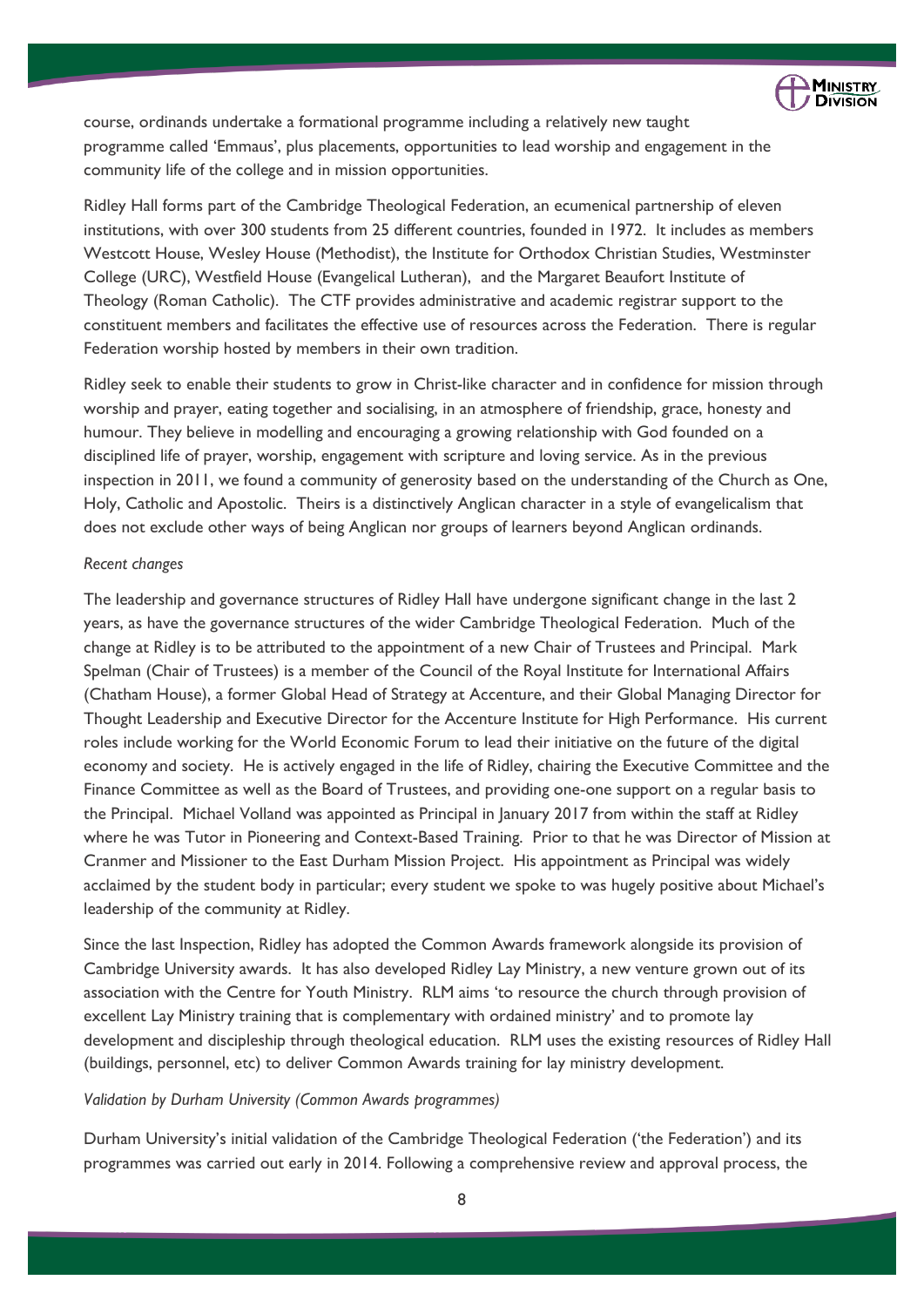

University approved the proposed partnership and programmes. On 11th March 2014, the University entered into a validation contract with the Cambridge Theological Federation.

While the initial validation process confirmed the appropriateness of the proposed new partnership and programmes, the University's annual monitoring and periodic review processes have continued to assess the effectiveness of the operation of the TEI Management Committee and other key mechanisms for assuring and enhancing academic quality and standards.

The Federation has had one major **partnership change** since the initial validation: namely, the decision of the Eastern Region Ministry Course (ERMC) to cease to be a Full Member of the Federation and become a designated TEI in its own right under the Common Awards framework. The separation of ERMC from the Federation was described to the University as a mutual decision and mutually beneficial, enabling a clearer focus on the respective obligations of each body. Following the appropriate approval processes through the Church of England to permit ERMC to be designated as an independent TEI, the University undertook a validation visit to ERMC on 18th April 2018; ERMC was subsequently approved the University's Quality and Standards and Education Committee to deliver Common Awards programmes from September 2018.

At the time of this change, the University sought confirmation from the Federation that this would not have any significant negative effect on the operation of the partnership with the University, or the delivery of its programmes. ERMC is now an 'Associate Member', rather than a 'Full Member', of the Federation for all other purposes apart from its academic validation arrangements with the University and continues to access Federation services in return for a fee. Confirmation was provided that this did not significantly impact the Federations' finances, that quality assurance processes would continue to operate in line with the expectations of the Standard Validation Contract; that staff delivering the Common Awards programmes remained suitability qualified and that the existing infrastructure to support students (including access to resources, and pastoral support) would not be affected by this partnership change.

It was concluded that the separation of ERMC from the Federation would have not have a significant effect on the Federation. Notwithstanding this, the review team took the opportunity to explore this further as part of the PER.

The review team has examined the following Common Awards programmes delivered by the Cambridge Theological Federation:

- Certificate in Higher Education (CertHE) in Theology, Ministry and Mission (V60446);
- Diploma in Higher Education (DipHE) in Theology, Ministry and Mission (V60447);
- BA (Hons) in Theology, Ministry and Mission (V604);
- Graduate Diploma (GradDip) in Theology, Ministry and Mission (V60422);
- Postgraduate Certificate (PgCert) in Theology, Ministry and Mission (V60414);
- Postgraduate Diploma (PgDip) in Theology, Ministry and Mission (V60412);
- Master of Arts in Theology, Ministry and Mission (V60407).

# *Periodic External Review process and evidence*

The Senior Reviewer made a preliminary visit to Ridley Hall in November 2018, meeting with the Principal, Chair of Trustees, members of the Leadership Team, staff and students to outline the purpose and scope of the Review and to respond to questions. The Review itself took place on 4th and 5th March 2019 (Ministry Division team) and on 20th March (Durham University team). The Reviewers are most grateful for the warm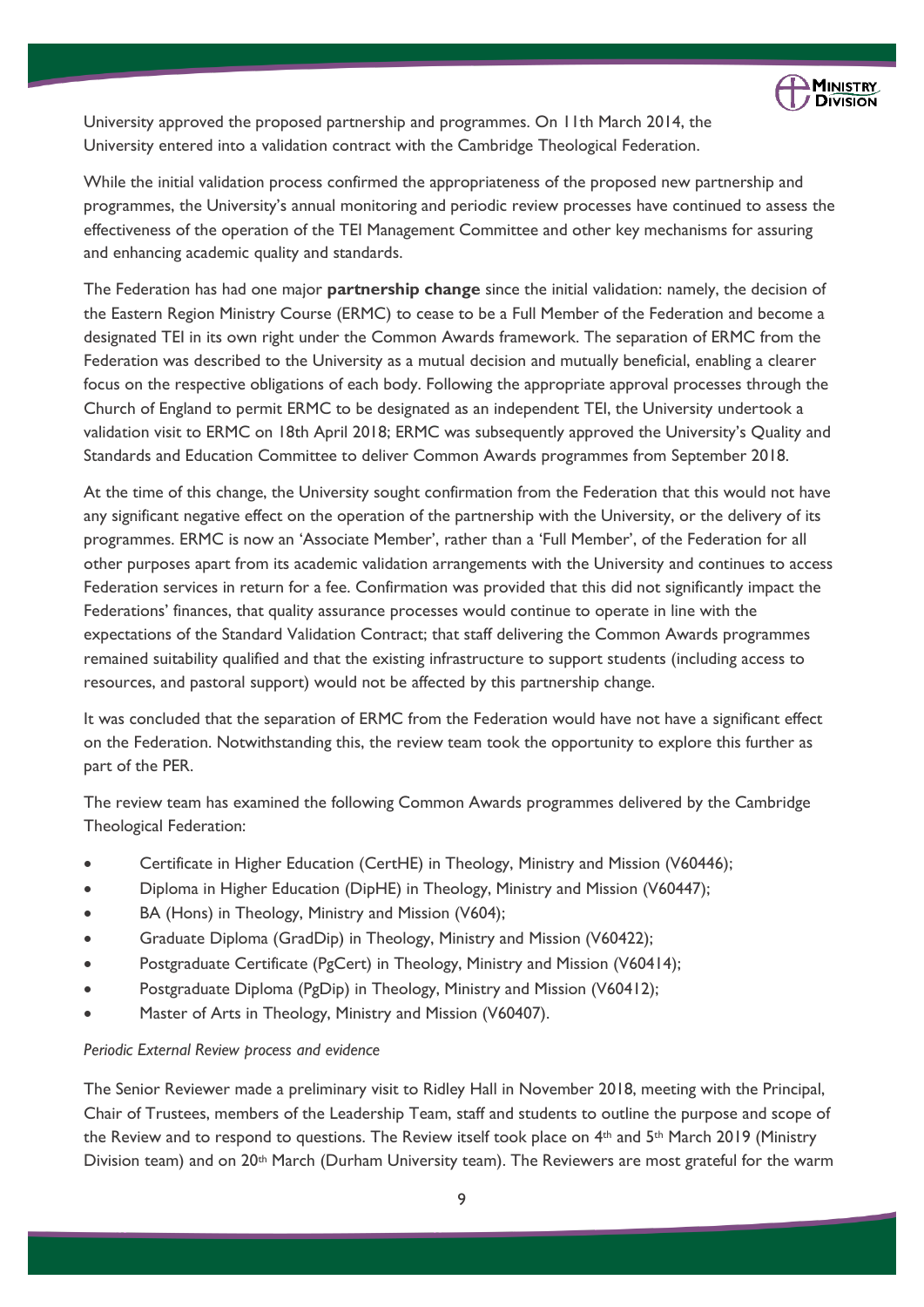

and thoughtful hospitality extended to them by all that we met – everyone went out of their way to be helpful and supportive of our task.

The Reviewers interviewed a range of individuals within the institution, including each member of the Leadership Team: the Principal, the Academic Dean, the Dean of Lay Ministry, the Dean of Ministerial Formation and the Head of Facilities and Estates. We also interviewed the teaching staff, both full-time and part-time, and met with the administrative and support staff. We talked with representative students from various pathways. The team attended daily worship and sat in on lectures and seminars, and joined students and staff for meals. A wide range of stakeholders was consulted and written or oral communications were received from (among others) a number of Bishops, DDOs of sponsoring dioceses, training incumbents and former students.

Ridley Hall made a substantial and comprehensive body of documentation available to the Reviewers in advance, including: a. a self-evaluation document; b. programme regulations; c. module overview tables; d. curriculum mapping documents; e. external examiner reports; f. annual self-evaluation reports; g. statistical data; h. previous validation and inspection reports; i. committee minutes.

The review team also had access to the Common Awards framework and documentation, including: a. the core regulations for the Common Awards programmes; b. programme specifications; c. module outlines; d. assessment criteria and assessment guidance; e. contact hours parameters; f. the Common Awards TEI Handbook; g. the Guide for PER Reviewers Appointed by Durham University (incorporating the PER Criteria that were developed in conjunction with the Church of England).

During the academic year 2018-19 Ridley Hall is providing theological education and ministerial formation for 64 ordinands, 47 Ridley Lay Ministry students and 18 part-time independent students. There were 24 female ordinands and 45 female Lay / independent students. 27 ordinands are single, 36 are married and one is in a civil partnership. The age profile of the college is 'young' with over half of all ordinands, 33, being under 30.

# **Summary of outcomes**

The Report is written in relation to the PER Criteria outlined in the November 2018 edition of the *Quality Assurance and Enhancement in Ministerial Formation Handbook*.

| <b>CRITERIA</b>               | <b>OUTCOME</b>                            |
|-------------------------------|-------------------------------------------|
| A Formational aims            | Confidence                                |
| <b>B</b> Formational context  | Confidence with qualifications            |
| C Leadership and management   | Confidence                                |
| D Student outcomes            | Confidence                                |
| E Partnership with university | Confidence, subject to<br>recommendations |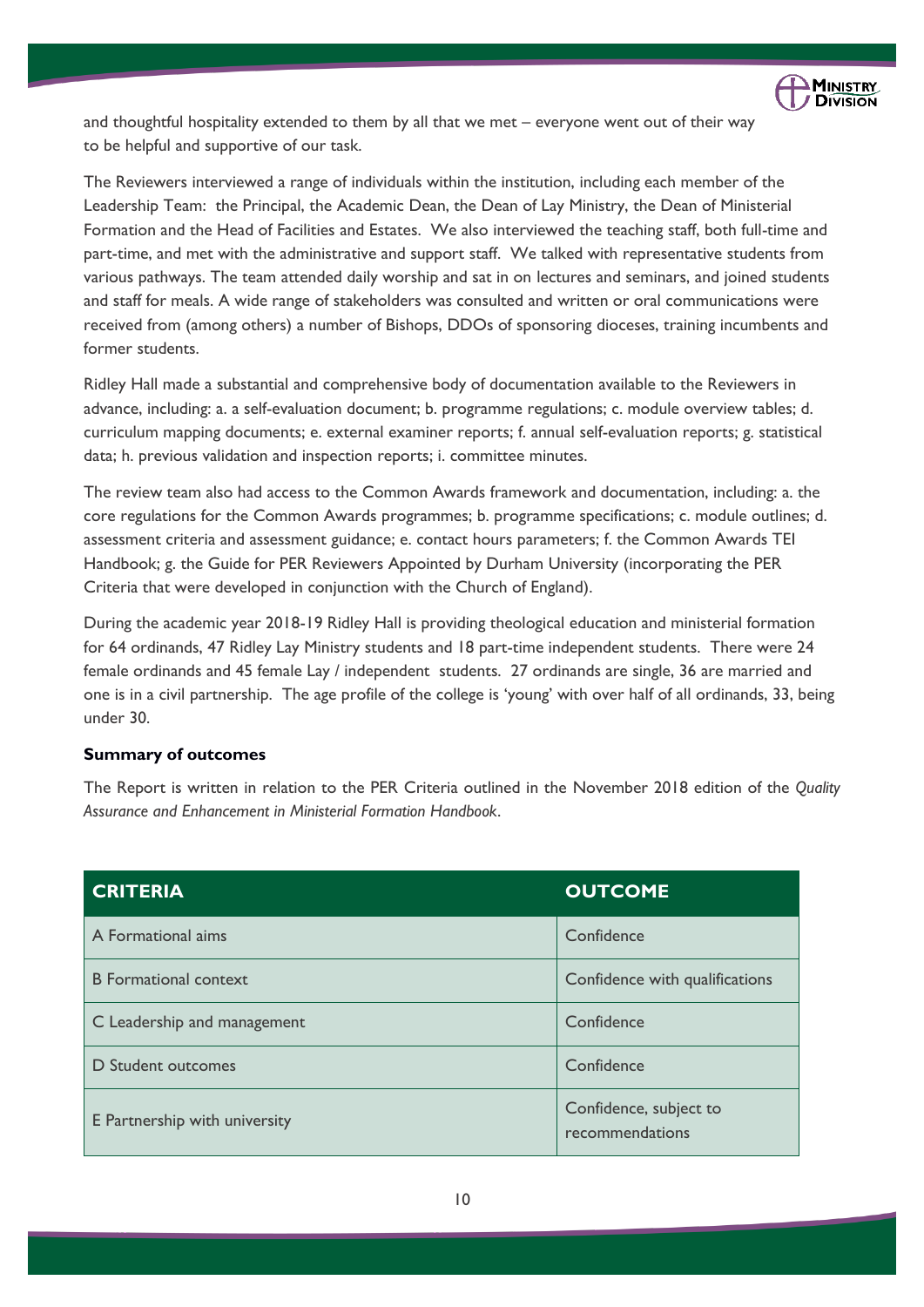| $\Delta$ MINISTRY    |  |
|----------------------|--|
| ,<br><b>DIVISION</b> |  |

| F Taught programmes    | Confidence, subject to<br>recommendations |
|------------------------|-------------------------------------------|
| <b>Overall Outcome</b> | <b>Confidence</b>                         |

In addition, the Durham reviewers' findings in respect of the Common Awards programmes delivered by the Cambridge Federation are:

- a) The review team was satisfied with the quality and standards of the programmes delivered. The team recommends that the programmes should be revalidated for a period of six years.
- b) The review team was satisfied that Cambridge Theological Federation continues to be a suitable collaborative partner for the University.
- c) The review team identified a number of recommendations for the TEI to address in relation to the partnership and programmes. The TEI's action in response to the recommendations will be considered for approval by the University. All recommendations must be signed off in advance of the partnership renewal process that will take place towards the end of the initial validation term.

# **General Observations**

We highlight Ridley Hall's strengths and areas for further development as follows:

# *Strengths*

- The clarity of Ridley Hall's formational aims and the way those are owned within the community and shared with wider stakeholders.
- Ridley Lay Ministry for its innovative sharing of resources with ordination training and cross fertilization of ideas, learning and experiences between the streams and student cohorts.
- The Ridley Hall community as a safe space for learners to explore and grow in faith and where they can learn to disagree well. Its hospitality to diverse traditions.
- Ridley's good and stretching programme of placements and attachments, well supported by local partnerships.
- Strong missional focus in its teaching and through its Emmaus programme.
- The breadth of experience of prayer, worship and theology afforded by membership of the Cambridge Theological Federation.
- Ridley's highly collaborative leadership, the engagement of its trustees and the leadership of the Principal.
- Good reporting procedures on students' formation and open communication with dioceses.

# *Areas for development*

• Clarifying expectations for the whole community around attendance at evening prayer and midweek communion.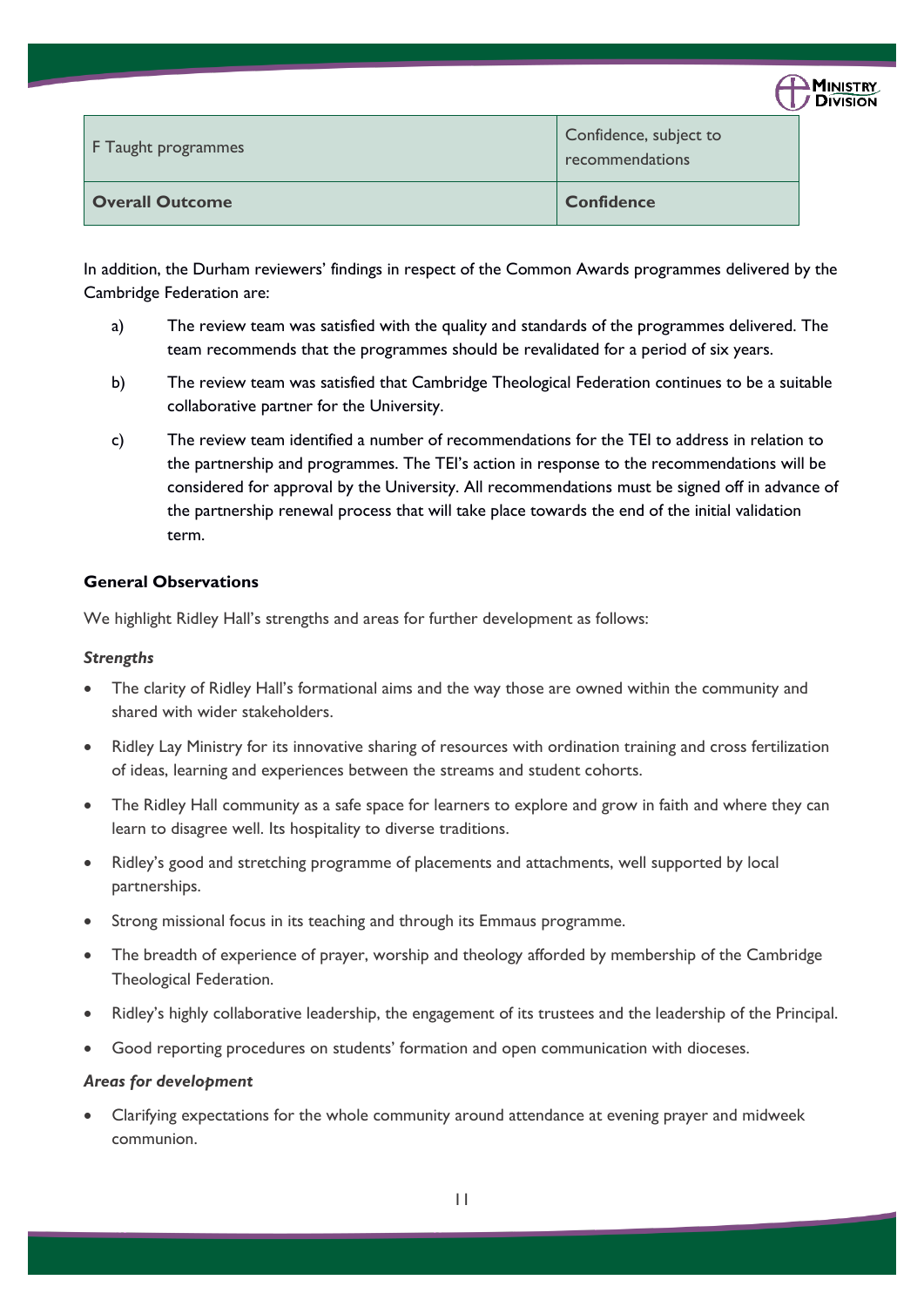

- The need to develop Ridley's business plan to be a more holistic statement of future plans and direction, including with reference to wider church strategy and funding challenges.
- The need for attention to the effectiveness of the pioneer ministry track.
- The need for a contingency plan for accessible study space in case the new Ridley Library cannot be in place for 2020/21 as planned.
- A need for the TEI not exclusively Ridley Hall to review the context-based PC3 programme to ensure clarity on the relationship between its contextual and academic (Common Awards) elements.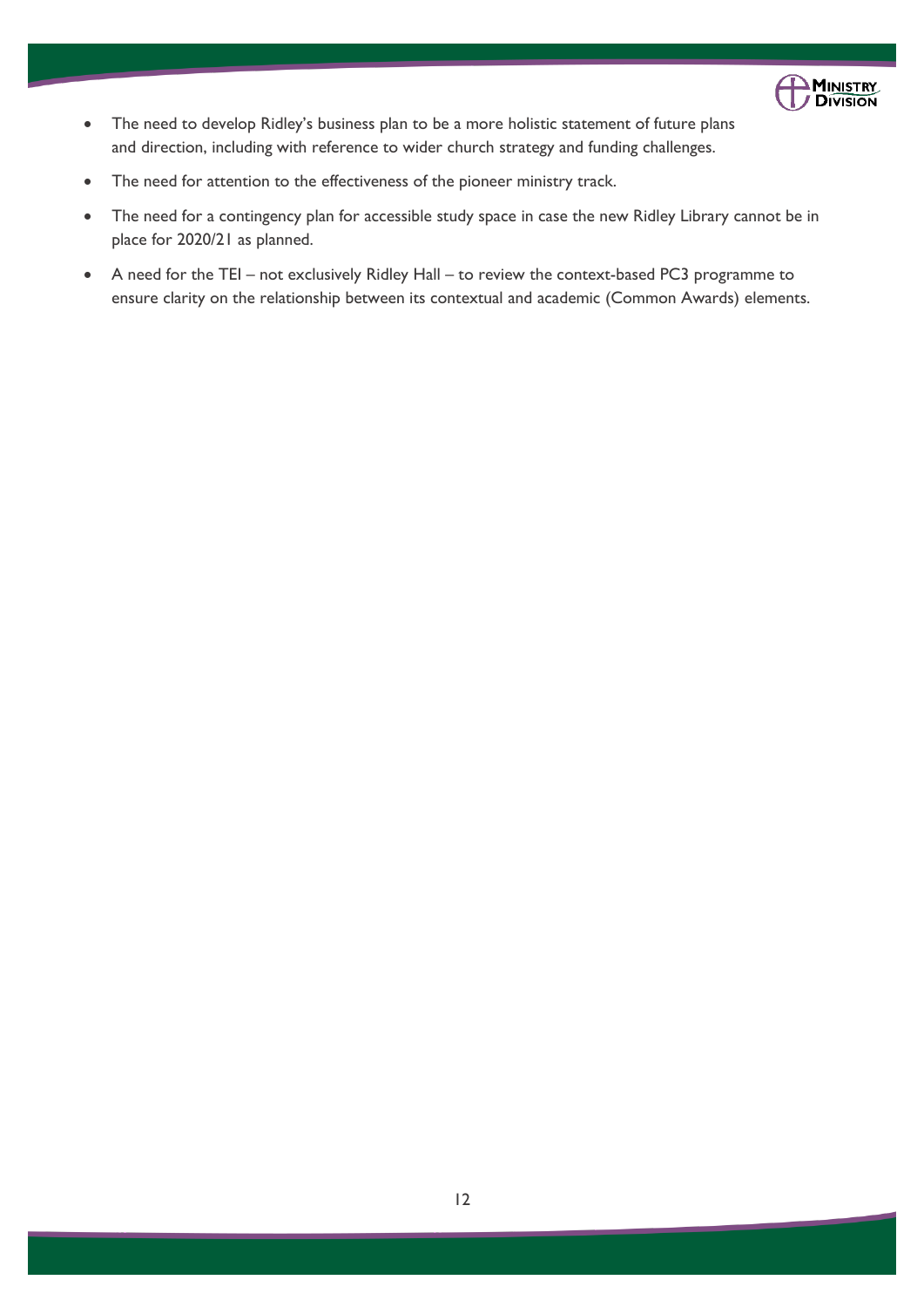

# **FULL REPORT**

# **SECTION A: FORMATIONAL AIMS**

#### **A1 The TEI's formational aims are clearly stated, understood and owned within the TEI.**

- 1. Ridley Hall has a clearly enunciated statement of its purpose on its website: '*God calls us together at Ridley Hall to grow in wisdom in order to proclaim Jesus Christ. The college exists to enable lay and ordained*  leaders from a wide range of Christian traditions to contribute wisely to the renewal of the Church and to the *well-being of society. We long to see people reconciled to God and inspired by their faith. We want to see neglected neighbourhoods redeemed and communities restored. And we seek all of this so that Jesus' transforming gospel of justice, freedom, and new life can reach every corner of the earth.*' This statement is often truncated to the more memorable '*Growing in wisdom to proclaim Jesus Christ'*, a statement which appears in many places in and around the college. It is entirely consistent with its charitable objectives.
- 2. The college has recently identified a vision for the next stage in its development: *'God is calling us to become a beacon of Christian learning and formation; to invest in our beautiful site and buildings in order to provide a warm, safe and comfortable home for our growing community of lay and ordained students; and to ensure that Ridley Hall is able to weather the changes of the future.'* This vision is clearly communicated to, and understood by, all associated with the college, including support staff and the Trustees. There is a palpable energy behind this vision which is driving and shaping the recent changes to the re-organisation of the leadership team and governance structures, investment in new staff, development plans for the buildings and the exciting developments around Ridley Lay Ministry.

# **Commendation 1**

**We commend the clarity of the purpose and vision of the Hall and the energy, focus and teamwork which is shaping and driving the development plans to deliver it.** 

# **A2 The TEI's formational aims are appropriate to the ministerial training requirements of its sponsoring church denominations.**

- 3. The purpose and aims of the college are derived from the foundational documents of the Church of England. Although looking to diversify its offer to include independent students from different denominations via Ridley Lay Ministry (RLM), the main focus even here is on equipping and enabling the renewal of Anglican churches. For example, RLM has recently started a new venture, RLM London, working with the 'minster church' of St Andrews Enfield, in response to London Diocese's Capital Vision, to develop youth ministry training. The RLM initiative is already having a significant impact on the life of the wider college as it encourages new models of training, especially the use of block weeks which can be made available to those in IME2 and beyond, and through broadening of styles of teaching to include both didactic teaching and experiential learning. It was evident to the Review team that this is an area of great potential as the landscape of ministerial training changes.
- 4. Ridley has been adaptive to signals from the wider church to prepare people for leadership in a broad range of contexts. The leadership team exemplifies the current emphasis on mission, flexibility, collaboration and adaptability; lay and ordained leaders in the college work together to create a positive, motivational ethos conducive to learning and Christian formation.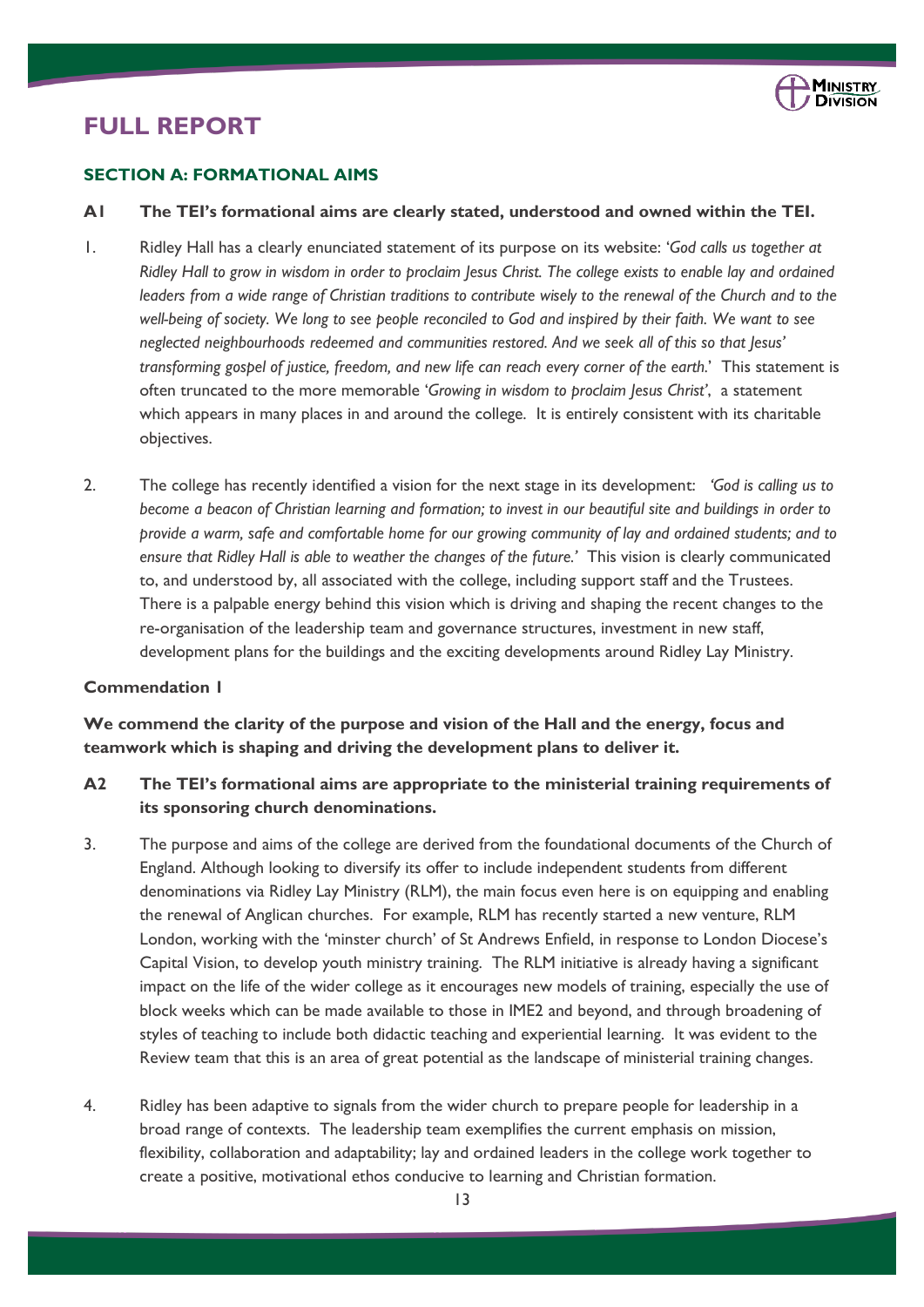

# **Commendation 2**

**We commend the development of Ridley Lay Ministry, and its increasing integration into the whole life of the college is an area of great fruitfulness and potential.** 

- **A3 The TEI's aims, activity and achievement are understood and supported by wider church audiences.**
- 5. Ridley Hall, in common with other TEIs, is acutely aware of the need to manage its public profile effectively. They have a very good website which is actively maintained so that the information on it is up to date and accurate. The aims and vision of the college are clearly set out, as is the overview of the various training options and formational goals. The tone and style are coherent with the ethos of the college as the Reviewers have experienced it. Trustees, former students and other friends of the college are actively encouraged to help share the vision and benefits of choosing the college for ordination and lay training.
- 6. The Review team sought feedback from a number of stakeholders as preparation for the Review; bishops, DDOs, former and current students, receiving incumbents and attachment/placement supervisors have been very positive about their experience of Ridley Hall. What criticism we received was, in the majority of cases, related to the situation here pre-dating the current leadership team. We consider that the new Emmaus course (dealing with formational aspects of ministry) and the advent of the new Head of Facilities and Estates will address the shortcomings identified.
- 7. Ridley are keen to encourage candidates from diverse backgrounds to apply. Their literature encourages such applications with the appropriate use of imagery and language. The constraints of the physical environment mean that some potential candidates may be disinclined to apply but where candidates with physical and other disabilities can be accommodated, Ridley does all that it can to assist. The age profile, as with most TEIs in the current financial environment, tends toward the younger age ranges but there are a few older ordinands and their experience is positive.

**The review team has Confidence with regard to Criterion A: Formational Aims.**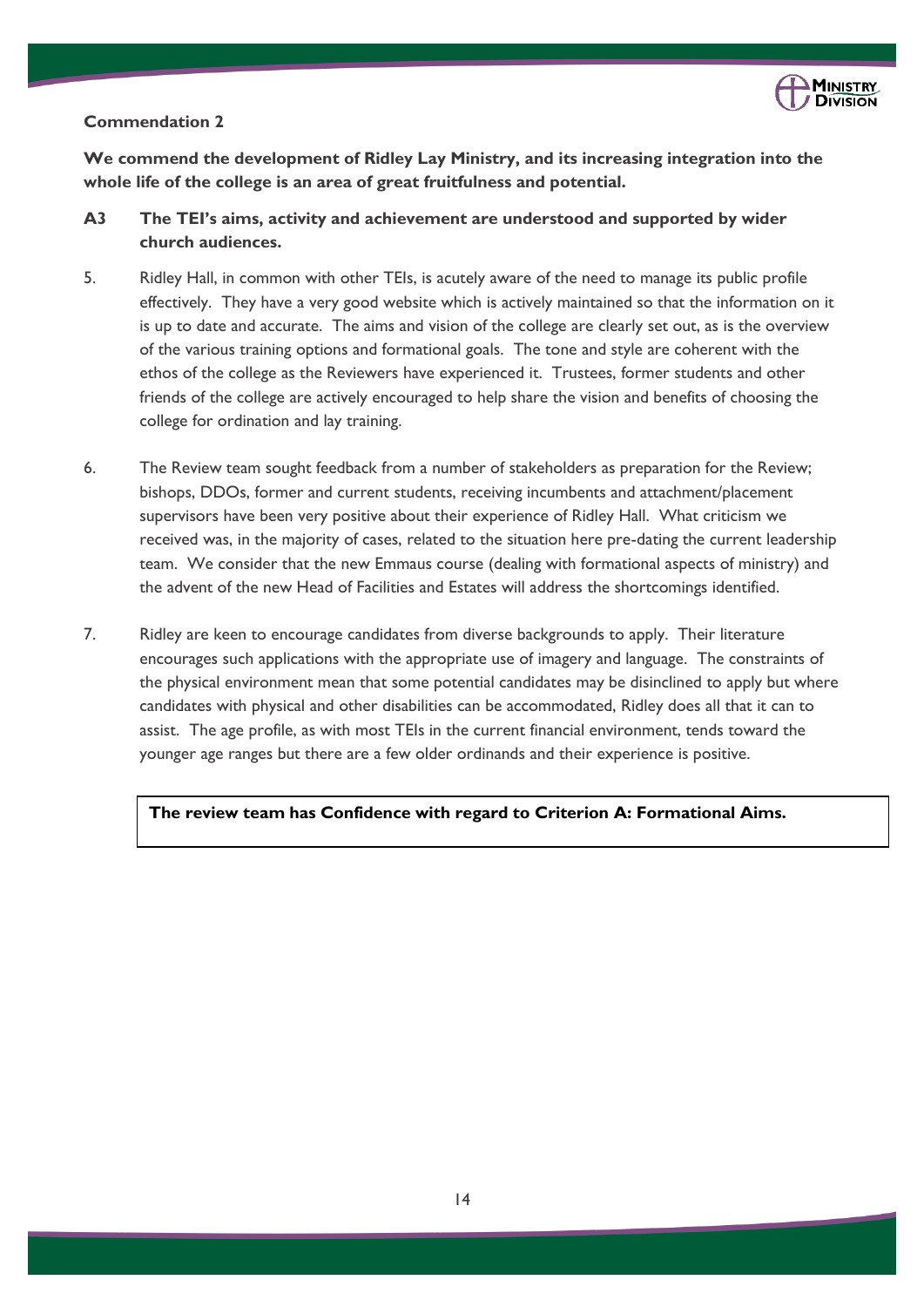

# **SECTION B: FORMATIONAL CONTEXT**

- **B1 The TEI draws on partnership with theological educators in the region and local faith and community organisations to enhance training and formational opportunities for students.**
- 8. In addition to the academic program, ordinands participate in a comprehensive, and recently overhauled formation programme. This includes weekly attachments, summer placements, social context placements, a range of mission opportunities, and a taught programme for all ordinands, known as the Emmaus Programme, which is linked to the learning outcomes and covers practical aspects of training. In order to deliver this, several members of the tutorial staff team comprise a Formation Hub that oversees this programme for ordinands. The Reviewers received very positive feedback from those supervising weekly attachments and summer placements. Students felt that their attachments and placements were chosen to stretch them but that this was done through mutual agreement.
- 9. Of some concern, however, is the lack of staff monitoring of the summer placement. A student may cry for help and be heard, but if he or she lacks the confidence or insight to report a concern, the placement (which may be anywhere in the world) could be wasted, or even prove a destructive experience. Although many tutorial staff may be away in the summer, it should be possible to ensure a basic level of e-mail monitoring of the satisfactoriness of placements at their mid-point. Here the 'traffic light' system in use in the RLM may be of help. The students on placement and the supervising incumbent each receive a questionnaire where they are asked to score various areas as Green – OK; Amber – some problems; and Red – urgent problems. These are used by the staff to monitor progress and to determine whether intervention is required.
- 10. Through the Federation modules and through association with the other member institutions in the Federation, students are given learning and placement opportunities with a wide range of institutions and organisations. The Social Context Placements (SCPs) include a number of local hospitals, hospices, shelters, care homes, prisons and chaplaincy opportunities with schools and the armed forces. Ridley students also engage with local churches through their church placements and attachments.
- 11. All ordinands are attached to a parish (or a Cambridge College Chapel) during their training at Ridley Hall. This is an opportunity for them to broaden their experience of church and to begin to get a taste of ordained ministry in a particular context. One student said that they had chosen Ridley because of the diversity of church traditions.
- 12. Opportunities to learn from other faith communities come through the member institutions in the Federation itself, such as the Woolf Institute, as well as through other facilitated learning experiences in the curriculum, particularly through the Emmaus Programme: Engaging other faiths.

# **Recommendation 1**

**We recommend that the College implements the 'Traffic Light' system already in use by Ridley Lay Ministry to support monitoring and oversight of ordinands' attachments and placements.**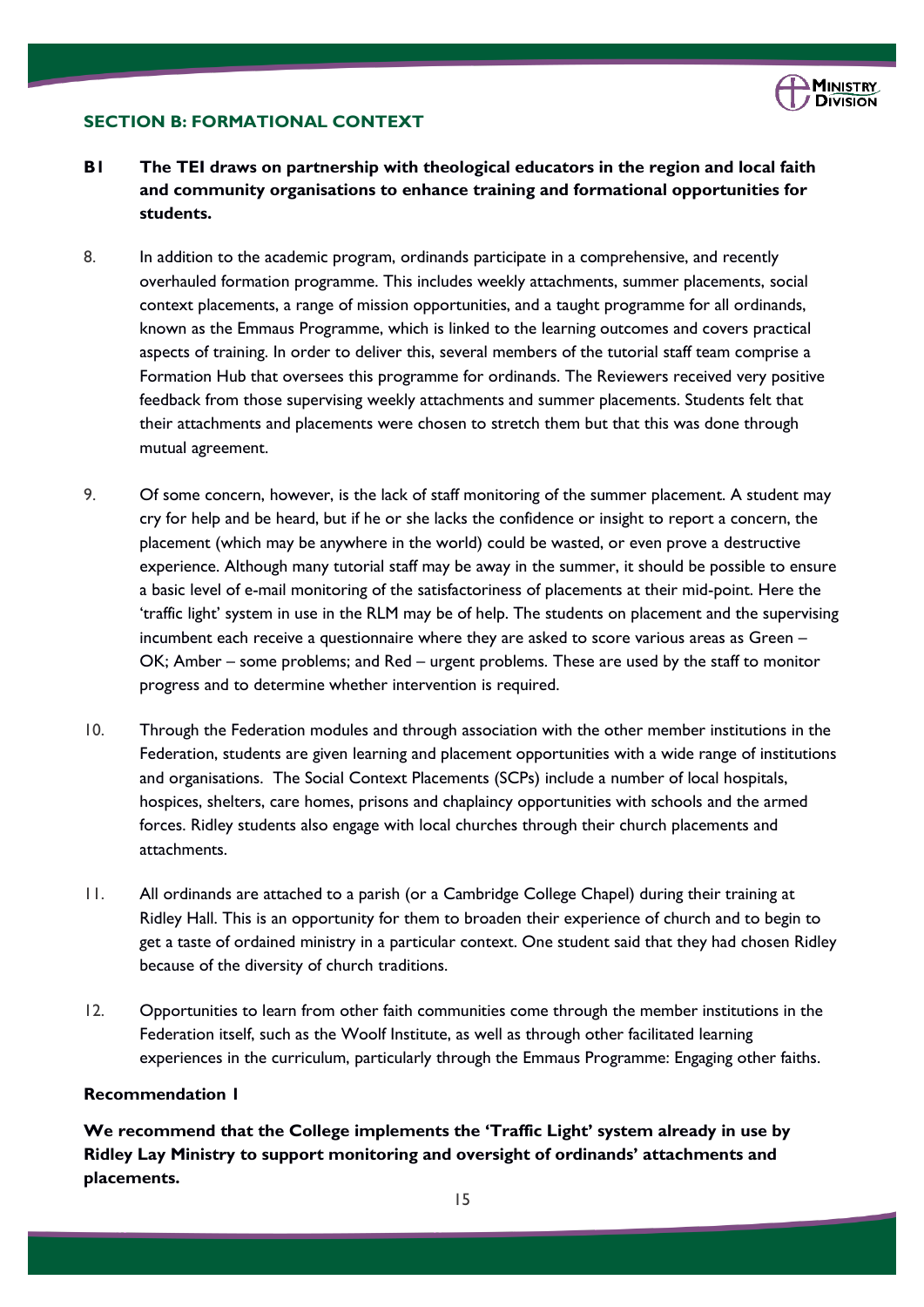

# **B2 There are well understood and embedded practices of corporate life, so as to enhance the process of students' formation.**

- 13. There is a structure of community commitments that forms the basis of a disciplined community life, including practical service, worship and study, which is shared by staff and ordinands, and through which they are bound together and committed to each other. These obligations have been carefully thought out by the Principal, staff and ordinands and are set out in the Community Rule; they are regularly reviewed and clearly communicated, and everyone is expected to honour them.
- 14. It is the community life in college that plays the key role in formation at Ridley. We experienced a strong community of care and service to one another and a deliberate plan in the timetabling of significant elements to nurture that residential community. This is a community showing ingenuity in making the most of the time they have together through the 'staircase' system which allows for cell communities of deliberate diversity, including independent students and visitors, to pray together twice a week and to develop a neighbourly identity across difference. The inspectors were able to participate in the staircase prayers during the inspection and received positive feedback from conversations with students as to how this nurtured community. They also received positive feedback regarding the facilities provided to meet over coffee/tea in the morning, lunch and afternoon. The married students, in particular, said how this helped them to feel part of the community.
- 15. The deacon system continues to enable the community to function through taking on tasks of hospitality, setting up and clearing up for college events, chapel duty, site security, and the other tasks associated with community living, which creates an environment of care and generosity where gifts are shared and servant ministry formed.
- 16. The current Prospectus states that Ridley prepare a diverse group of students to participate in the renewal of the Church and the world through their faith in Jesus Christ. They are lay and ordained, male and female, single and married, from a wide age range and from a variety of social, cultural, ethnic and national backgrounds. At any time the community includes ordinands, pioneer ministers, youth workers, postgraduate clergy, lay ministers and sabbatical guests. Students commented how Ridley has worked very hard to integrate these various groups, particularly full time residential and RLM students attending block study.
- 17. The Handbook for Pastoral Tutors, the College Handbook, and the Community Rule of Ridley Hall show that it places a very high value on community and corporate life. The College handbook begins by saying, 'Our aim at Ridley Hall is to be a place where members develop theological wisdom, deepen in gifting for ministry and grow in holiness of life'. The Community Rule states that members of the community will have 'Respect and uphold the authority of Scripture and the discipline of the Church of England with regard to human sexuality and marriage'. Where there are people who do not fit into the 'typical' the staff seek to facilitate healthy conversations: required to listen but not necessarily agree. Part of the student body this year is a couple in a Civil Partnership and one who is openly gay. The CP student's partner attends worship at Ridley and is a member of SPICE.
- 18. The College Handbook highlights the community's commitment to value everyone's ministry, and whilst acknowledging that there are those who for theological reasons cannot accept the ordination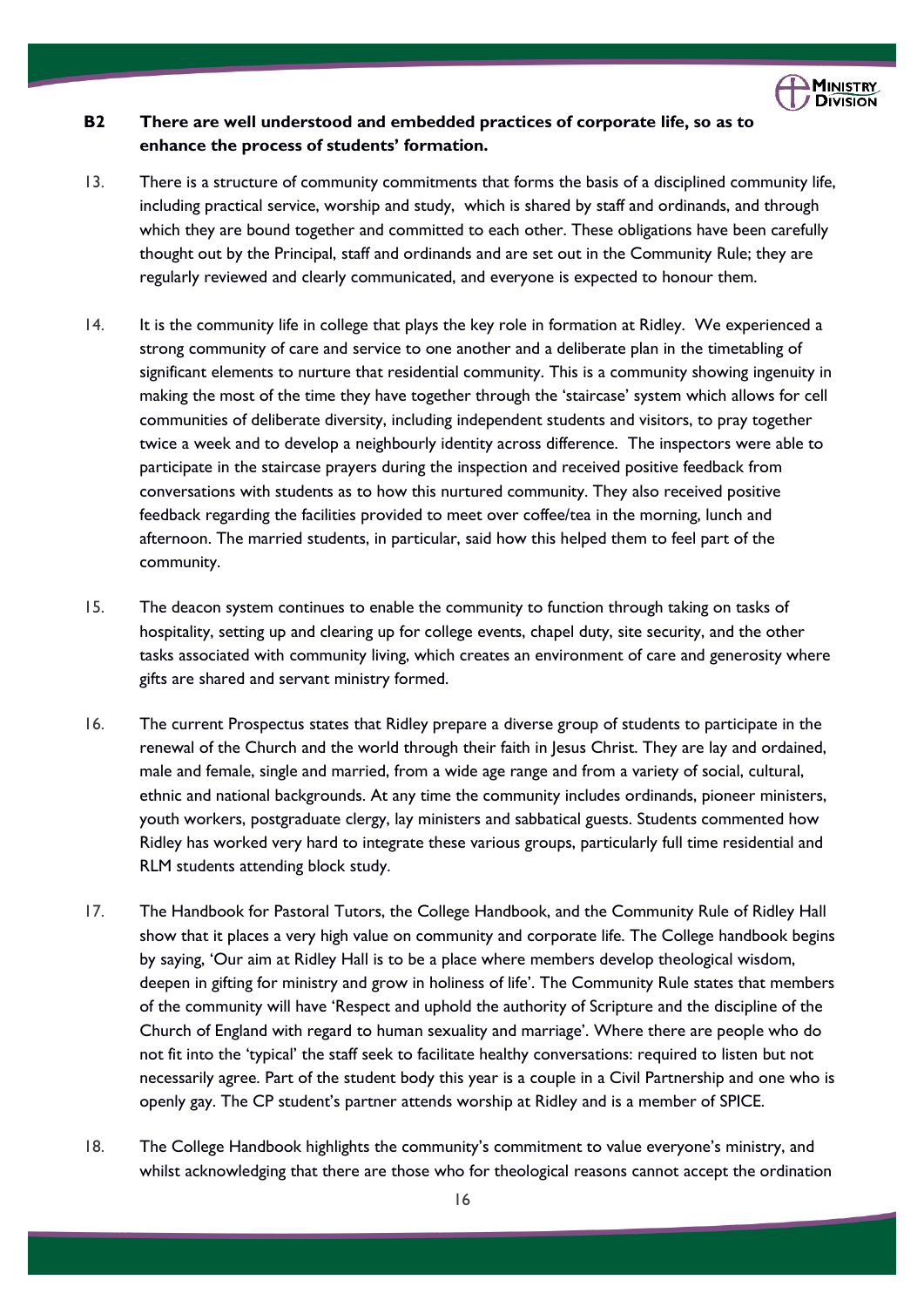

of women, clearly states that in Ridley Hall and the Federation women regularly teach, minister and preside at the Eucharist and that it is expected that all members receive their ministry with courtesy and respect. One student commented that Ridley was much broader than they expected: claims evangelical identity but not in a way which excludes others.

- 19. The Cambridge Theological Federation's policy on 'Support for students with disabilities' states that the Federation and its member institutions welcome students and staff with disabilities, and take very seriously their particular needs, whilst recognising the constraints imposed by their buildings. The support of tutees with special needs (SpLD) includes dyslexia, dyspraxia, and dyscalculia. The policy incudes guidance for staff in assisting students with specific learning difficulties. A student who has been diagnosed as dyspraxic, dyslexic and dyscalculic expressed their appreciation for the support they have received and the flexibility of the programme.
- 20. The Disability and Equality Statement clearly states that Ridley Hall seeks to ensure that the needs of disabled persons are taken into account in all aspects of life of its community. Its intention is to promote equality for disabled people and challenge all forms of discrimination against them. As Christians and part of a wider community of Federation, they believe that no one should be excluded or disadvantaged because of a disability and they continue to work towards a fully inclusive environment. Reasonable adaptation to premises - accessible ramps, accessible WC, SpLD room, accessible library to both Ridley students and the wider Federation - are a focus in the current development plan.
- 21. The CTF Anti-harassment and bullying policy document clearly states the policy on harassment and bullying, including racial harassment, sexual harassment, and intimidating, hostile and offensive acts against a person because of their perceived age, disability, gender reassignment, marital or civil partner status, pregnancy or maternity, race, colour, nationality, ethnic or national origin, religion or belief, sex or sexual orientation.
- 22. While students with families tend not to live in Ridley, there are many occasions when partners and children are welcomed and included in the community's shared life. Each week during term, the spouses group meets on Monday evenings and the whole community gather for College Communion and Ridley Kids groups on Thursday evenings. Many spouses meet again on Friday morning, when a crèche is provided, and all are welcomed to stay for the Friday Mission Lunch. The Chaplains regularly meets with spouses and families as they settle into life in Cambridge. Spouses are encouraged to form 'prayer triplets' and to share issues in the group. They said that being part of the Ridley community was very important.
- 23. There is a clear statement of policy regarding the safeguarding of children, young people and vulnerable adults. This policy statement follows requirements from Government Guidance: Working together to Safeguard Children, Statement of Government Policy on Adult Safeguarding, and Keeping Children Safe in Education. One student commented that they felt that Safeguarding was integral to who they were as Christians.

### **Commendation 3**

**We commend the commitment shown by all staff to the support of students and their families.**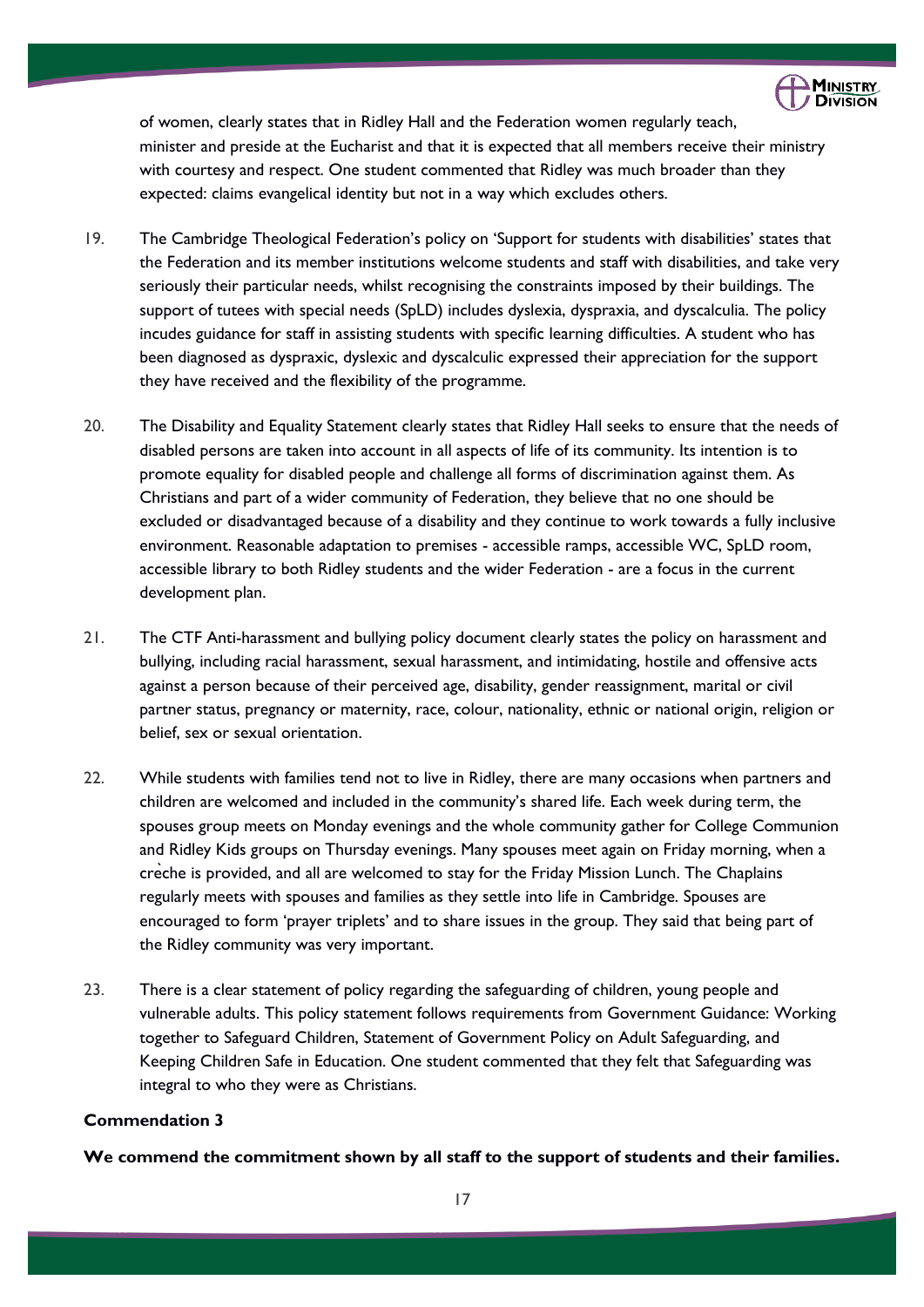

# **B3 The provision of public social and private living accommodation is satisfactory [see also E3 for teaching accommodation].**

- 24. The main buildings of Ridley Hall are listed grade II. Of these, the first to be built was the Principal's Lodge and Entrance Block together with separately listed gate onto Ridley Hall Road (1879-81), followed by the north block and Chapel (1881-92) and then the west block (1912). Dashwood House (c. 1962) in the north-west corner of the site, and the Precincts (c. 1984) in the south-west corner are unlisted. However, the Ridley Formation Overview notes that 'Although we are deeply committed to our site and location in Cambridge, we also recognise that maintaining and improving a set of Victorian buildings is a significant challenge.'
- 25. As noted in the previous report, the Chapel is a fine space for worship, well furnished and flexible, but is a bit cramped even at Morning Prayer. The three teaching rooms are just acceptable, but not ideal for modern flexible adult learning. The residential facilities are generally very well maintained and decorated. However, only 14 of the on-site bedrooms have en-suite facilities. The Dining Hall serves the community well but feels cramped and it is becoming too small to cope with growing numbers of students, staff and families.
- 26. Disabled Access is an ongoing issue with further plans for improvement in place. At present, given the nature of the building, access is mostly available only at ground floor level and that is via temporary ramps that are installed at key points whenever they may be needed. It continues to be evident that Ridley suffers from teaching space that only just meets current needs and the residential accommodation is only sufficient.
- 27. At the time of the previous review there was a bold and imaginative Development Plan in place that addressed all these inadequacies. This plan proved to be over ambitious and sufficient funds were not raised to carry them through. Following the appointment of the new Head of Facilities and Estates, Anna Russell, these ambitious plans have been revised. Recent work has seen the installation of new heating in two of the residential blocks and new external lighting on all the buildings. A new head chef and catering team has been appointed, making possible an all-year-round catering facility which opens up new educational and financial opportunities for using Ridley for conferences and events.
- 28. Plans to provide an accessible library that will be conducive for study are well advanced, with Trustees recently having given full approval to the plans and the related financial commitment. The proposed new library building will be located on the Principal's Lawn and will replace the present inaccessible library on the second floor of A staircase. The new library will have increased numbers of desks for students who wish to study there. With the relocation of the library comes an opportunity to redevelop A Staircase into accommodation suitable for both single students and married couples. Part of the plan is to be able to let this accommodation as a source of income when it is not required by residential students.
- 29. Funding for the major part this project has been secured. It is part of a larger proposed development project that will take place over the next five years and which is aimed at ensuring the longer-term sustainability of the College. Encouraging as this is, we still need to register some concern about the current accommodation, and about the need for contingency provision for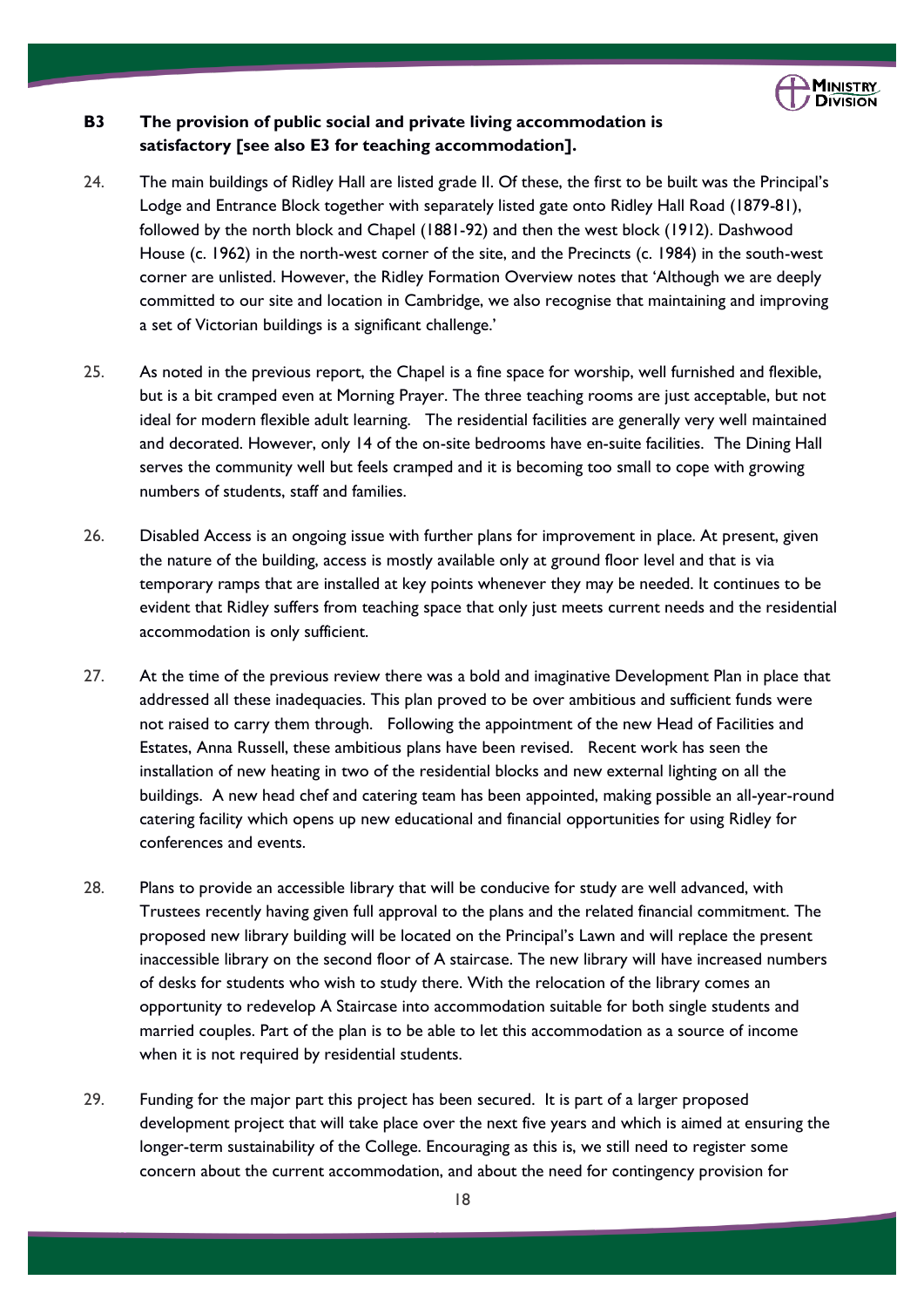

accessible study space should the library and develop plans not come to fruition as quickly as hoped. Hence our qualification in this section, and our further comment and **Recommendation 16** at section E3.

- **B4 The TEI's corporate worship and liturgy are balanced in range and tradition, including authorised and innovative rites.**
- 30. Prayer informs every aspect of college life, including lectures, tutorials, meetings and meal times. There are many opportunities for members of the community to take part in gathered times of prayer. All ordinands are encouraged to form prayer triplets with their peers.
- 31. The Student Handbook (Ridley Intranet) states that 'In Ridley we have a regular pattern of Morning and Evening Prayer as a preparation for what is required after ordination, and also as a valuable resource for enriching personal prayer life.' The majority of services use Common Worship. There is a Book of Common Prayer Holy Communion each Wednesday morning in term time. In addition, the BCP is used regularly in Chapel for prescribed periods during the year so that students gain experience in leading BCP worship. The reviewers witnessed the opportunities for Morning and Evening prayer. Morning Prayer was very well attended but the number of attendees at Evening Prayer and the Evening Eucharist was very low. (See also Section D3.)
- 32. Opportunities to pray and worship in a broad range of styles are made possible through membership of the Cambridge Federation. Reviewers experienced worship led by the Institute for Orthodox Christian Studies which challenged student thinking on liturgy and symbolism whilst offering a spiritual experience which was palpably enriching. We also experienced the more formal, sacramental worship hosted by Westcott House on Ash Wednesday which was also new for some students. Membership of the Federation is a significant contribution to the breadth of the worshipping life of students at Ridley.

# **B5 Staff model an appropriate pattern of spirituality, continued learning and reflection on practice.**

- 33. The Principal and staff clearly model a collaborative leadership style which sought to serve the students and one another. A key aim is to keep the community functioning well and for issues to be resolved and dealt with fairly. Students feel that the staff, including the Principal are approachable, and that communication is always two-way. They particularly valued the feedback they received for any issues raised. Students expressed a very real appreciation of the Principal's leadership of Ridley and his embodiment of the values and his very approachable style (see also Section C3). One student commented that he leads in a very loving and wise way. They also expressed appreciation of his sessions on leadership on the Emmaus Programme.
- 34. Staff model appropriate patterns of life through their regular and disciplined patterns of prayer, worship, work, study and rest. They seek to be present, visible, open and transparent. One student commented that the staff team are a great example and that they held their positions with grace. Most tutorial staff are active members of a local church, and those who are ordained regularly preside and preach. Contributing to the wider work of the Church of England, staff regularly accept invitations to speak around the United Kingdom and further afield in churches and dioceses. Tutorial staff are also members of various committees and organisations. Staff also represent a range of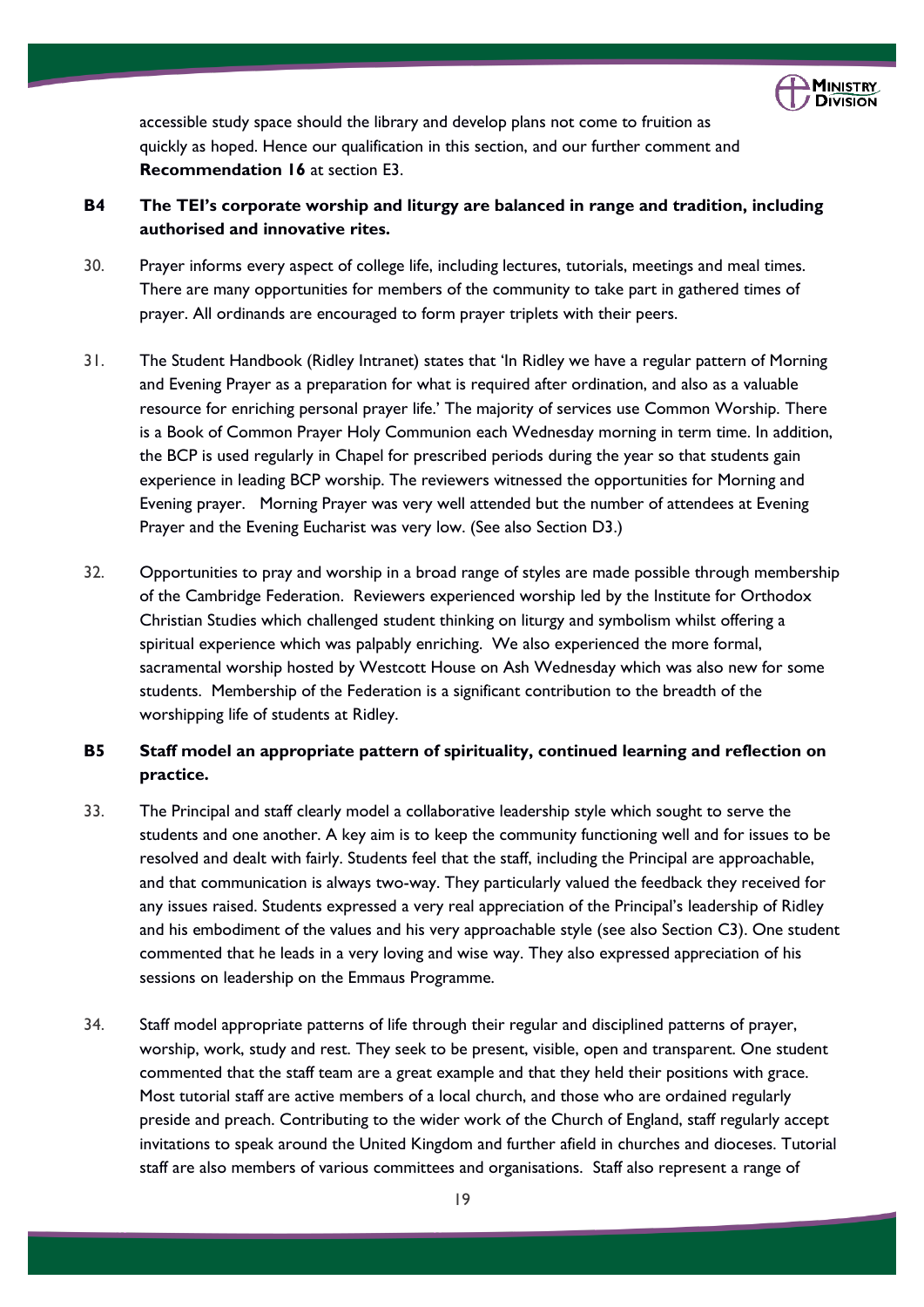

interests that are not only church based, for example in sport and music. Staff are encouraged to spend appropriate vacation time away from work with family and in recreation. There is much here to commend, but we would also point to our comments at section D3 and to **Recommendation 4** concerning the more intentional observance of evening prayer and the role for staff in modelling that.

# **Commendation 4**

**We commend the commitment of staff to the modelling of appropriate behaviours in their patterns of prayer, worship, work, study and rest – while noting also our Recommendation 12 that the Ridley community should engage more intentionally with Evening Prayer.**

**The review team has Confidence with Qualifications with regard to Criterion B: Formational Context.**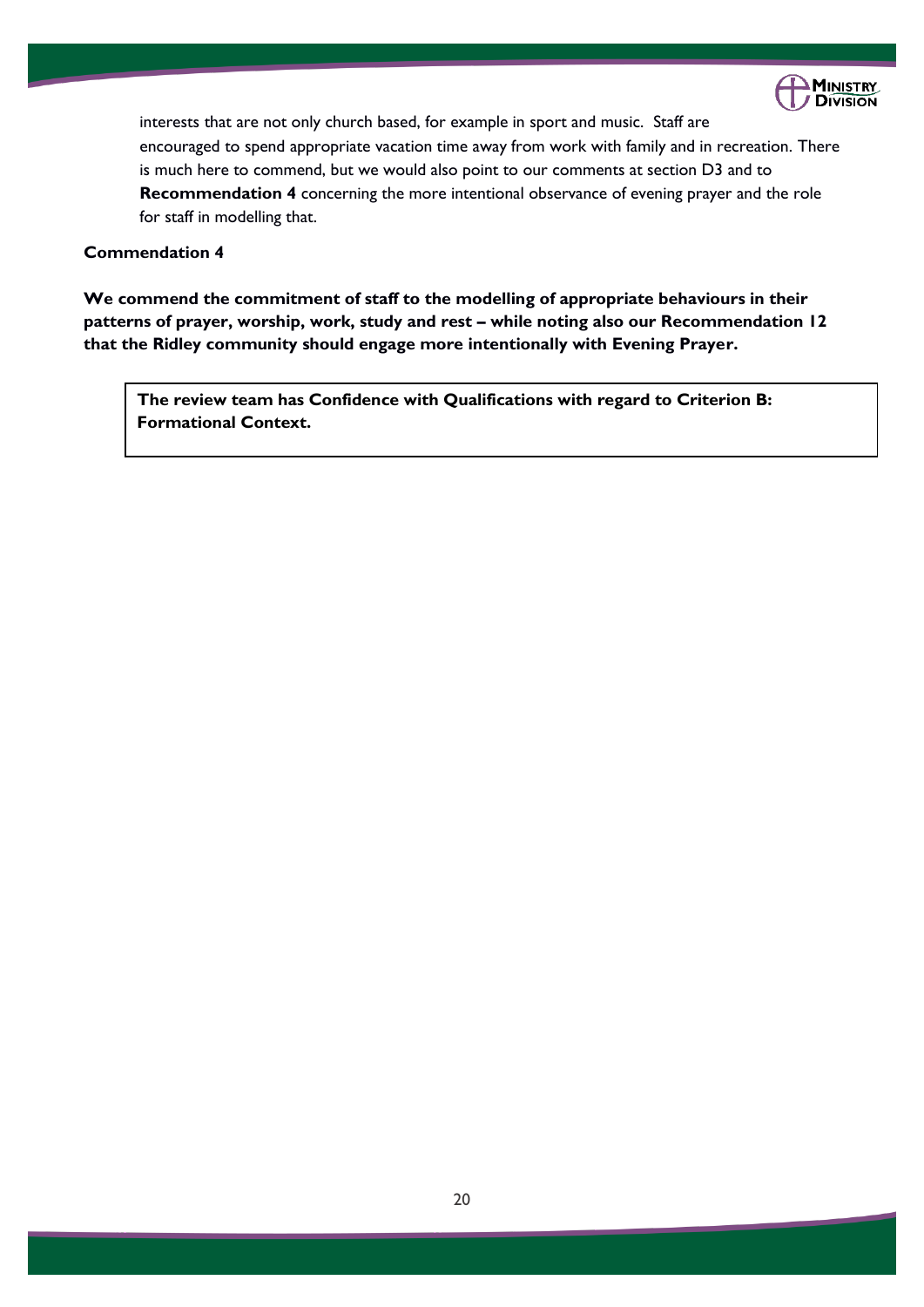

# **SECTION C: LEADERSHIP AND MANAGEMENT**

#### **C1 The TEI has clear and effective governance structures.**

- 35. The changes in the leadership and governance structure outlined in the introduction have been transformative. The leadership structure has changed to create a new leadership team of 5: the Principal, the Academic Dean, the Dean of Lay Ministry, the Dean of Ministerial Formation and the Head of Facilities and Estates. The financial reporting structure has changed to delegate management of costs to each budget head and monthly management accounts are monitored by the team. The Board of Trustees has been strengthened by proactively seeking new Trustees with the right skills and ethos to help the college with its development plans; trustees are committed and actively involved in the life of the college. New and realistic plans for an accessible library and study support area have been progressed. Relationships with the Cambridge Theological Foundation have been dramatically improved and this is now functioning well having come close to falling apart in 2015/16.
- 36. There is a very good relationship between the leadership team and the Board of Trustees. All of the academic members of the leadership team attend Board meetings but are not themselves Trustees. The Head of Facilities is invited to the parts of the Board meetings which concern her area of influence. The decision not to make any member of the Leadership Team a Trustee was a deliberate choice and appears to work well. At the Trustee meeting that we attended, the Principal spoke to his own report and then focused on being the recipient of the advice of the Trustees. Power and influence were very deliberately shared. The Senior Student sits on the Board and there is good evidence of the way both the Trustees and the Leadership Team listen to student concerns and act on them.
- 37. The scale and rate of change has been hugely impressive, but this has had some cost. Some members of staff have struggled to adapt to the pace of change. This is acknowledged by the Principal who has received considerable support from the Chair of Trustees in handling some complex staff issues.

# **Commendation 5**

**We commend Ridley's transformation in leadership and governance in the last 2 years which has created a solid foundation for wise future development and innovative growth.** 

# **C2 The TEI has effective leadership.**

38. The Leadership Team works together with the Principal to deliver a very clear vision. Every member of the Team is aware of their role, their responsibilities, and how they fit together as a team. The ordained and lay members of the Team work extremely effectively together as equal partners in the mission of the college. Students observe that the leadership team's collaborative working helps them to shape their own leadership style. There is a huge amount of energy in the team – and there has had to be to deliver the necessary changes over the last 2 years – but the Trustees have rightly suggested that the leadership team is careful not to over-stretch its resources.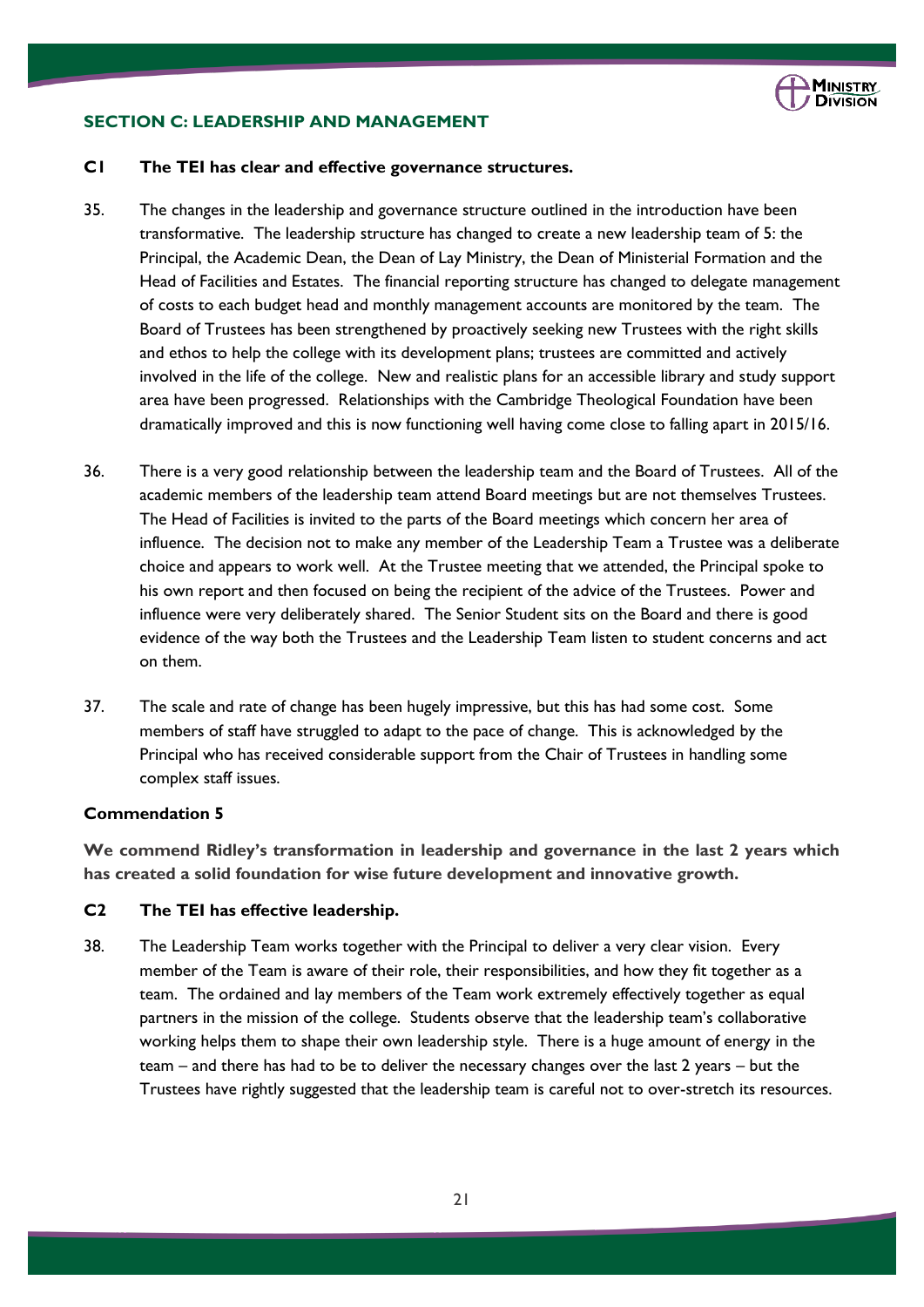

39. There is very strong evidence of a widely owned vision for excellence and a positive motivational climate in the college. Investment has been made in the development of the new roles of Academic Dean, Dean for Lay Ministry and Dean of Ministerial Formation to ensure that there is capacity to develop teaching and learning in the college in response to ongoing feedback. The Principal exemplifies the culture of positive encouragement. Students spoke warmly and enthusiastically of the positive and honest leadership modelled by the staff and Principal. We experienced the open and honest response of the Principal to feedback as we shared our emerging conclusions during the Review, receiving our questions and observations with a genuine desire to listen and to learn.

# **Commendation 6**

**We affirm the very positive and honest leadership and collaboration modelled by the Principal and his team. We commend their ability to listen and to learn from feedback.** 

# **C3 Trustees are appropriately recruited, supported and developed.**

- 40. The Trustee body, like the leadership team, has been reinvigorated in the last 2 years. New Trustees have joined a core of experienced friends of the college, bringing particular gifts and skills including legal, financial and management expertise. The Governance Manual issued to all Trustees is exemplary – clear, instructive, and comprehensive. The responsibilities of individual Trustees and the role and responsibility of the four sub-committees are made very explicit. There is a clear role description for Board members including the qualities expected of a Trustee, the range of experience each Trustee might bring and the knowledge and skills which would be of value to the institution. New Trustees are looked for beyond the extended community of Ridley, including making use of registers of executives willing to offer their services as charity trustees.
- 41. As well as being given a copy of the Governance Manual, there is a clear and comprehensive induction process for new Trustees which includes a visit to the Hall and meetings with the Principal, Head of Facilities, staff and students.
- 42. At the Trustee meeting we attended, there was wide support around the table for the forthcoming fundraising event at the Hall, including a majority promising both attendance and active support. There was also robust challenge of development plans and strong evidence that the Chair welcomes debate whilst also managing the meeting to time and supporting Ridley staff members who were receiving appropriate challenge.
- 43. During the meeting, the Principal expressed the view that Ridley would benefit from having more engagement with dioceses in the Northern Province. It was observed that there are few, if any, Trustees from the north and this is being considered for future appointments.

# **Commendation 7**

**We commend the composition, development and leadership of the Board of Trustees, which are exemplary and could act as a model for effective governance in many spheres of church life.**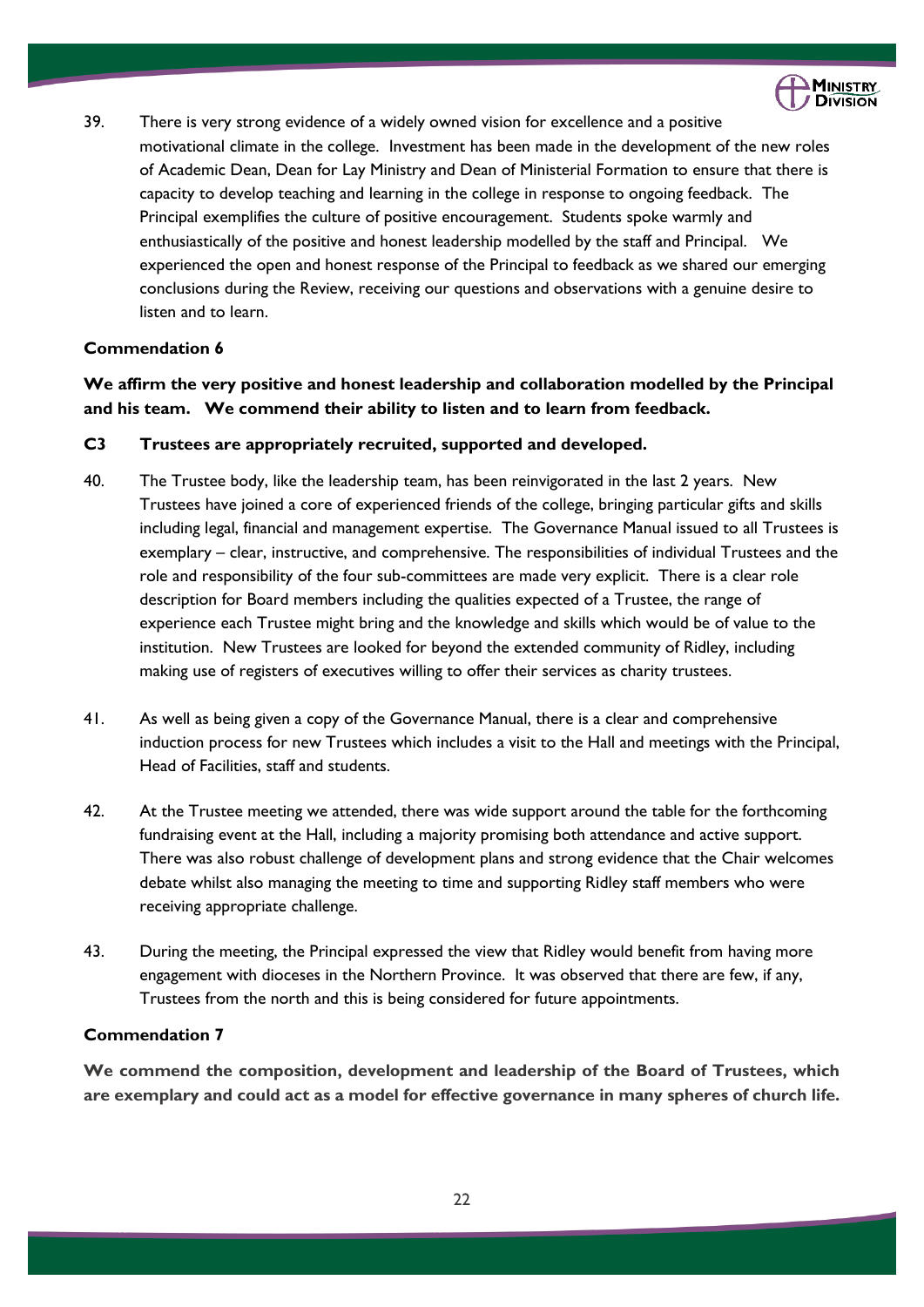

# **C4 The TEI has effective business planning and fundraising.**

- 44. A business plan was created in 2018 to support Ridley's application for funding for the new library development. It proved to be a successful bid. The plan is comprehensive and well written with good supporting evidence but, necessarily given its purpose, has a particular skew to the building development. It is clear from discussing the vision with the Leadership Team and Trustees that this is only part of a wider plan and we would encourage Ridley to develop this document to be a more holistic statement of their plans and direction, not least setting down more clearly their response to RME and other developments in the wider church.
- 45. Notwithstanding this absence, there are good plans in place for the development of RLM and for fundraising, both of which were presented and discussed at the Trustees meeting. Both received strong support and were warmly received. Active support was offered by one Trustee, who has particular expertise in this area, to assist the Dean of Lay Ministry in developing a project plan to develop the vision to the next stage and this help was warmly welcomed.
- 46. The appointment of a Head of Facilities and Estates from the hospitality sector has proved very successful in delivering the planned refurbishment of the current buildings and improvements to catering. She is also overseeing the planning and project management of the new library building, with appropriate expert support, and looking ahead to the major redevelopment of the old library space in A block. The work here will provide high quality accommodation which can be used to generate additional income from conferences and Bed and Breakfast outside term time, in addition to providing more on-site accommodation for married Ridley students. Projections show a potential six-figure increase in income from these development opportunities, supporting the work of the College.
- 47. The Review Team were somewhat surprised to discover from the management accounts that ordinand training, the acknowledged core business of the Hall, is delivered at a loss to the college of around £3,000 per ordinand. It appears that something similar may be true in many if not all theological colleges. We are deeply concerned if widespread underfunding of training commissioned by the wider Church is creating significant issues in TEIs, diverting creativity and innovation which should be directed toward ministerial training to fundraising and the development of ancillary businesses. That some of these developments have the happy effect of improving the learning experience of ordinands ought not to divert attention from the underlying need for a just and sustainable funding basis. We therefore welcome the fact that the national Church recognises the challenges for TEIs and for other stakeholders in the church's ministerial training around funding, and has set up a review of RME funding structures which is due to report in 2020.

# **Commendation 8**

**We commend Ridley for the considerable energy and creativity it is applying to the development of its site, RLM and ancillary business opportunities.** 

# **Recommendation 2**

**We recommend that the college develops a 5 year business plan which incorporates all elements of its current plans, plus additional thinking about its response to potential changes in RME, in a coherent whole.**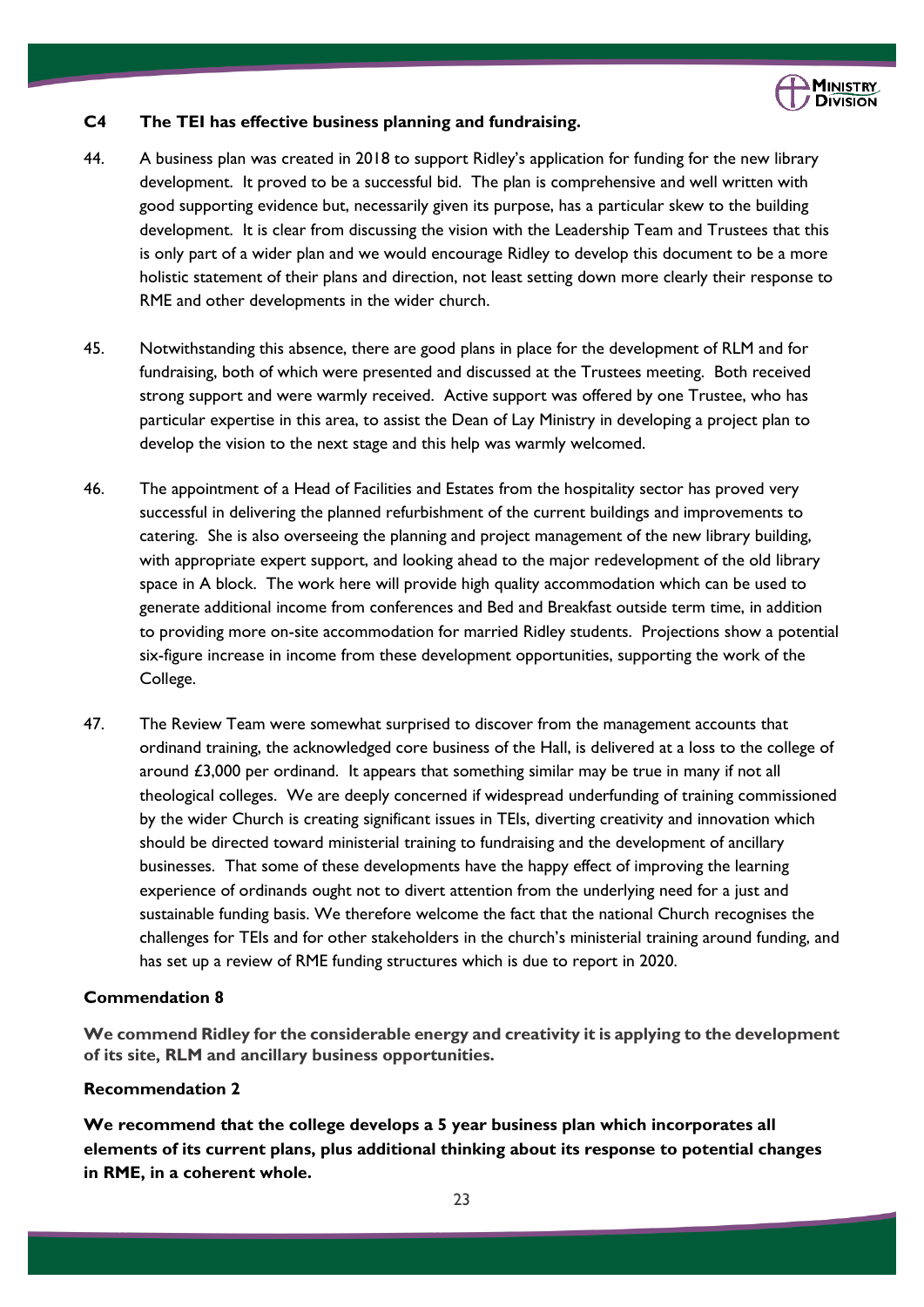

# **C5 The TEI has sound financial and risk management and reporting.**

- 48. Budgets and in year monitoring documents are regularly produced and monitored by the Leadership Team, Executive Committee and Board of Trustees. Budget heads have the responsibility of actively managing their own budgets which this year has resulted in a positive variance to budget of around £70k. A key issue for the college, as for all TEIs, is that the budget is highly dependent on student numbers which can vary significantly year-to-year in the competitive market for ordinands. Later BAPs mean that the college does not know how many students it will have in any particular year until the beginning of September, the start of the financial year. This makes accurate budgeting of income impossible and any consequent necessary adjustments to the cost base equally so. Ridley is blessed with having around £2m of free reserves following a major, unrestricted donation in 2018. Although £1.5m of this money is currently earmarked for the redevelopment of A block, it does mean that, until spent, Ridley is more able to cushion the effect of varying ordinand numbers for the next few years. It is hoped that Ministry Division will address this significant issue with the current 'internal market' approach to ordinand training in its review of RME.
- 49. Annual accounts are produced in a timely fashion. A Risk Register is maintained and monitored by the Leadership Team and Trustees regularly.

**The review team has Confidence with regard to Criterion C: Leadership and Management.**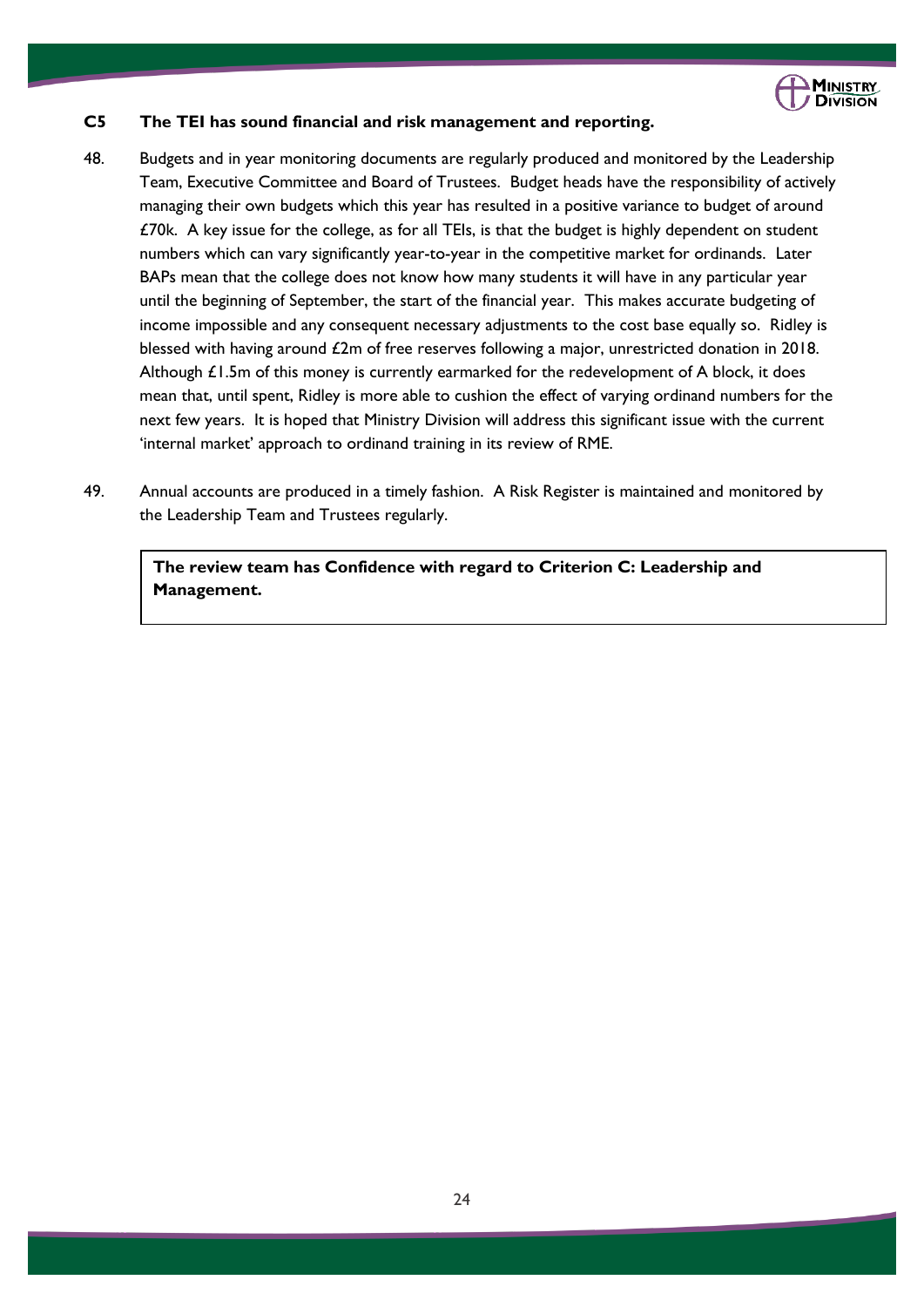

#### **SECTION D: STUDENT OUTCOMES**

# **D1 Students are growing in their knowledge of Christian tradition, faith and life.**

- 50. The scene-setting document for Ridley Hall states that 'a solid biblical and theological foundation is at the heart of our vision for the formation of our students for ministry', and the website and other documents make it clear that the College believes that 'God is calling us to become a beacon of Christian learning and formation.' The scene-setting document highlights that 'a priority for teaching and tutorial staff is to find approaches to learning that can foster habits of motivated, sustained, selfdirected study.' The document points out that 'in addition to formal teaching in lectures and seminars, teaching staff offer regular 'Bible readings' for the ordinand community. These are sessions in which a particular book of the Bible is given specific focus in a dedicated teaching slot, often following Morning Prayer.'
- 51. It was evident that community life is essential in the formation of Ridley students. One IME2 Officer spoke of Ridley as 'a community prepared to ask questions and have conversations about things going on in church.' One student on the Tripos course described how the academic teaching has helped his faith but through living in community, that faith has been stretched and challenged. Another student on the Common Awards programme, spoke of the high quality of the Doctrine lectures and seminars and described them as 'a safe space' in which she is able to challenge. A student who had previously studied theology, spoke of her faith having grown through being at Ridley and of how she has appreciated the bringing together of the academic and the spiritual and of how theology is rooted in practice. A DDO commented on the 'high standard of theological underpinning and pastoral/ministerial capabilities' at Ridley and the 'healthy mix of insights.'
- 52. Ridley Hall describes itself as 'a diverse community made up of ordinands, lay ministry students, students on our Flexible Study Programmes, guests on our Refreshment programme and staff.' Membership of the Cambridge Theological Foundation is also a significant factor in the engagement of students with traditions that are unfamiliar, but what was clear from our interviews with students, is that Ridley Hall itself has quite a mix of different church traditions and there were students who described how they chose to come to Ridley because it was much broader in its church tradition than they expected.
- 53. One student in their self-assessment form described how a very significant thing 'has been being exposed to a wide range of theological views within the Cambridge Theological Foundation'. This has enabled students to 'disagree well through the diversity of the Cambridge Theological Foundation'. Another student felt that there had been lots of modules in the BTh course linking life and faith. This student also now has a better appreciation of the breadth of the Church of England. An IME2 officer described how 'Ridley students can be reasonably diverse and learn something about how to deal with disagreement. Ridley students are confident in their own tradition but generous and relaxed with those of a different tradition.' A Sponsoring Bishop described Ridley as having 'a clear evangelical identity yet being genuinely open, humble and creative. It is embracing of the Church of England but knows what they can bring to the table'. One particular strength we observed was the sensitivity that had been shown by the Principal and others around issues of human sexuality, and the careful and pastoral way in which a student in a civil partnership has been welcomed into the community through a process of discussion and listening.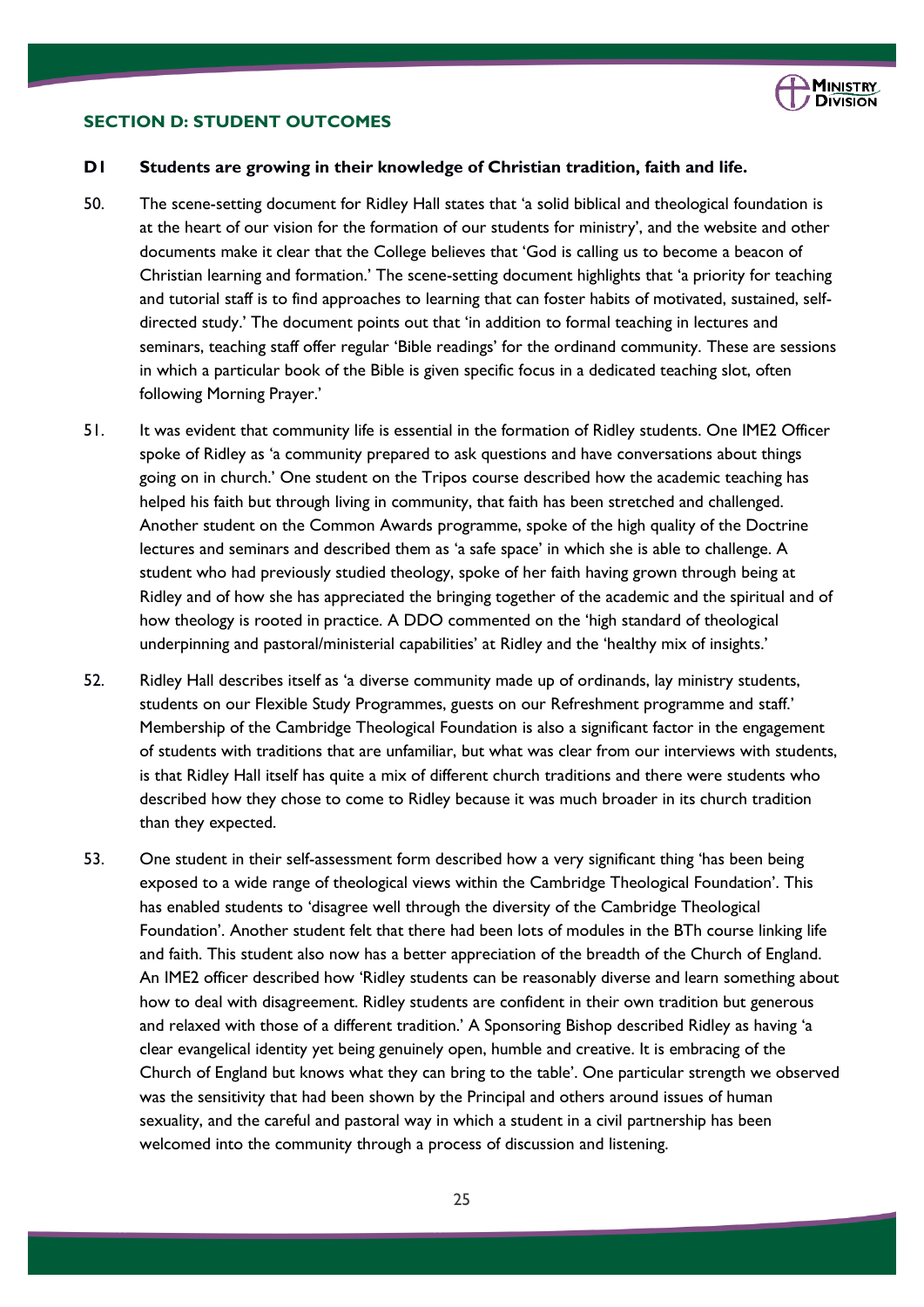

- 54. Through conversations with staff in the Formation Hub and with attachment supervisors, it was evident that Ridley takes seriously its responsibility to form clergy for ministry in the Church of England with all it diversity. It was described to us how attachments are used to give students a different experience of context from those they had been familiar with and it was clear from our conversations with students that these attachments also serve to expand their experience of the diversity of faith and practice within the Church of England.
- 55. One issue of concern was the extent to which the Five Guiding Principles were used as a means of addressing diversity within Ridley Hall. It seems that these principles are not discussed widely although two of the disciplines of the Community Rule do address diversity within the community – 4. Engage graciously with people with whom we disagree. 5. Respect and uphold the authority of Scripture and the discipline of the Church of England with regard to human sexuality and marriage.
- 56. The scene-setting document states that 'fostering our students' ability to integrate theology and practice is a key focus for Ridley. All Common Awards modules have this as the explicit goal. More intentional focus on this aspect of learning is required of ordinands taking the Cambridge BTh, but we understand this and recognize that tutorial supervisions for those attending the Divinity Faculty Lecture courses seek to include this dimension. We ensure that those ordinands who are reading for the Tripos have this as a priority in their third year, and as a cohort they meet from time to time to explore connections. The challenge of integrating theology, ministry and personal spiritual growth is a key aspect of tutorial meetings and informal conversations around college.' In its SWOT document, Ridley notes that a strength is the 'integrated delivery of educational and formational development through Emmaus and fostering skills in reflective practice.'
- 57. Feedback from curates who had been at Ridley suggested that there was some work to be done in this respect. One noted that there 'could have been more explicit links through training to application in real curacy and ministry' and another commented that they would have appreciated 'better links between lectures and practical placements.' Another, though, believed that Ridley had equipped her well in the ability to reflect theologically and the theological underpinning of ministry. From our interviews and reading, it does seem that the Emmaus course has addressed the shortcomings perceived by some previous students. The document on the delivery of the Formation Criteria states that 'the Emmaus programme builds on taught programmes with practical input and reflection on experience'. There are also modules on Practical Theology and Reflective Practice and we observed this happening in various seminars. One student on the Tripos said that he felt his tutor and his Emmaus group helped him link the academic with the more practical theology and enabled theological reflection. The Formation Hub acknowledged though, that although there is a first year module on theological reflection in Common Awards, there is very little in the Tripos and they are trying to address that by including something on theological reflection in the induction block.

# **Commendation 9**

**We commend Ridley Hall on its hospitality to different traditions and for creating a community which allows for a safe exploration of and growth in faith, and in which students learn to disagree well.**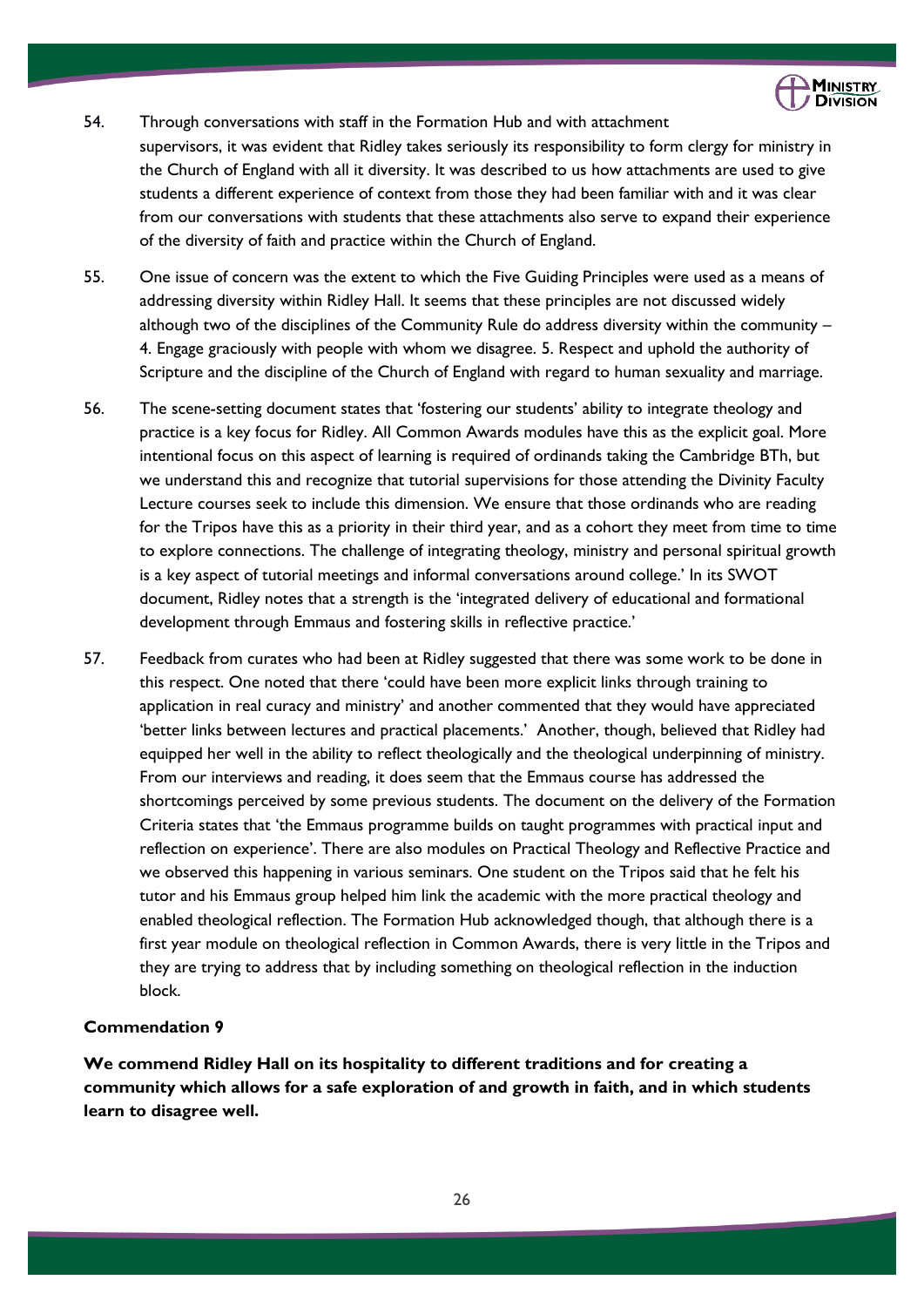

# **Recommendation 3**

**We recommend that more attention is given to using the Five Guiding Principles as a vehicle for discussion around the different theological views on women's ministry in the Church of England.**

# **D2 Students have a desire and ability to share in mission, evangelism and discipleship.**

- 58. The scene-setting document states that one of the priorities at the heart of Ridley's vision for the formation of their students in ministry is 'encouraging a vision for Christian ministry that will lead our students to contribute to shaping a growing and expectant church, which is oriented to mission in the widest sense.' The founders of Ridley Hall had a vision 'that the good news of Jesus Christ be proclaimed throughout the world for the transformation of individual communities and cultures.' The website states that this desire remains at the heart of the vision for Ridley Hall today.
- 59. In their first year, students undertake a Social Context placement which is usually in a secular institution such as a prison, foodbank or hospice and the Prospectus states that students will be asked to consider hard missional questions in those contexts such as 'where is God?' and 'what does it mean to proclaim Christ.' It goes on to say, 'we will help you to be attentive to these questions and to begin to cultivate an entrepreneurial fearlessness that is prepared to hear disturbing answers and an entrepreneurial imagination that allows the Spirit to take you beyond yourself to surprising new places.'
- 60. Feedback from current curates was generally good. One described being 'amazingly equipped for mission and evangelism' and another found the attachments helpful but would have valued more practical ideas and focus in discipling others. A current student in a self-assessment, spoke of quite a broad range of missional experience at their attachment church and of being able to help others in their discipleship within the community at Ridley. Two other current students described how they have been out in a group to engage with people on the streets of Cambridge to ask questions about faith and to offer to pray for people.
- 61. Current students attested to the high standard of teaching in mission and apologetics, something with which we would concur from our observation. The Gospel and Western Culture course has provoked a deeper reflection on mission, and the Emmaus sessions on mission and evangelism have been helpful in reflecting on discipleship and mission. The experience that students have in attachment or placement churches also broadens their understanding and experience of mission through involvement in delivering alpha, Lent courses, Messy Church and other outreach activities including special services and Forest Church.

# **Commendation 10**

**We commend the missional focus both in college, particularly in the teaching and through Emmaus, and through well-chosen attachments and placements which give a broad range of missional experience.**

# **D3 Students are growing in personal spirituality and engagement with public worship.**

62. Ridley's scene-setting document states that 'together we seek to enable our students to grow in Christ-like character and in confidence for mission through worship and prayer. We believe in modelling and encouraging a growing relationship with God founded on a disciplined life of prayer,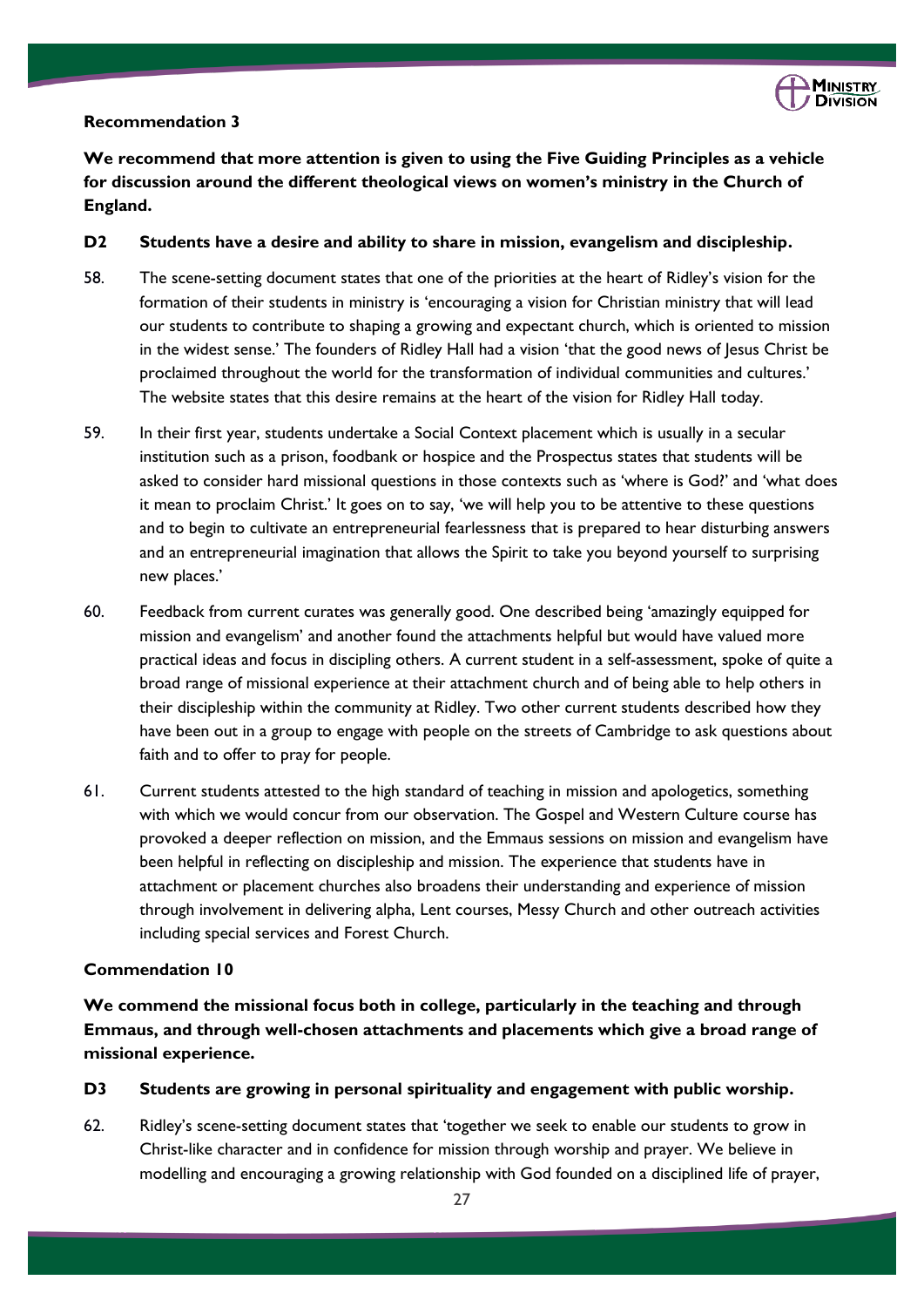

worship, engagement with scripture and loving service. The weekly regular pattern of Morning Prayer is foundational to developing habits of scripture reading and prayer that will sustain students in a demanding ministry. Prayer informs every aspect of college life, including lectures, tutorials, meetings and meal times. There are many opportunities for members of the community to take part in gathered times of prayer.'

- 63. Students at Ridley are required to attend Morning Prayer each day, Monday to Friday. On Monday, they meet in staircase groups and on Thursday they meet in their Emmaus groups. Morning Prayer takes place in the Chapel on the remaining three days of the week. On a Tuesday evening every other week, there is Federation Worship and on Tuesdays of the other weeks there is a college communion. On Thursday evening there is a communion service for the whole community including families and it is expected that all students attend this. On the other evenings of the week, there is Evening Prayer and, on some evenings, Compline.
- 64. Our feedback from current curates who had trained at Ridley suggests that the pattern of Morning Prayer has been significant in their formation and provides a foundation for ministry. One self assessment form described how the regular offices provided grounding in corporate prayer and it was clear from the students we interviewed that corporate prayer in college had been helpful not only in developing a regular pattern of prayer and Bible reading but had also enabled growth in faith.
- 65. The last PER recommended that a regular pattern of Evening Prayer be more firmly established in the weekly worship pattern, and the follow-up report in 2013 noted that 'there had been creative efforts to address the Evening Prayer situation'. We believe that this issue still needs to be addressed as there were only two or three students and two members of the staff at the services we attended – one service of Evening Prayer and one Tuesday evening communion. We raised this at our meeting with the Chaplains where it was suggested that there is a problem with timing. Nevertheless, it is a requirement that clergy say Evening Prayer and although we recognize the complexity of students having different programmes and the mix of non-residential and residential students, we would recommend that further attention is given to some form of evening worship, given that there were many more students present for the evening meal immediately afterwards.
- 66. All students participate in the planning and delivery of public worship within the context of Ridley Hall, and it is in this setting that the College provides detailed supervision, training and feedback. In the case of Morning Prayer, the service planning is the responsibility of the staircase stewards. On Thursday evenings, the key players are the staff member presiding, the preacher, the student deacon and the music lead. Students said that feedback was always affirming but also contained areas for improvement.
- 67. It was evident that students get quite a few opportunities to lead worship and preach. Much of this happens in their attachment churches where they are supervised by experienced clergy and receive feedback. The teaching that students receive on the Emmaus course was also mentioned as being extremely helpful and one student commented that 'Emmaus has helped an appreciation of liturgical tradition.'
- 68. In addition to the corporate pattern of prayer, all first year students have an individual session with one of the Chaplains and are encouraged to find a Spiritual Director. This process is assisted by the Chaplain. Students are also taken on a prayer weekend in their first year and Chaplains run quiet mornings and retreats. One student commented that 'college has helped me to put prayer at the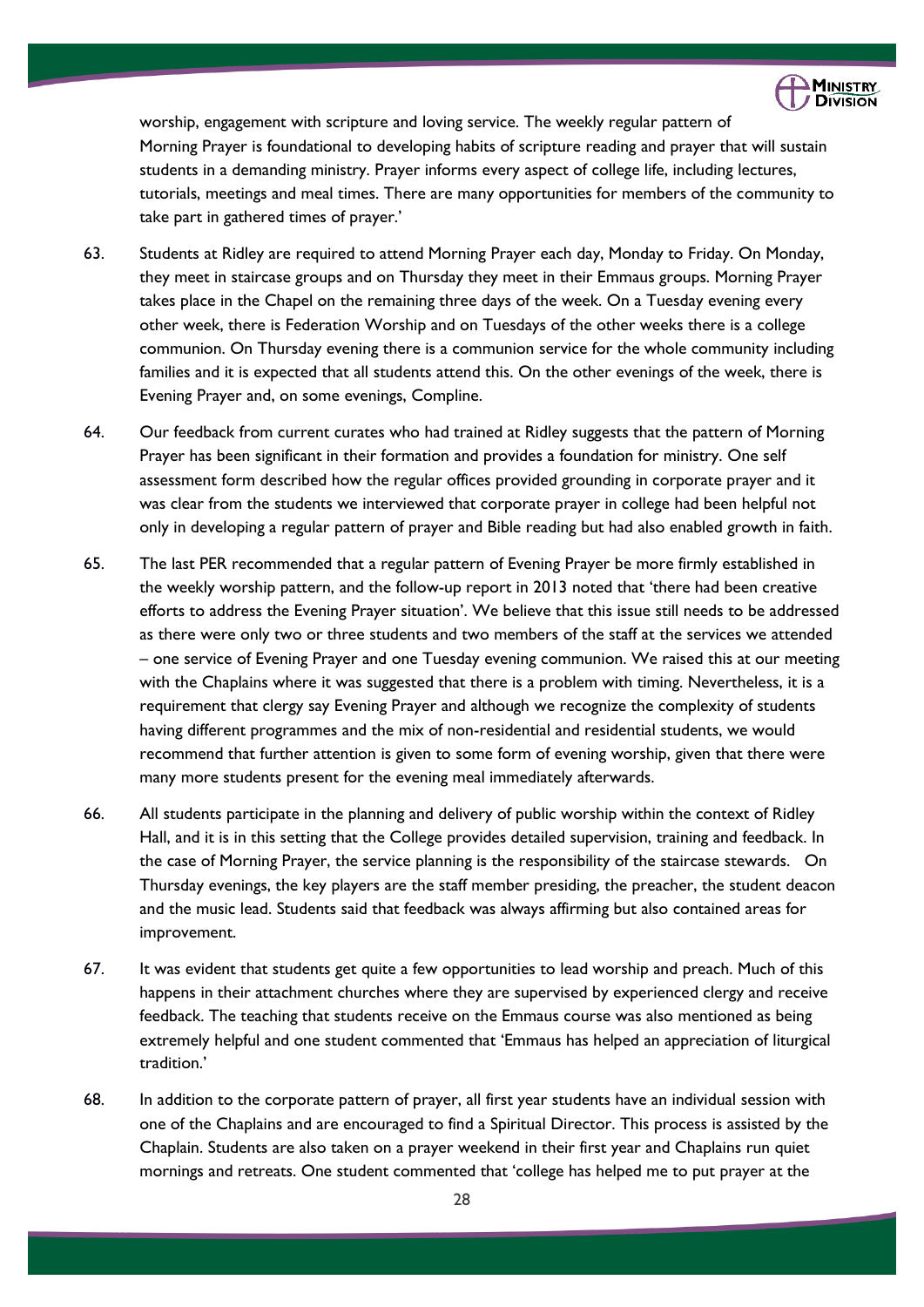

centre of my life' and another commented on how the Chaplains have really helped to stimulate that person's spiritual life. Self-assessments also attested to the value that Ridley places on enabling students to encounter different forms of prayer and worship. We were left though, with some questions about the place of a more profound sacramental spirituality in the life of the college and of individual students, and felt that we did not see much evidence of that.

# **Commendation 11**

**We affirm the way in which Morning Prayer forms a foundation for the College's life of prayer and the various ways in which this happens.**

# **Commendation 12**

**We commend the attention given to exploring different spiritual traditions and the expectation that all students will find a Spiritual Director.**

# **Recommendation 4**

**We recommend that the College gives further weight to the importance of Evening Prayer and, furthermore, that this needs to be led by the example of staff.**

# **D4 Students' personality, character and relationships**

- 69. As mentioned above, Ridley's scene-setting document describes its vision to enable students to grow in Christ-like character. Much of this is achieved through living in community and, although there are a number of non-residential students, they do participate in many aspects of community life.
- 70. The self-assessment forms that are completed by students prior to reports being prepared for Bishops contain some searching questions on personal formation. The three forms that we saw contained very honest responses and a good deal of deep and authentic self-reflection. In addition, we experienced the College as a place where honesty and vulnerability are encouraged and led by the example of the staff. Students described Ridley as a community of 'care and grace' and a place where it felt safe to work on personal issues. One self- assessment form stated, 'formation is constantly addressed as we live, walk, talk, student, eat together.'
- 71. It was evident that the Emmaus course and the way that is taught in small groups, is extremely significant, and the staff member in those groups is the personal tutor for each member of that group. When asked about how college had equipped and formed her for ministry, one student commented that this 'was the most challenging thing of training. The character side is hard. It happens through self-awareness in community and through the relationship with the pastoral tutor.' The Emmaus groups and staircase groups are evidently places where people respect and learn from one another, and these and individual relationships with staff and attachment supervisors as well as with other students, are places where people face up to their strengths and weaknesses, gifts and vulnerabilities. In addition to the confidential support offered by the Chaplains, there is also the opportunity for counselling should that be needed, and former students commented on the excellent pastoral care available both for them and their families.
- 72. We experienced Ridley as a place of laughter and of fun, and it was clear that there is an active social programme that enables students to build times of rest and relaxation.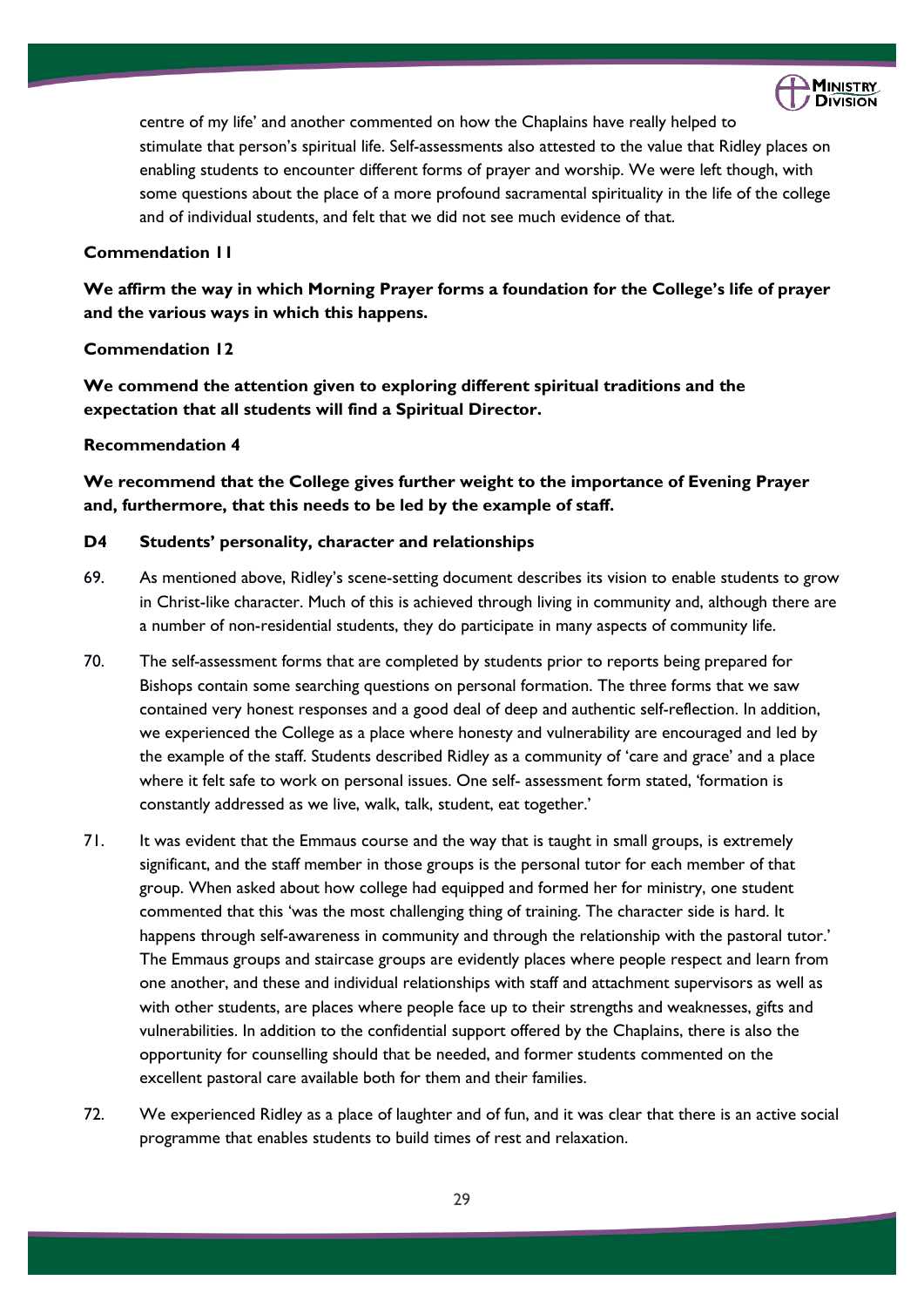

# **D5 Students are developing in the dispositions and skills of leadership, collaboration and ability to work in community**

- 73. In a meeting with the Leadership Team, we learned that the team believes the example of staff to be crucial both in leadership and in collaboration. Students in the Ridley community have lots of opportunities to lead and to serve others through the various Deacons roles, and the Emmaus course features six sessions in the first and final years on leadership, using a variety of people from outside the college. The Leadership Team spoke of how, in their teaching around leadership, they wanted 'to offer building blocks around character and working with conflict.' They also noted that they were keen to build on the leadership experience that students had brought with them.
- 74. The feedback we received from former curates in this area was rather mixed but all three selfassessment forms from current students were positive about the learning in leadership they received from the example of staff but also in their attachments and placements.
- 75. In our interviews with students, we were told several times how much the leadership of the Principal was appreciated together with the focus on character in his teaching on leadership, using the writings of Henri Nouwen. The way in which the staff model collaboration was also noted and appreciated. One student commented, 'a lot of Ridley is about working in teams. Teams are everywhere and the staff team is a great example'. Students also affirmed the view of the staff that the teaching on Emmaus prepares students well for ministerial leadership, and that attachment and placement churches are important places in which to learn leadership and collaborative skills.
- 76. In a meeting of staircase stewards, we heard of the ways in which the staircase system offers the opportunity to lead in a collaborative way and to delegate to others, as well as being an important means of offering pastoral care within the community.

# **D6 Students show a calling to ministry within the traditions of the sponsoring church denomination**

- 77. Ridley's scene setting document notes the partnership that the college enjoys with a large number of local churches and University colleges in order to provide contexts for weekly attachments and summer placements. The feedback from former students and stakeholders was that students from Ridley were not always entirely prepared for the reality of ministry, that some had unrealistic expectations, and a DDO questioned the ability of some students to 'read' their contexts.
- 78. We sensed that this may have changed with the Emmaus programme now in place where there is a programme of visiting speakers, and where there is a whole series of sessions on 'Anglican story' as well as those on vocation and ministry.
- 79. The self-assessment forms that we saw and the interviews we had with students, evidenced the way in which the vocations of students are shaped through contexts such as prison chaplaincy, schools, hospice and different parochial situations. Reflection upon these experiences happens in small seminar groups as well as through Emmaus, which one student described in an interview as 'vocationally formational.'
- **D7 There is evidence that pioneer ministry students have enthusiasm for and skills in ministry and mission in unfamiliar contexts, and are flexible, resourceful and innovative in their approach to mission and ministry.**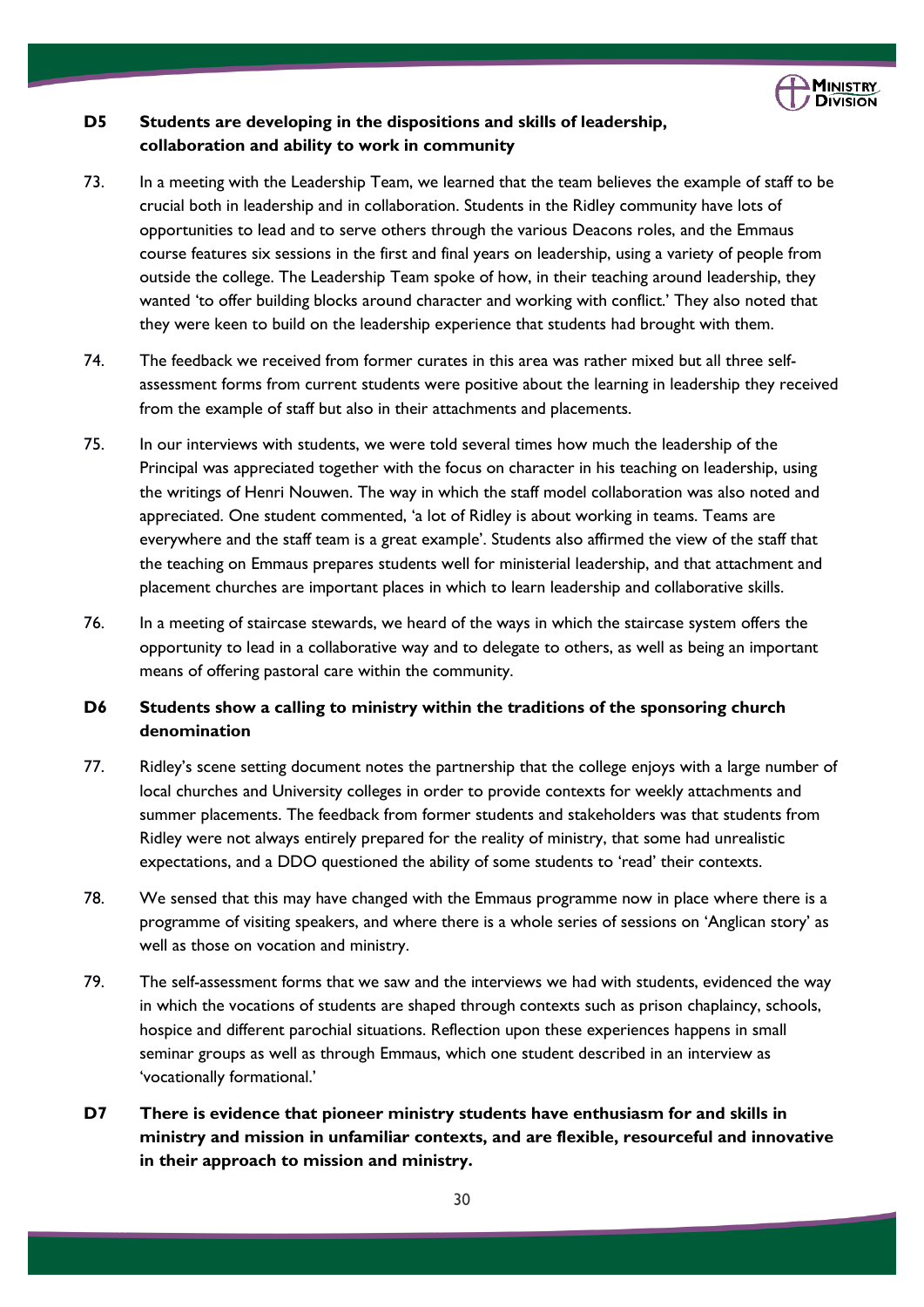

- 80. The Ridley scene-setting document notes that 'the existence of a thriving Pioneer track with a dedicated member of staff enables us to provide in-depth training on this (newer forms of church), complemented by the opportunities to explore Fresh Expressions in the Cambridge area'. The feedback we received from an IME2 Officer and a current curate was that the pioneer strand is a real strength. One former student described changing from a traditional route to a pioneer route as 'going from watching paint dry to at least thinking about which tools to prepare to paint.' The IME2 Officer commented that her Diocese 'would like to see the enlivening mission elements of pioneer training experienced at Ridley in all types of ordination training as a priority rather than a specific specialism.'
- 81. At Ridley, all the college preparation for pioneer ministry happens within the Emmaus programme and these sessions are open to non-pioneer three year students in their middle year. In addition, students have attachments and placements in churches with significant pioneering ministry.
- 82. There are currently only five students on the pioneering track and only one of those was available to speak with us during the review. This student's attachment was in a missional community where the student was mainly involved with what others were doing. We therefore did not find the evidence required for this section and we were left with questions about whether this was thriving in the way the scene-setting document suggests.

#### **Recommendation 5**

# **We recommend that the Pioneer track be reviewed in the light of national church priorities.**

# **D8 The TEI has clear and robust procedures for end-of-training assessment of students' knowledge, skills and dispositions, and reporting on students' achievements.**

- 83. In a meeting with the Leadership Team, we discussed the relationship of Ridley to the sending Dioceses of their students, and the means of reporting to those Dioceses. Personal tutors meet with students routinely twice a term but additional meetings can happen when requested by a student. In the spring, students complete a self-assessment form in their penultimate and final years which is discussed in their tutorials, and these form the bases of reports to Bishops. If there are difficulties, these are raised with students at an early stage and if those issues are more significant, they are brought to the attention of the DDO as soon as possible, and the student would be aware of that.
- 84. The self-assessment forms that we saw were very detailed and honest, and the feedback we received from DDOs and IME2 officers was positive about the reports from Ridley. They commented that reports were honest about candidates' strengths and weaknesses, and they wanted to encourage this as it helps with ongoing formation. Another DDO was impressed with Ridley when a student withdrew as there was good communication with the Diocese, and another wrote that 'tutors are alert to when training raises important developmental areas for ordinands and are unafraid to report this in end of year reports. This helps with ongoing formational work in curacy.' In our conversations with attachment supervisors, some of whom had curates from Ridley, the evidence above was corroborated.

# **Commendation 13**

**We commend Ridley's honest and clear reporting to Dioceses on students' formation.**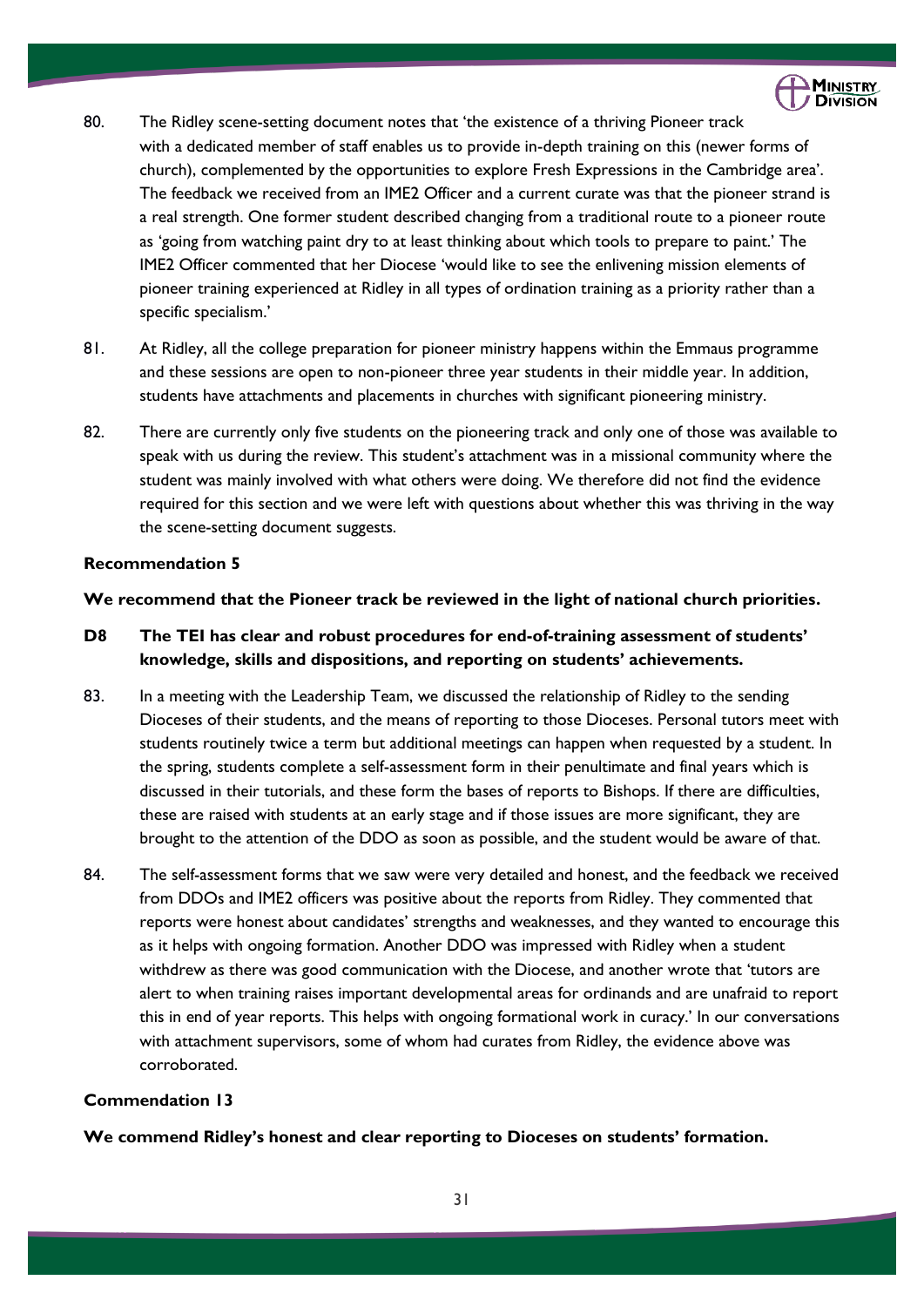

# **D9 The student has, during and at the end of training, a personal development plan or other clear basis from which to learn and grow further in ministry and discipleship.**

- 85. In our meeting with the Formation Hub, we learned that BAP reports are studied prior to new students arriving, in relation to the choice of attachments, and these are chosen to give the students new experiences. Tutors pick up any other issues arising from the BAP reports and, during tutorials, go through the Formation Criteria on several occasions. We were told 'formation is a priority here.' At the end of each year, students fill out a self-assessment form in which they are encouraged to identify areas for development. These signpost work for the following year or, in the case of final year students, for curacy.
- 86. This was endorsed in our conversations with students who all affirmed that their BAP training points were being addressed and were picked up again in the self-assessment process. They also confirmed that they had a programme for learning throughout their time at Ridley.

# **D10 The TEI learns from the pattern of its students' ministerial and formational achievement and acts on areas of particular need.**

- 87. We were able to see from the Student Feedback document that there is a clear process of feedback for both academic and non-academic issues. This is set out in words and in a chart. The Ridley SWOT document also notes that a strength is their attention to student issues and an appropriate response. This is embedded within revised structures of governance.
- 88. From our meeting with the Student Executive, students affirmed the clear ways in which they are able to offer feedback about a variety of issues within the community. In another meeting of students, we heard that feedback is taken seriously in relation to academic programmes and that, within the college, individuals are attended to and training is tailored to suit. We also heard that the feedback forms that students receive are now more simple and that 'staff are hungry for academic feedback.' Individual students told us that staff are receptive to questions about why things are done and that the Principal and staff have created a non-anxious culture that enables feedback.

# **The review team has Confidence with regard to Criterion D: Student Outcomes.**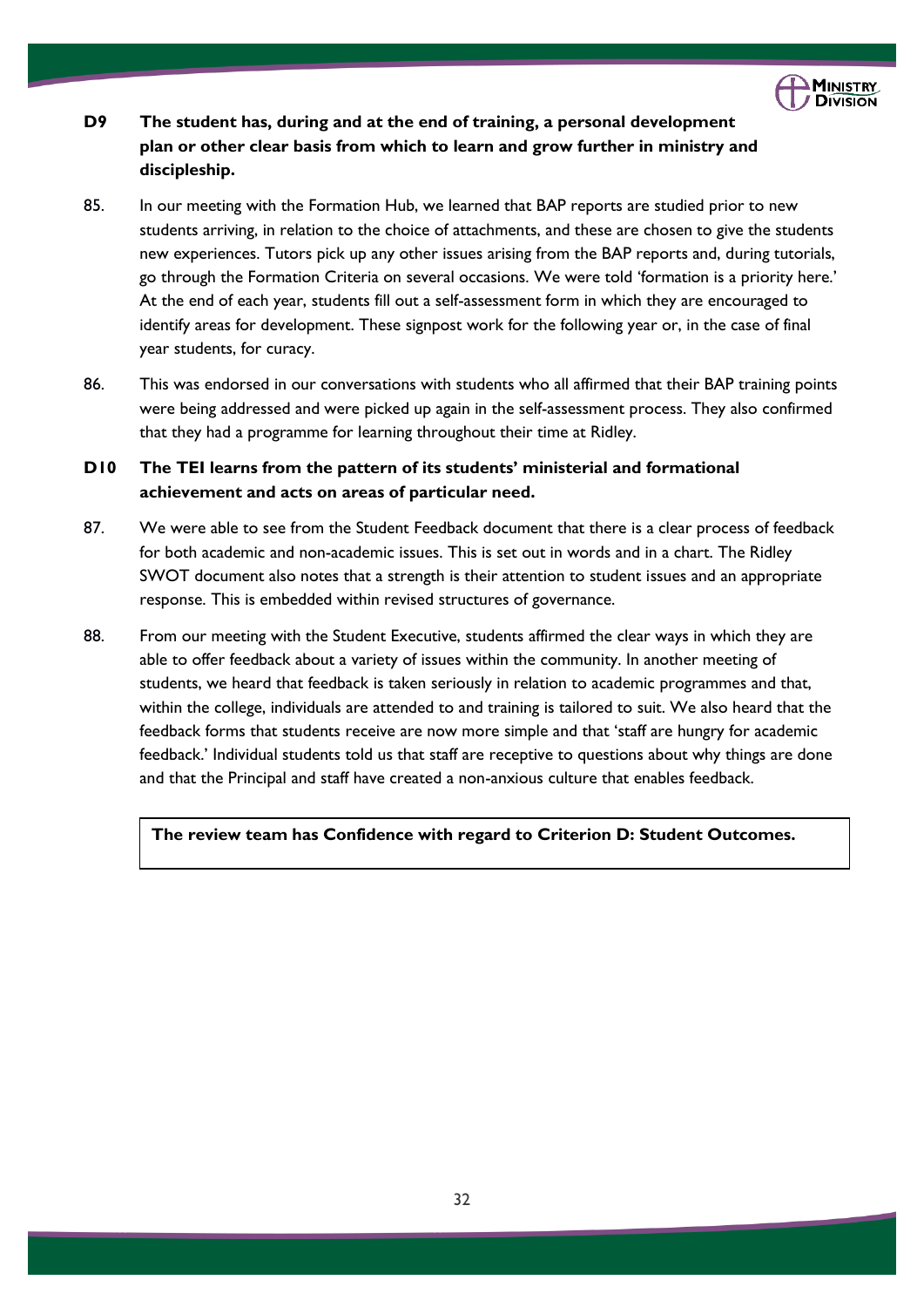

# **SECTION E: PARTNERSHIP WITH UNIVERSITY**

#### **E1 Quality control and assurance procedures governing the partnership are robust.**

- 89. Ridley Hall is involved in three partnerships: with Durham University through Common Awards, with Cambridge University through the Cambridge Theological Federation, and with Cambridge University through students being entered for the Tripos.
- 90. While many recommendations throughout E and F are addressed to the Federation as TEI rather than to Ridley Hall specifically, the college will need to work with the Federation to address them.
- 91. In respect of the **Common Awards programmes**, the overall quality control and assurance procedures governing the partnership were confirmed through the initial validation process.

#### *Management and oversight*

- 92. The Federation has a successful track record of managing academic quality and standards. The TEI is subject to regular external quality reviews from the Quality Assurance Agency for Higher Education (QAA). Recent QAA annual monitoring reports confirm that the TEI has appropriate policies and procedures for managing its provision in line with the UK Quality Code for Higher Education. The Federation underwent its QAA Higher Education Review (Alternative Providers) in May 2017; the review report was provided by the TEI as part of the supporting documentation for this PER process and confirms that the TEI meets UK expectations for the quality of its higher education provision.
- 93. At the time of the PER visit, the Federation had recently undertaken a review of the institution's governance structure in order to ensure the TEI continues to be able to respond to the needs of the internal and external environment. A detailed Governance Manual is available to Federation staff and directors which outlines governance roles and responsibilities at each level. The Quality Assurance and Enhancement Handbook provides staff members with detailed information and guidance on all quality assurance processes carried out by the Federation.
- 94. Management of the Federation is overseen by the Board of Directors/Trustees, which has governance responsibility and sets the strategic direction for the TEI. The Board is responsible to the Office for Students for the quality of the Federation's programme offering and student experience. Membership of the Board of Trustees is constituted by an independent Chair, an independent Treasurer, three Principals from member institutions, and other members who hold the necessary skills and experience to sit on the Board. At present, the Board is comprised of nine directors and attendees and retains full overarching governance responsibility for the Federation. Students are represented to the Board by the Chair of the Student Forum.
- 95. The Common Awards Management Committee (known by the TEI as the Durham Academic Oversight Group) is responsible for the oversight of the programmes offered under the contract with the University, and reports to the Common Awards Management Board. The Durham Academic Oversight Group is comprised of representatives from the Federation Houses offering Common Awards programmes, as well as student representatives and senior members of the Federation administrative team. The minutes are clearly written and evidence robust processes for quality management and reflective practice. Decisions made at the Durham Academic Oversight Group which affect the whole TEI provision (for example, staffing decisions which could affect the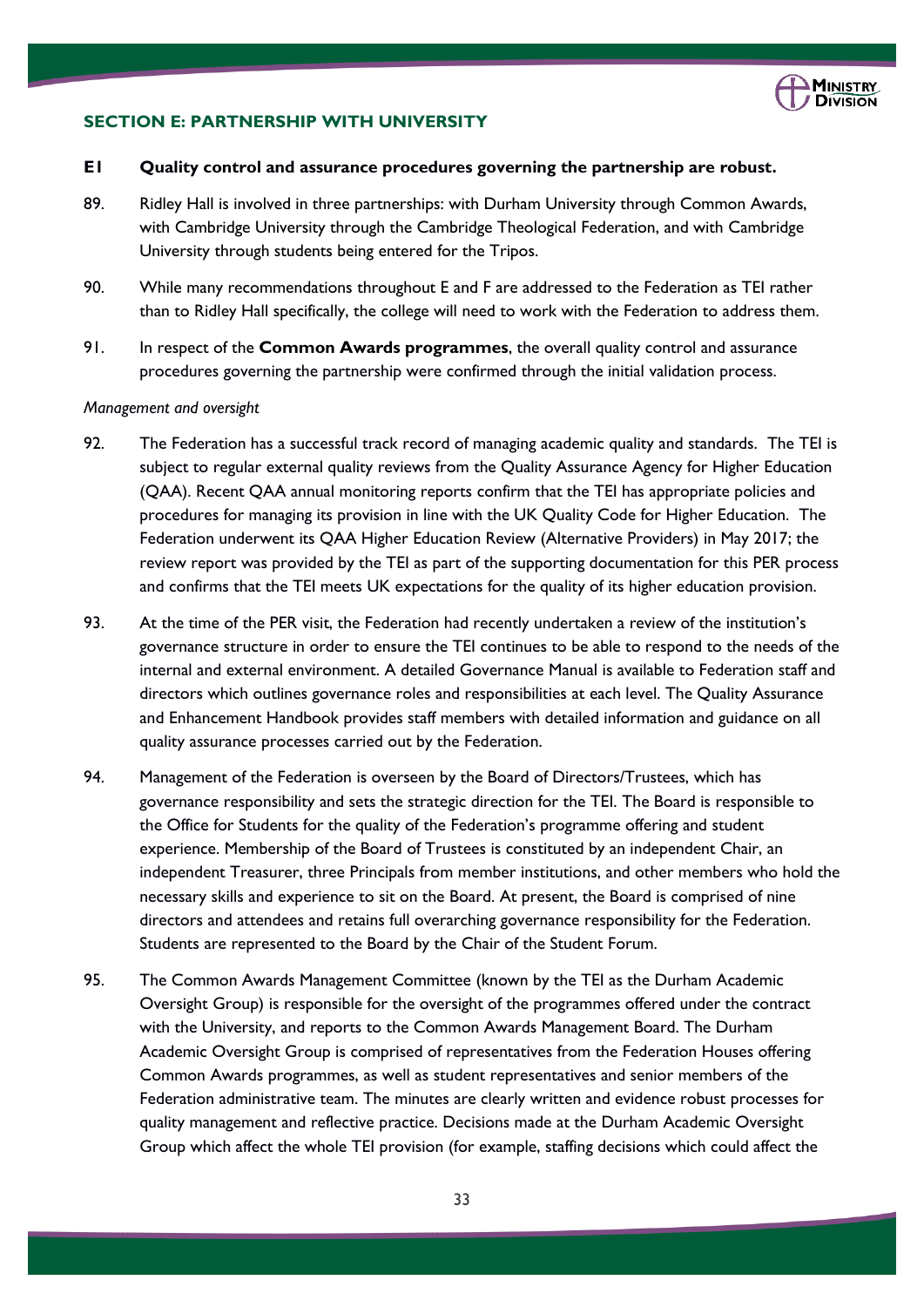

TEI's other programme provision validated by the University of Cambridge and Anglia Ruskin University) are reported back to the Board of Directors/Trustees for approval.

- 96. The review team noted that the TEI's Academic Oversight Group operates in alignment with the Terms of Reference, as specified within the validation contract. The review team noted that the Principal of ERMC was the Chair of the TEI's Academic Oversight Group. In discussions with staff of the TEI, and the Chair of the Academic Oversight Group, it was explained that the TEI felt that having an independent chair enhanced its approach to quality assurance processes. It was felt that the TEI benefited strongly from having someone independent to the TEI but whom had a clear understanding of the regulations, policies and processes of the Common Awards Framework, accompanied by an in-depth appreciation of the context within with the Federation operated.
- 97. The review team noted that this approach was unusual; the Membership of the TEI Management Committee specified that the Chair be a senior member of staff with responsibility for the management of the programmes. The review team considered the extent to which the Principal of ERMC could be considered 'independent', given the previous, and current, relationship between the two institutions, and whether the approach presented any risks to the TEIs responsibility for oversight of its academic programmes. The review team was particularly concerned in instances where chairs action was taken on behalf of the Management Committee. The TEI reported that such instances were minimal; agreed in advance by the Academic Oversight Group and routinely reported to the Oversight Group – in such circumstances, the TEI believed that it exercised appropriate oversight of the Chair's delegated authority. The review team recognised that such reporting arrangements were reassuring but nonetheless felt that the atypical arrangement should be discussed further within the University. The TEI was receptive to the suggestion that the Principal of ERMC could attend the Academic Oversight Group in an advisory capacity, but would welcome clarity from the University on whether the current arrangement was permitted. The review team recommends that the University review the appointment of the Chair of the Academic Oversight Group.
- 98. In addition to the Academic Oversight Group, the TEI operates a student-staff consultative committee - the Student Forum - providing students with the opportunity to raise any issues or concerns relating to their programme of study. Following a period of poor engagement, the Student Forum members are now reported to be highly committed and engaged. Federation staff provide appropriate support to ensure suitable opportunities are offered for the student voice to be represented within the TEI's governance structure. Students are represented at the Academic Oversight Group and the minutes of the committee demonstrate student engagement with the matters discussed at the meetings. A standing item on the agenda allows students the opportunity to discuss matters related to their academic programmes.
- 99. While the review team was encouraged to hear of the involvement of the Federation Houses in the Academic Oversight Group, both through their representation at the meeting and the request for their feedback on agenda items, it was noted that further clarity was required on how the Group maintains oversight of processes and activities in the Federation Houses which could affect the Common Awards partnership. The review team was concerned that the lack of structured routine reporting from the Houses had the potential to result in a lack of oversight over the matters which the Management Committee has overall responsibility for. The review team was pleased to note while the relationship between the Federation and the Houses, and between the Houses themselves, is described as very positive and creates a sense of academic community, it was recognised that this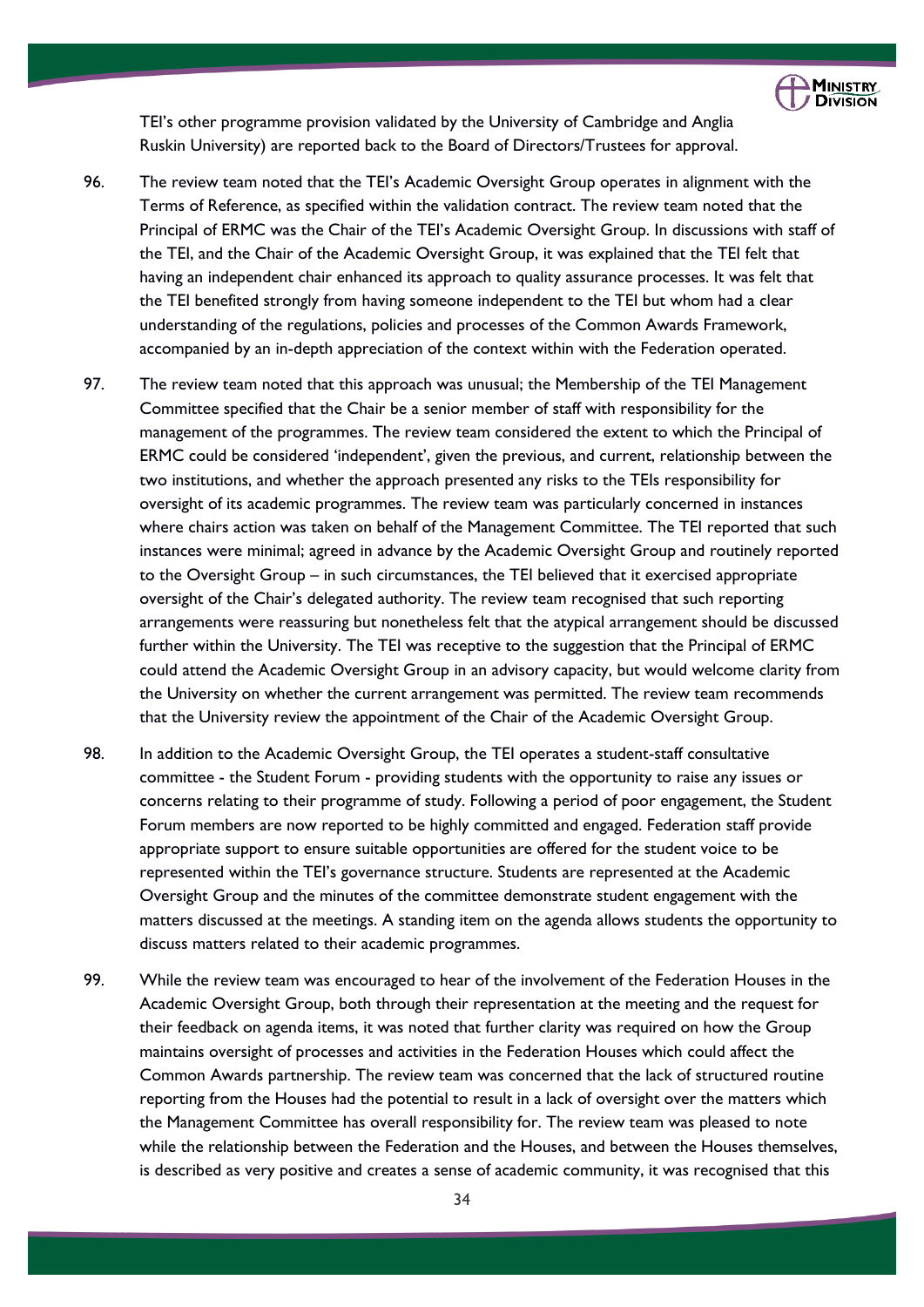

relies on the maintenance of good relationships between staff members for issues to be communicated; oversight of matters for which the Oversight Group has responsibility could potentially be jeopardised if these relationships break down. In light of this, the TEI is encouraged to ensure that the Oversight Group routinely considers appropriate matters from within and across all delivery centres, and documents this consideration clearly within the minutes.

# **Recommendation 6**

**The review team recommends that the TEI ensures that the Federation's Common Awards Management Committee remains a single point of oversight for the whole TEI, and that all delivery centres formally report appropriate matters to the committee.**

#### *Engagement with the University*

- 100. The review team noted that the TEI's engagement with the University had been positive. Engagement with the University Liaison Officer (ULO) had been effective with the ULO attending at least one Management Committee meeting a year, and a Board of Examiners once every two years, in line with expectations. The ULO had also provided dedicated support to the TEI when requested.
- 101. The Federation had been in regular formal and informal contact with the Common Awards administrative team. The TEI's administrative team reported that engagement with the Common Awards Team had been positive, and that they had been grateful for the support received from the team, alongside the helpfulness of the online resources available. The TEI had been encouraged to learn that the University was exploring the possibility of introducing joint doctoral research provision with Common Awards TEIs.
- 102. In discussions regarding possible enhancements to the partnership with the University, the Federation reported that they would welcome the opportunity to receive further support from the University to inform research activities. The Common Awards Academic Team discussed the existing opportunities available to TEIs, namely the Common Awards Staff Conference, Seedcorn Grants, and the activities around the current research theme. The Team also agreed that they would be willing to visit the TEI to support research activity.

#### *Applications and admissions*

- 103. The TEI's admissions policy and entry requirements apply to all programmes delivered by the constituent Houses. Admissions and APL decisions related to Common Awards programmes are managed through the Federation Houses, in accordance with the admissions criteria set out in the shared policy. The responsibility for the consideration of admissions to the Common Awards programmes is shared across the TEI, and all staff are trained to ensure competence in the admissions process. Students are recommended for admission to Common Awards programmes by the Admissions Tutors in the Federation Houses, and decisions are reviewed by the central administrative office in order to ensure the applicant meets the admissions criteria set out in the shared policy. Admissions processes and guidance on admissions and APL processes are monitored by the TEI's Academic Oversight Group.
- 104. The review team reviewed a sample of APL requests considered by the TEI. The Undergraduate or Postgraduate Programme Manager at the TEI considers all APL requests in line with the University's policy and processes, and submits requests to the Academic Oversight Group for approval. Any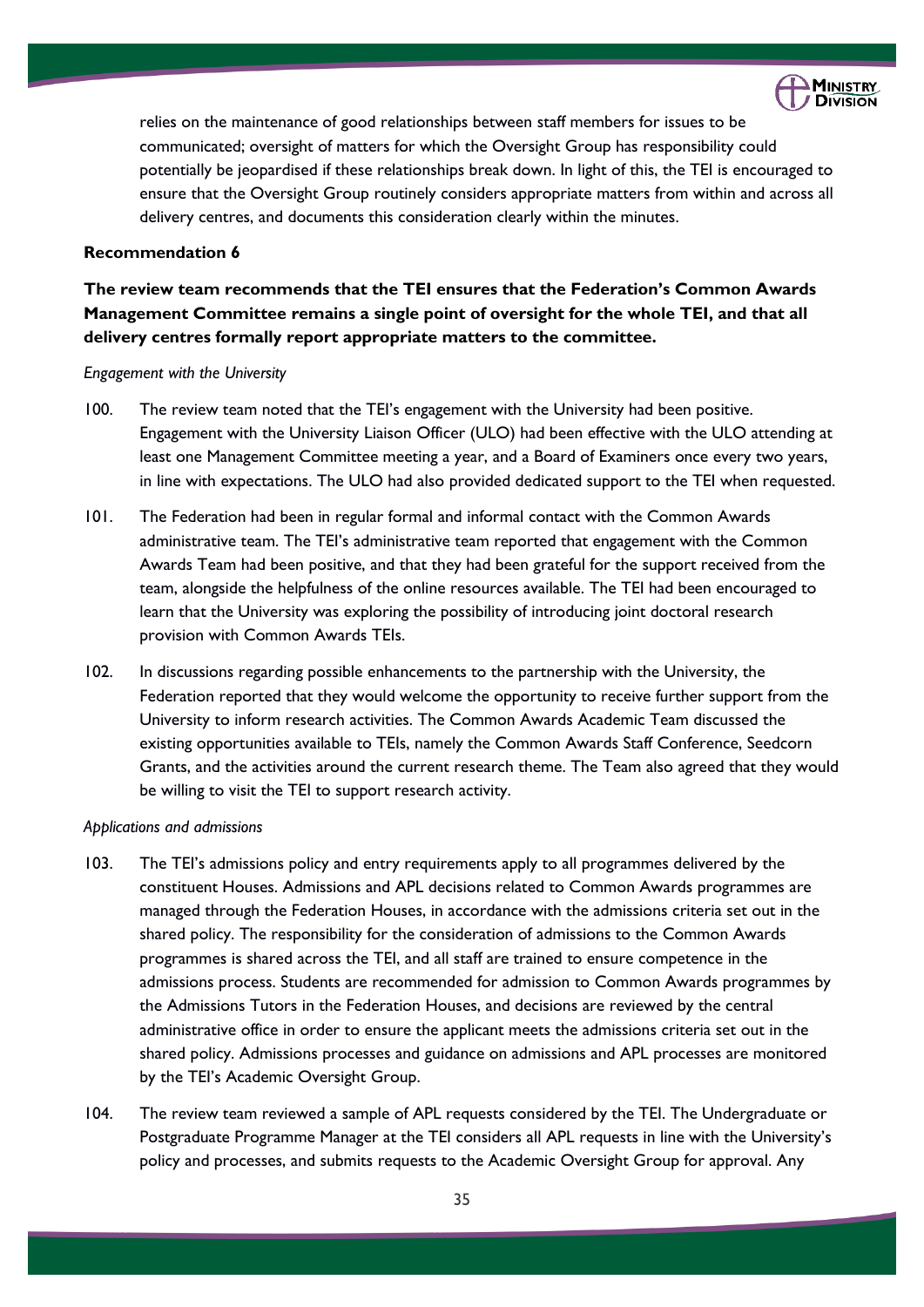

non-standard requests are sent to the University for consideration. The sample of APL requests considered by the review team demonstrated that the process for considering and approving APL requests was operating effectively, and in line with the University's policy and processes.

### *Concessions*

105. The review team reviewed a sample of concessions requests considered by the Federation and confirmed that the process for considering and approving concession requests was operating effectively, and in line with the University's policy and processes.

#### *Assessment*

- 106. The Federation has effective internal processes and practices for managing assessment. Plagiarism detection software (Turnitin) is used for assignment submissions; students submit their assessed work via the software which is available through the Moodle virtual learning environment. All marking and moderation is carried out anonymously by the Federation's core academic staff members, who receive annual training alongside guidance on how to mark students' work through Moodle. The Quality Assurance and Enhancement Handbook points to guidance on the conduct of assessment and moderation. The TEI reported that they had required the use of one external marker during the last academic year as a result of a gap in the academic staff team; the individual had received all relevant training on marking and moderation.
- 107. Students are appropriately informed about processes relating to assessment, including information and support materials relating to academic misconduct, and further information and supporting resources are available in the Student Handbook and through Moodle. The Student Handbook also points to the relevant policies and regulations relating to assessment irregularities on the Durham University website.
- 108. A single TEI-level Board of Examiners confirms module marks and considers progression decisions for all students on Common Awards programmes. A good working relationship has been developed with the University to ensure that the required data and meeting documents are generally provided on time for the TEI's completing students to be considered by the overarching Common Awards Board of Examiners. Moodle has been developed in collaboration with Ministry Division to enable the TEI to provide the data in the required format directly from this system. The use of Moodle has also enabled the TEI to prepare meeting papers and student profiles for the TEI-level Board of Examiners meeting. Notwithstanding this, the review team had noted that there had been a high number of chair's action requests following the most recent Board of Examiners meeting. The TEI confirmed that this had been the result of a past personnel issue but that this had now been resolved. The review team also noted that the TEI had not undertaken a scaling of marks in some language modules, an issue which had been identified at both the overarching Board of Examiners and in the most recent continuing students marks submission; the TEI acknowledged the need to address this issue, and would liaise with the Chair of Management Board on this matter.

#### *Student Engagement*

109. The TEI uses a range of effective mechanisms to gather student feedback in order to assure and enhance the quality of provision. Upon the completion of every taught module, students are asked to complete an anonymous module evaluation form. The TEI's Common Awards students also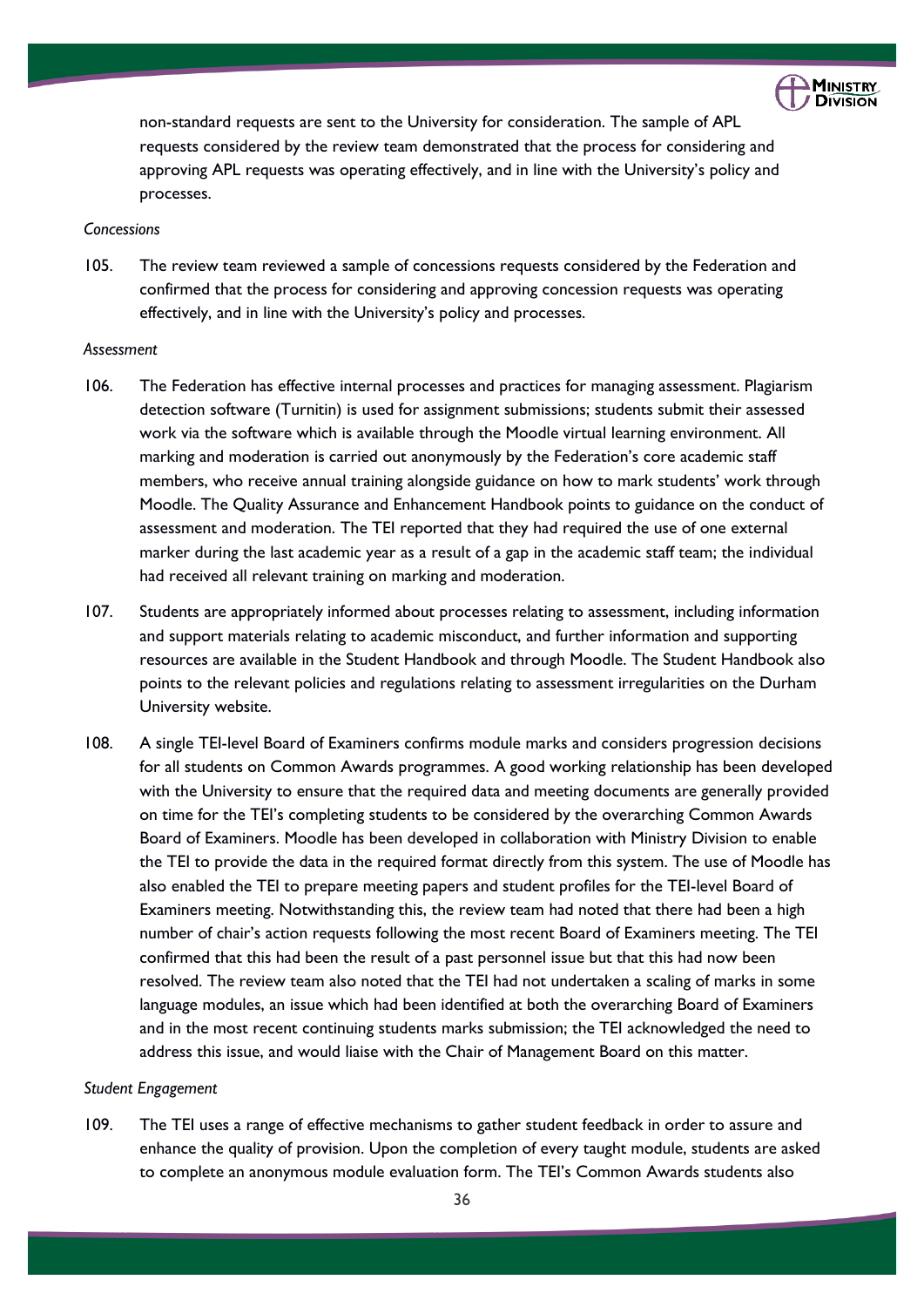

participated in the annual Common Awards Student Survey in 2017. The decision was made by the TEI not to participate in the 2018 survey; staff changes and an imminent QAA visit had meant that staff had very little capacity to undertake work above the usual workload.

- 110. The Common Awards Student Survey (2017) highlighted that students are generally satisfied with the opportunities to provide feedback on their programme, with 82% agreeing that these opportunities were appropriate, a statistic which was higher than that for the Common Awards as a whole (79.02%). 71.43% of students felt that students' views were valued by tutors. The students with whom the visit team met spoke positively about the seriousness with which their views were considered by staff at the TEI, supporting the 2017 survey results. The review team heard examples of how provision had been improved as a result of student feedback; for instance, students had provided feedback on the quality of teaching for one module; the feedback was reportedly taken seriously by the TEI and the issue had been addressed. Students were satisfied that they had sufficient formal and informal opportunities to ensure their voice was heard, collectively and individually. The views of the students with whom the review team met provided confidence to the team that the TEI had taken steps to address any issues identified by student feedback, and had put in place effective mechanisms for ensuring that students have sufficient opportunities to provide feedback. Student feedback is directly responded to and any changes made as a result of the Academic Oversight Group is communicated back to students through the student representatives and the Student Forum. Moodle is also used to disseminate feedback to students following the consideration of issues by the Academic Oversight Group.
- 111. In addition to student surveys, the TEI also ensures student representation within the TEI's governance structures. Student representatives attend the Federation's Academic Oversight Group, and are invited to attend the Board of Directors/Trustees. Information around student representation is available to students in the Student Handbook. Staff were able to identify specific actions taken in response to student feedback. The students with whom the review team met confirmed that they had been very satisfied that the TEI had responded to student feedback. They also confirmed that they felt engaged with the development of programmes, and that they were kept informed of action taken in response to student feedback. The review team commends the TEI for the varied opportunities for students to engage with the TEI at different levels in the institution, and the seriousness with which the TEI responds to feedback.
- 112. The review team concludes that quality control and assurance procedures governing the Common Awards partnership are in place, subject to satisfactory completion of the recommendations above.
- 113. The **Ministry Division** reviewers add, in respect of the Cambridge University programmes, that the quality control and assurance procedures of Cambridge University Faculty of Divinity, and the Cambridge Theological Federation, were confirmed as robust through extensive documentation, external reports, and discussions with staff.
- 114. The opportunities open to eligible ordinands through the Cambridge partnerships are impressive, and much appreciated by the student body. While Tripos students do not get the most integrated of ministerial formation, the evidence is that they gain far more than they lose, not least through undergoing rigorous intellectual training alongside gifted students of other faiths and none, and being inspired by the teaching of internationally excellent researchers. It is also worth noting that six Cambridge colleges subsidise admission to the Tripos for eligible ordinands.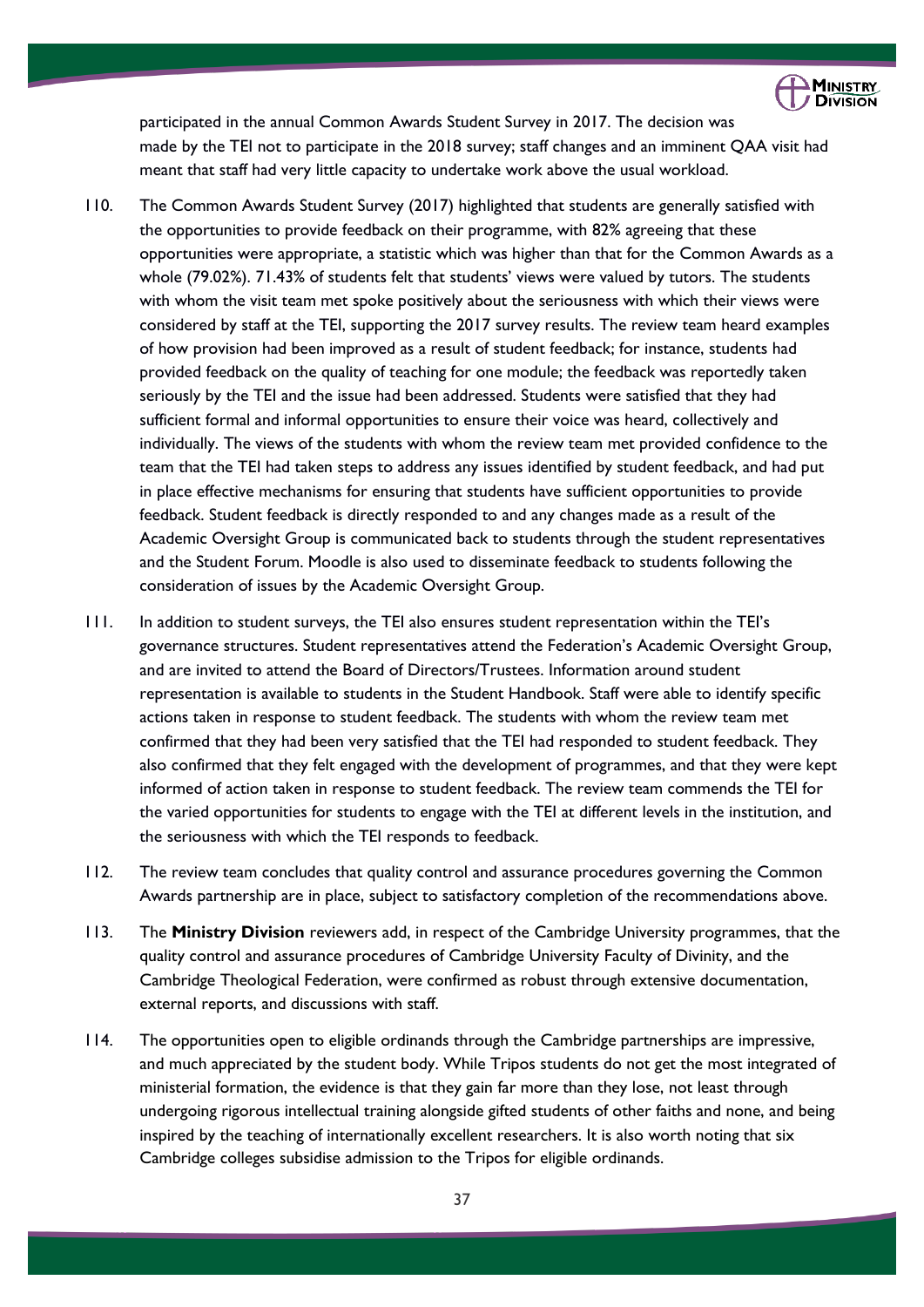

- 115. Moreover, the synergistic relationship between the CTF and the Faculty of Divinity, made possible by the shared responsibility for the Bachelor of Theology (Ministry) and Diploma in Theology for Ministry degrees, is striking and reflects much good will on both sides.
- 116. The possible issues related to quality assurance arise at the interface of the Houses of the Federation with the CTF. The programmes delivered by the CTF are staffed by academics employed and line-managed in the Houses. While there is a verbal understanding as to how problems with instructors' delivery of modules will be handled (by reference to the relevant line-manager in the relevant House), and there is a helpful sentence in the Membership Agreement, this procedure could be more clearly articulated.
- 117. Two further notes may be helpful on these partnerships. First, the relationship between the BTh Management Committee and the new Cambridge Oversight Group of the CTF could be clarified. The function of the latter was not clear to members of the Faculty of Divinity interviewed.
- 118. Second, recent unhelpful timetabling of the Cambridge MPhil provision in Theology is a reminder of the imbalance of influence between the CTF (and its partner Houses), and the University of Cambridge, and hence the delicacy of this relationship. The opportunity for ordinands to undertake what one Ridley staff member called 'gritty engagement in depth' with theological issues and biblical languages on the Tripos, and the synergistic relationship between CTF and the Faculty of Divinity made possible by the BTh, are very generative and a real gift to the Church. But this relationship is sustained by precedent and particular personnel, and remains potentially fragile.

# **Recommendation 7 (Ministry Division reviewers)**

**We recommend that the Board of the CTF articulate more explicitly the quality assurance procedures to be used in the case of instructors on CTF modules who prove unresponsive to reasonable feedback on their performance.**

### **E2 Overall provision for academic and pastoral support and guidance is adequate.**

119. In respect of the **Common Awards programmes**, Durham reviewers comment that the adequacy of overall provision for academic and pastoral support and guidance was confirmed through the initial validation process.

#### *Induction*

- 120. Students and staff primarily identify with their individual Federation House, as opposed to the Federation as a whole, and a strong sense of community is developed within the Houses. The Federation is seen as the overarching institution governing the work of the Houses. Staff acknowledged that the Federation played an integral part in enabling the Houses to better integrate with each other. They felt that the relationship between the Federation and the individual Houses generally worked well. The students with whom the review team met spoke positively about how well integrated in the Federation they feel as a Common Awards student, despite there being a number of students at the TEI studying programmes validated by other institutions.
- 121. Each Federation House hosts an induction day which introduces new students to their programme of study, potential pathways, and library resources. This provides students with an opportunity to meet their peers, tutors and key Federation staff. Students also meet with the Director of Studies within their Federation House, who is responsible for supporting students with their academic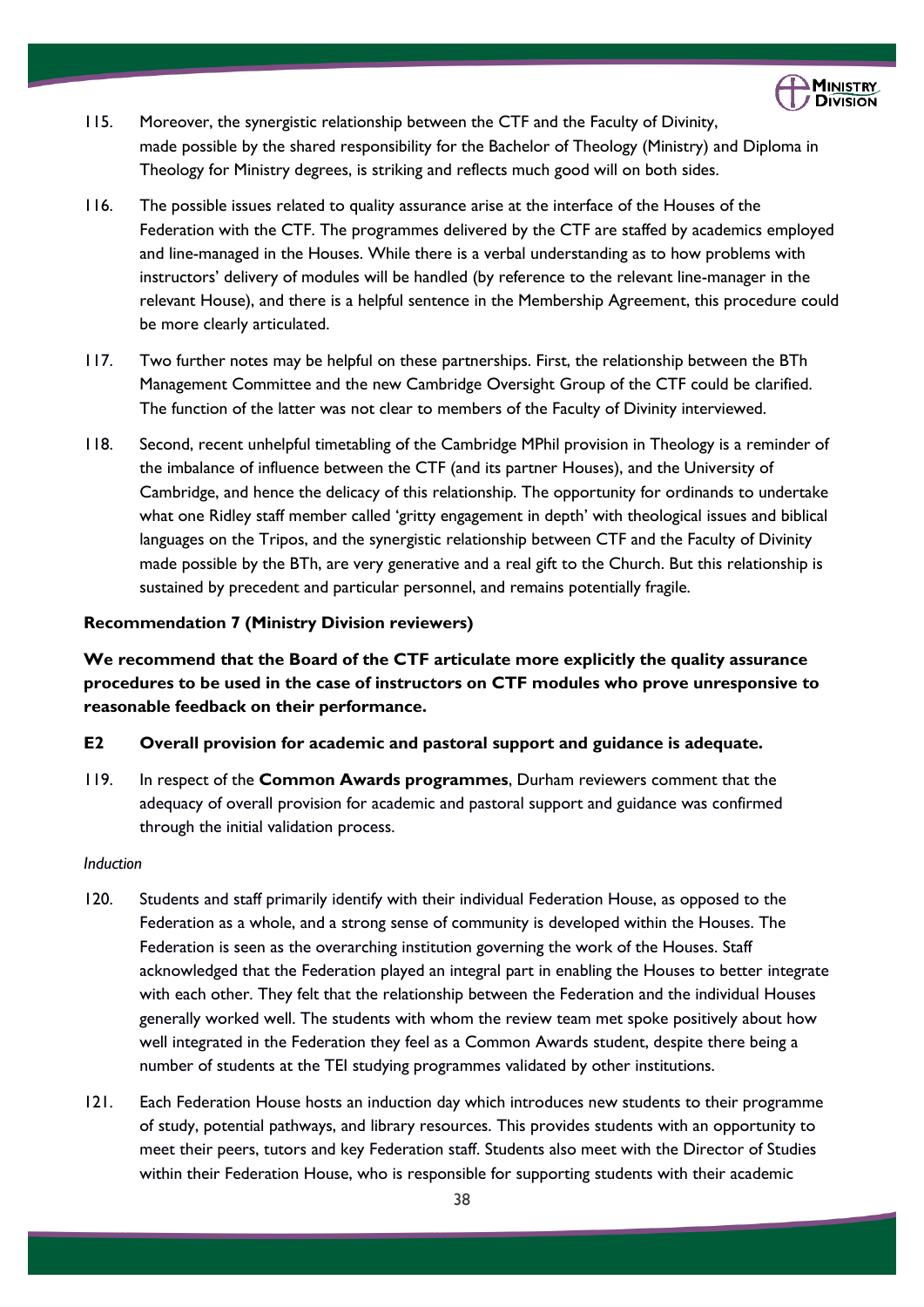

programme, and ensuring that students have the support in place to help them with their studies. The students with whom the review team met spoke mostly positively about the induction activities arranged by the TEI, particularly the one-to-one support offered by staff members.

#### *Programme information*

- 122. Moodle contains information on programme documentation, relevant policies and procedures, and teaching materials. Students with whom the review team met spoke positively about the importance of Moodle as a central space to access key information and learning materials. In order to manage expectations students are informed in advance that a minimum number of registrations are required for each module to run. Individual House student handbooks and online resources all link through to the main Federation site when providing programme information in order to avoid any duplication of information. Students receive a Student Handbook providing programme details, expectations and signposts to additional information available on Moodle. The information printed in the Handbook is reviewed each year. Online information and guidance is updated by the TEI's administrative team. Programme staff commented that any changes to information available online are communicated well (and in sufficient time) by the Federation administrative staff. Whilst Handbooks are updated regularly to reflect current module options, it was reported by students that previous versions are not always removed from the Moodle site; this resulted in a lack of confidence in the accuracy and currency of the Student Handbooks on Moodle. Students reported that some information on Moodle therefore sometimes out of date or no longer relevant. This contributes to recommendation that the TEI undertakes a systematic review of the programme and module information on Moodle to ensure the accuracy, currency and ease of navigation for students (see **Recommendation 15** at Section E3).
- 123. In the review teams' observations of the module information provided to students, it was noted that the module information did not always specify the module learning outcomes. The TEI understood this to be an oversight,

### **Recommendation 8**

# **The review team also recommends that the TEI ensures that module information provided to students routinely contains module learning outcomes.**

124. Students reported that access to Moodle was provided at the start of the programme but that it would be more beneficial to gain access when considering their module choices. Current students are able to view module guides from early summer for the next academic year, but this was not true for students new to the Federation.

#### **Recommendation 9**

**The review team recommends that the TEI explores ways in which module information can be provided to students in advance of module enrolment, in order to facilitate discussions with academic staff on module diets and programme pathways.**

125. 'Live' reading lists are provided to students at the beginning of each year detailing the recommended reading for the module. Students are able to click on each resource title to view where the resource can be found in the library. The core reading lists are managed by the TEI's Head of Information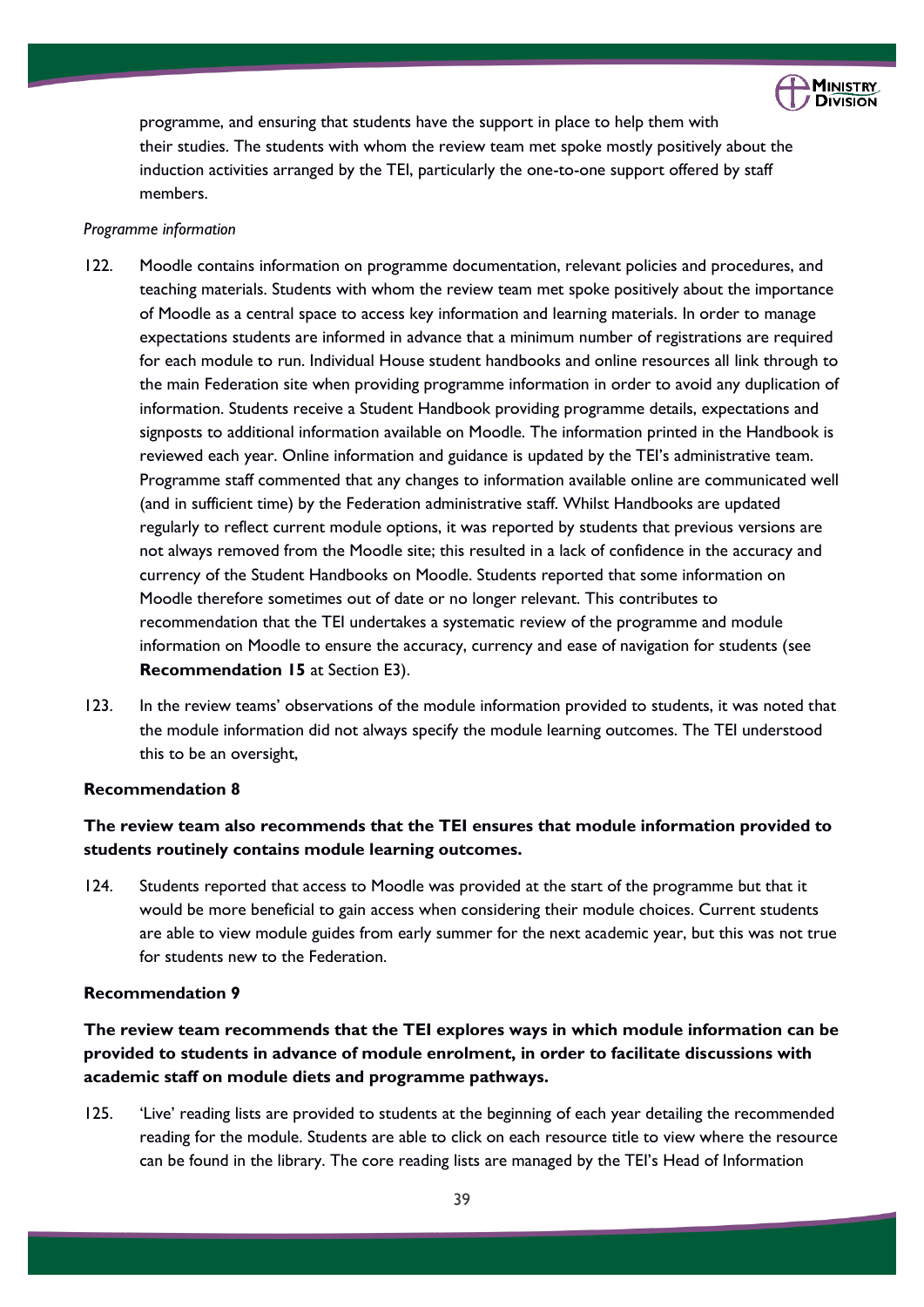

Services, who also ensures that the resources listed are available to students. Students greatly value the provision of the 'live' reading lists. The review team commends the TEI for the provision of 'live' reading lists and the positive impact they have had on students' learning.

126. Information on expected contact hours is provided to students at the start of their programme, however students reported that this is not always an accurate reflection of the hours required for the programme.

#### *Tutorial and Study Skills Support*

- 127. Study skills sessions are available to students as part of induction, which cover good academic practice and the support available to students. Resources are also available via the TEI's Moodle site, and students are encouraged to consult with the Learning Support Tutor in their House for further advice. Ongoing study skills support is available to students throughout the academic year; weekly sessions on academic practice are offered during Michaelmas Term; and one-to-one sessions are offered to students on topics such as preparing for exams and other forms of assessment, Disability Support Allowance (DSA) form support, and reflective practice. Additional guidance around plagiarism had recently been made available to students, which has resulted in fewer cases of academic misconduct this academic year. Students reported that the guidance had been highlighted at the start of their course, and is available in the Student Handbook and on Moodle.
- 128. Students with specific learning difficulties are supported by a dedicated member of staff at the Federation. Students are also provided with support to apply for Disability Support Allowance (DSA). One student reported that their application for DSA support had been incorrectly completed and this had had an impact on the timeliness with which they would receive their financial support. Notwithstanding this, the student had reported that the Learning Support Tutor had provided a great deal of support and advice.

# **Commendation 14**

#### **The review team commends the TEI for the considered approach to study skills and support.**

129. Notwithstanding the above, students with whom the review team met reported that academic staff are not always considerate of those students who may suffer with dyslexia; electronic presentations are not always created on coloured backgrounds. The students expressed the view that academic staff should be provided with information on the additional needs of any students on the module by the Federation, with permission from the student, in order to ensure any adjustments can be made.

# **Recommendation 10**

# **The review team recommends that the TEI considers the opportunities to further support students with additional needs (such as providing information on coloured backgrounds).**

130. Students undertaking independent learning projects and dissertations felt supported by their supervisors to complete the assignment. The students reported that the TEI is committed to finding the most appropriate supervisor for the project based on the topic. Sessions are held for students during the summer covering independent research, ideas, available library and electronic resources, and research ethics. An ILP and Dissertation Handbook is available to students and contains further information on submitting a proposal, supervision, and research ethics. Additional resources,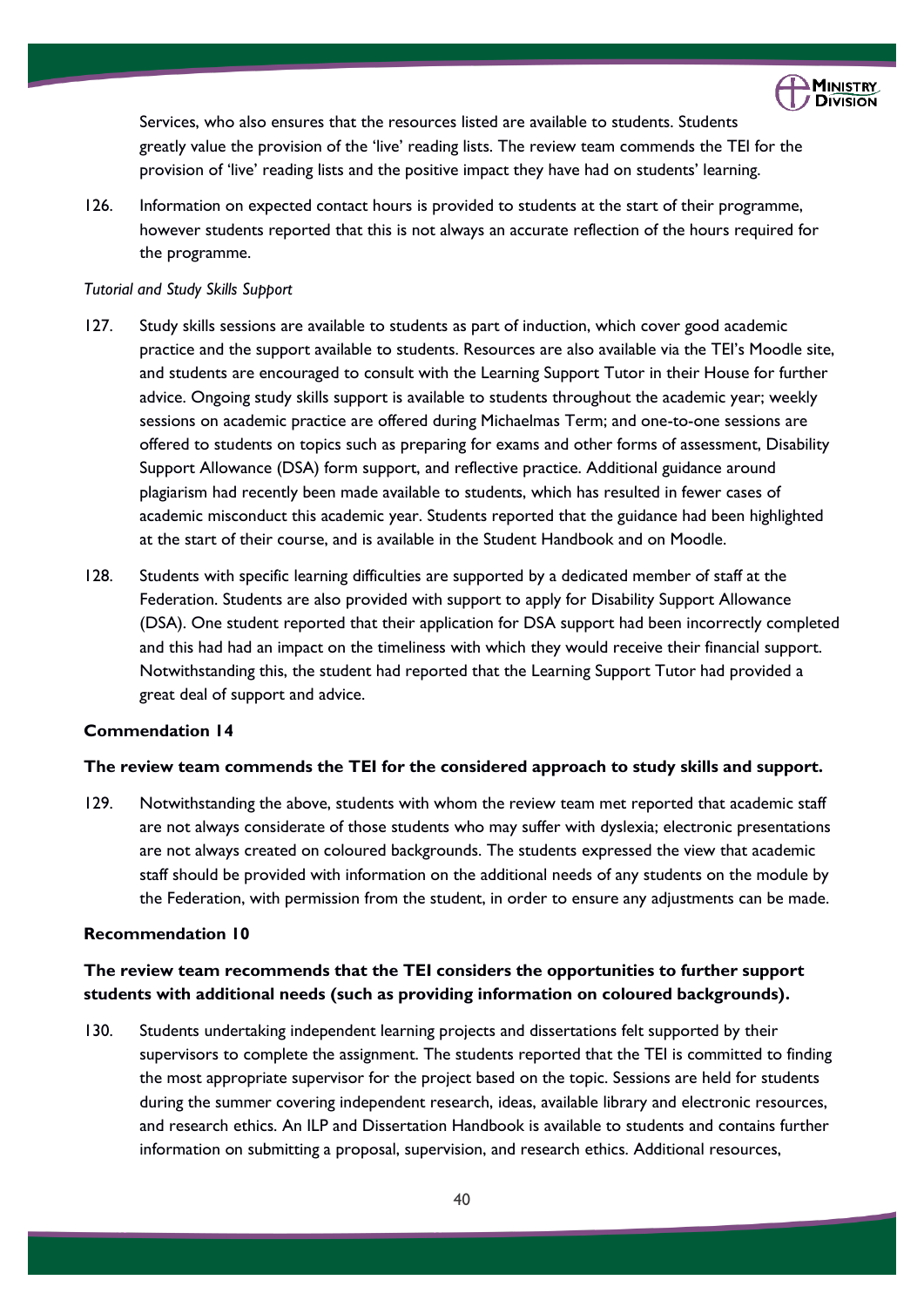

including examples of research ethics proposals, are available on Moodle. Staff members read and provide feedback on all proposals.

### *Pastoral Support*

131. All students are supported by their Director of Studies, who is also usually the Learning Support Tutor for the Federation House. The students with whom the review team met commented on the strong learning community and organic system of support amongst the student population, particularly within the Federation Houses. The Directors of Studies help students with any Serious Adverse Circumstances (SACs); however, staff reported that circumstances are usually mitigated inyear by providing extensions, which seems to work well.

#### *Complaints and Appeals*

132. The TEI maintains a student complaints policy; this is available to students and staff via Moodle. The TEI encourages complaints to be dealt with informally in the first instance and at TEI-level. Notwithstanding this, the policy outlines the formal mechanisms for raising a complaint, the timescales for its consideration, and the stages involved. Cambridge Theological Federation's complaints process has three stages. The first is informal resolution at TEI-level, the second stage seeks formal resolution at TEI-level, and the third and final stage is referral to the University. Students with whom the review team met were clear about the process for submitting a complaint, and commented that it was a good process with a good level of support. One student spoke of their experience with submitting a complaint and said that it was handled brilliantly by the Federation, with good communication. The review team noted that while the current complaints policy contains all required information about the process for submitting a complaint, the policy is lengthy and information is duplicated at times throughout the document.

#### **Recommendation 11**

### **The review team recommends that the TEI clarifies and simplifies the complaints procedure**

- 133. Feedback on assessed work All student work for assessment is submitted online via the Federation's Moodle site, and staff receive annual training and guidance on how to mark work online. Feedback is also completed on the Moodle virtual learning environment to ensure a consistent approach to providing assessment feedback and improve the accuracy of marks entry. Those who have failed to pass a module or assignment are contacted by their Director of Studies before the marks are released, in order to provide academic and pastoral support.
- 134. Students with whom the review team met felt that the provision of feedback was on the whole helpful. The review team heard of instances where the mark awarded did not always seem to correspond with the comments provided. Only the first marker's comments are available for students to view which students reported often resulted in students having to be proactive in seeking clarification/further feedback from lecturers. This view was supported by the results of the Common Awards Student Survey in 2017, with only 38% of students agreeing that they had received helpful feedback on their work. The TEI felt that steps had been taken to improve the quality of feedback, particularly with reference to how to improve in future assessments.
- 135. Guidance and marking expectations are provided to moderators. Whilst it was confirmed that the moderation process was undertaken consistently, there was a varied approach to moderators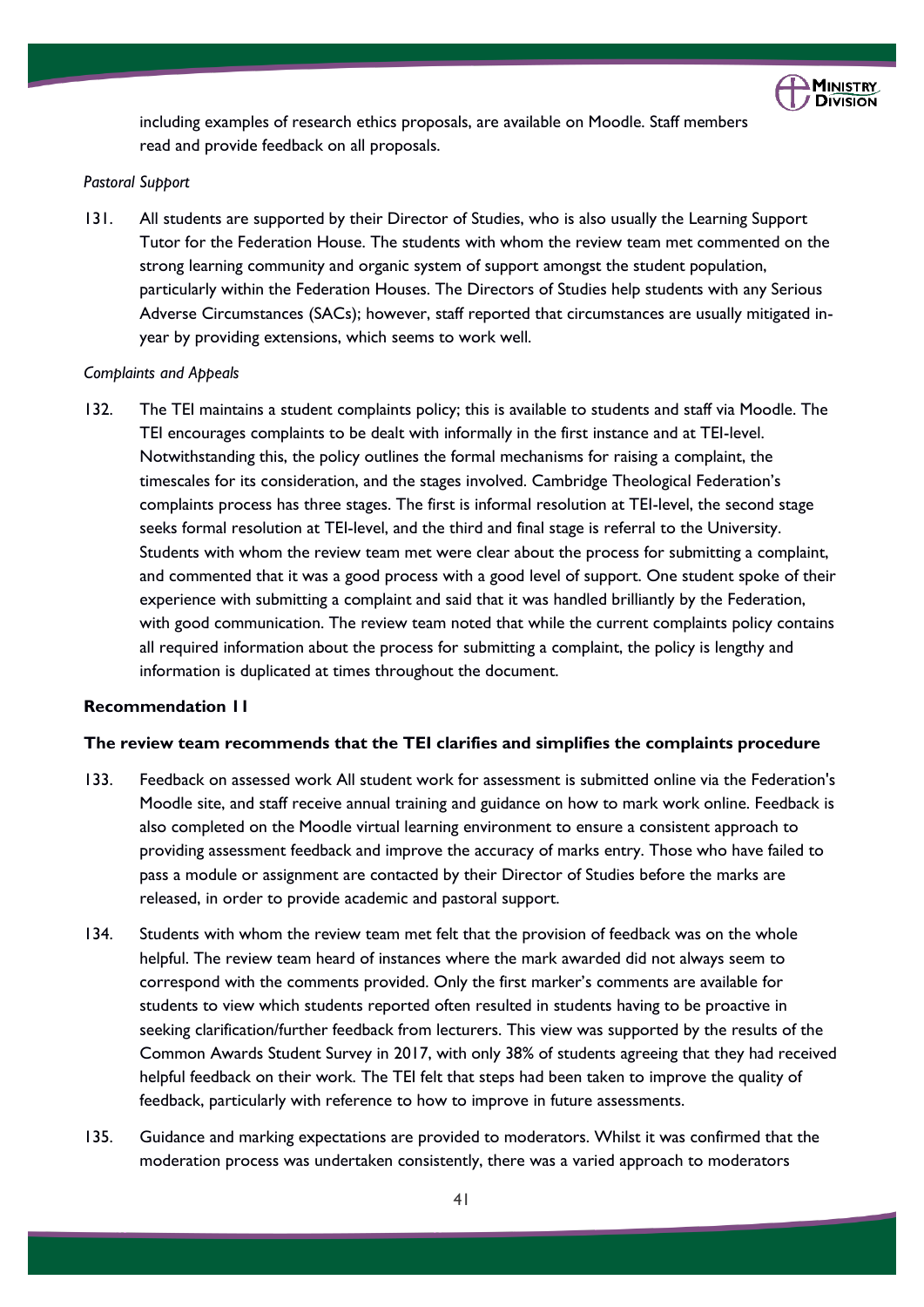

providing comments on the quality of the feedback provided to students. The TEI recognised that this topic should form part of the staff development activity during the next academic year.

### **Recommendation 12**

# **The review team recommends that the TEI ensures that moderation processes require moderators to provide feedback on the quality of assessment feedback provided to students.**

136. Students regularly received their feedback within the expected timeframe of three weeks, however they commented that feedback is not always provided in sufficient time to make improvements in future assessments. In instances where feedback had not been returned on time, students had been informed of the reason for this and provided with a new return date The Federation's administrative office records the deadlines for the submission of feedback and contacts markers with reminders of any upcoming deadlines. The TEI reported plans to introduce sliders in place of text boxes for marking, which should reduce marking time for staff without compromising on the quality of feedback provided to students.

# **Recommendation 13**

# **The review team recommends that the TEI monitors, via the Oversight Group (Management Committee), assessment feedback return times.**

#### *Graduate Destinations*

- 137. Graduate employability and destinations are considered at TEI-level as the Federation is required to return this data to HESA. The TEI reported that where this information was not known, students would be contacted in an effort to collate this information.
- 138. The review team concludes that the provision for academic and pastoral support and guidance within Common Awards is adequate, subject to satisfactory completion of the recommendations above.
- 139. Looking at the awards offered by Ridley as a whole, including the Cambridge University programmes, the **Ministry Division** reviewers add that interviews with Ridley staff and students provided strong evidence of the careful attention given to academic and pastoral support and guidance, as well as of the mutual support provided by the students themselves.
- 140. However, the documentation available to students could be more extensive in relation to the range of awards offered (for example, Westcott's handbook provides a useful model in re the Cambridge awards), and more accessible in general. The 'mini-handbook' in paper form is helpful on practical community matters; it could perhaps be complemented by another handbook introducing the academic provision.
- 141. Attention was clearly given by Ridley to students' specific needs, and both Ridley and CTF showed careful provision for students with disabilities. Robust procedures for complaints and appeals exist with the systems of Cambridge University in relation to students registered for Cambridge awards.

# **Recommendation 14 (Ministry Division)**

**We recommend that Ridley provides clear, non-technical explanations of the range and nature of the awards available to prospective ordinands, and that the academic information most**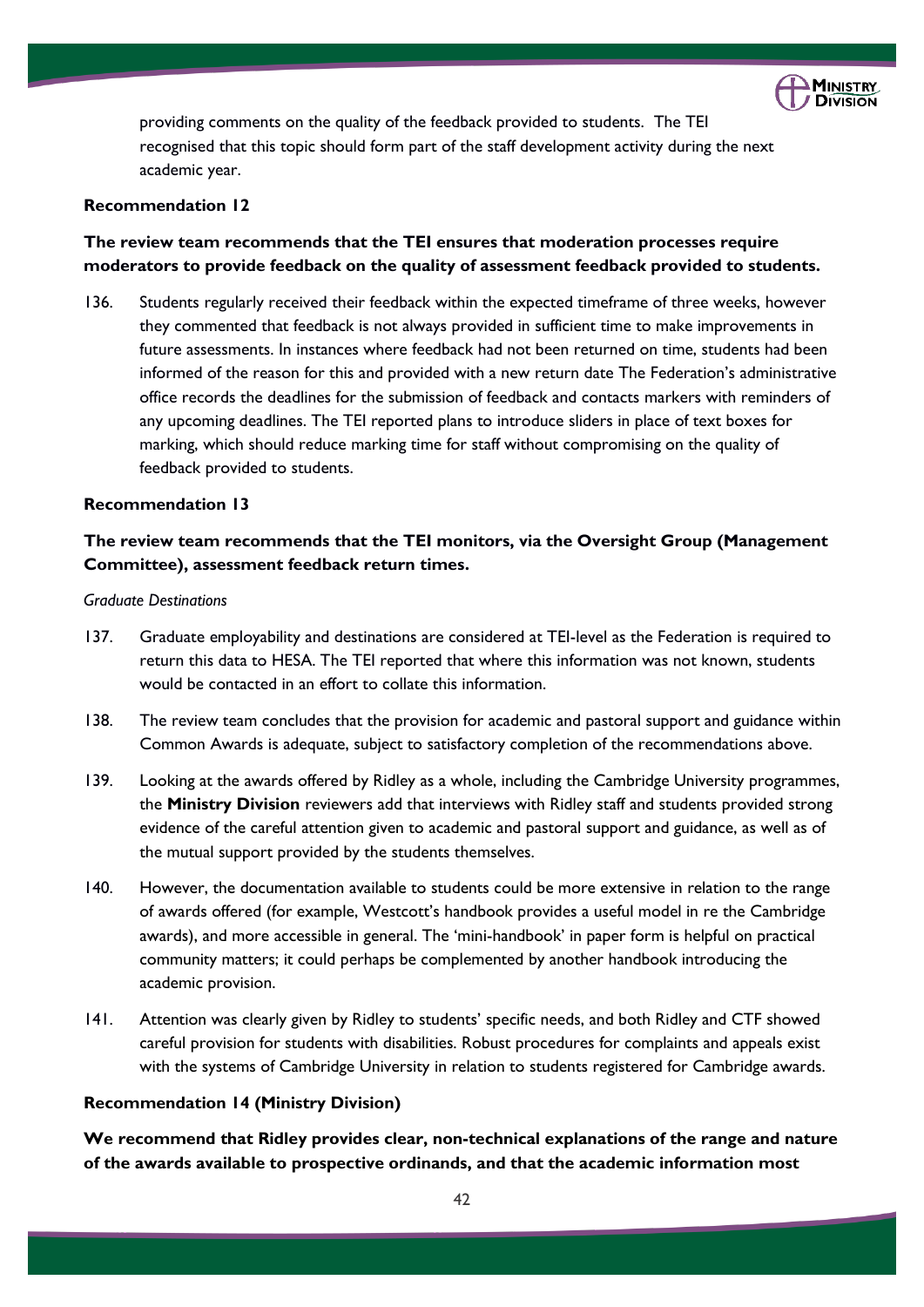

**commonly needed by students be consolidated in a more accessible form, and available not only on the intranet but alongside the prospectus.**

- **E3 The overall learning support and infrastructure in relation to the ability to meet requirements for awards are adequate.**
- 142. In respect of resources supporting the **Common Awards programmes**, Durham University reviewers comment that the adequacy of provision had been confirmed through the initial validation process.

#### *Library and Electronic Resources*

143. They note that the TEI makes good use of the Moodle virtual learning environment, which is a particularly important resource for students. Moodle houses programme documentation (such as handbooks), relevant policies, study skills resources, and software for online submission of assessed work (Turnitin). The TEI emphasised the importance of the availability of resources for Common Awards students, due to the larger class sizes in comparison with the TEI's other programmes. Subject Groups review the availability of resources. The TEI is currently assessing cost-effective ways to improve the availability of ebooks for students. Students with whom the visit team met spoke favourably about the importance of Moodle as a repository for key information and learning materials. Notwithstanding this, a number of the students also felt that navigating the system to find the required information was often challenging, as Moodle is not always user-friendly or logical, particularly when accessing external resources such as the Common Awards Hub. One student expressed the opinion that the portal was particularly unintuitive for those with specific learning difficulties, and that it had often been difficult to find information or resources. Students expressed the view that they would value a training session on how to use Moodle and how to submit assessments through the system. They would also value the provision of links to resources or documents on the system from academic staff, as often students are advised that a resource is available on Moodle and are required to spend time trying to locate this.

# **Recommendation 15**

# **The review team recommends that the TEI undertakes a systematic review of the programme and module information on Moodle to ensure the accuracy, currency and ease of navigation for students.**

- 144. Students at the Federation have access to library resources at each of the Federation Houses. Students with whom the review team met spoke extremely positively about the provision at TEI's libraries. Westcott House Library is currently under construction; however other libraries and study spaces can be accessed by the students. The 2017 Common Awards Student Survey supported these views, highlighting an above average student satisfaction rate with the access to books and resources in the libraries, and online journals. The TEI proposes to redevelop and expand Ridley Hall Library by increasing library and desk space.
- 145. The Federation appointed a Head of Information Services responsible for managing and developing the TEI's information support services to meet the needs set out in the Strategic Plan. Both staff and students spoke positively about the improvements made as a result of this appointment, such as the provision of 'live' reading lists, and the value they have added to students' studies and the work of the academic staff (c.f. para 125).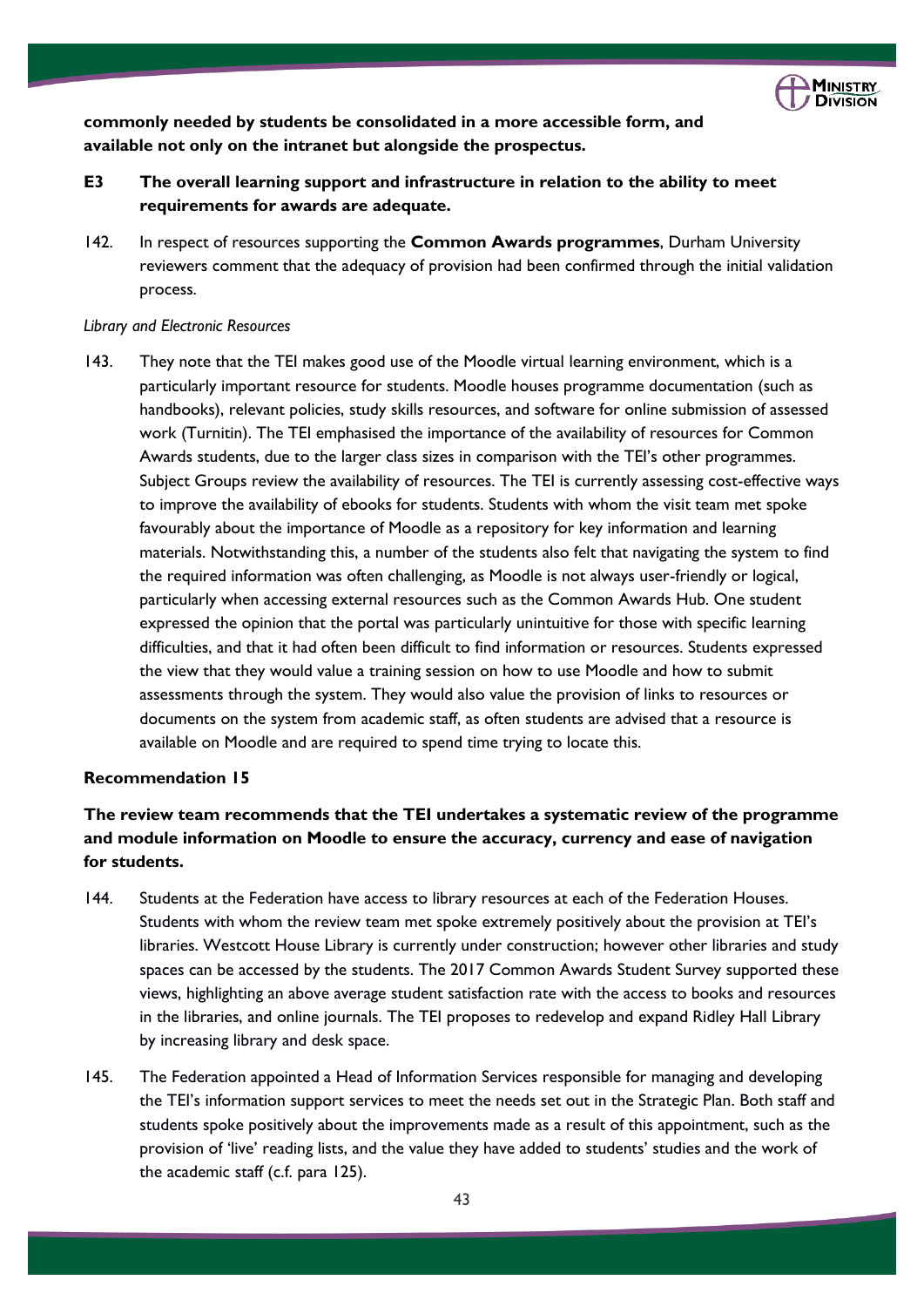

- 146. The **Ministry Division** reviewers add that in their view the library resources available to Ridley students are outstanding. While Ridley's own library is unremarkable, and could do with a determined 'cull', it forms part of a Federation provision of 140,000 volumes and excellent eresources. Moreover, students have easy access to an internationally important copyright library, where they have borrowing rights, as they do at the library of the Faculty of Divinity.
- 147. The inaccessibility of the Ridley library remains a matter of concern, not only in terms of equality of access but in terms of the statement it makes to students about the importance of wheelchairaccessibility. (See also Sections B3 and C4). However, we are conscious that these issues were planned to be addressed at the time of the last Inspection in 2011 and are concerned to ensure that there are contingency plans in place in the event that current plans are not progressed.

# **Recommendation 16 (Ministry Division)**

**We recommend that contingency plans are put in place, such that if the new library cannot be in place for the 2020-21 academic year, wheelchair-accessible study space can be made available.**

- **E4 The overall staffing (academic and support) in relation to the ability to meet requirements for awards is adequate.**
- 148. In respect of **Common Awards** delivery, the adequacy of the overall staffing was confirmed through the initial validation process. The TEI ensures that core and associate teaching staff are appropriately qualified to teach on the Common Awards programmes.
- 149. A 'Staff CV Summary' (T9) document was provided with the PER documentation, and reviewed in light of the academic programmes delivered by the TEI. The review team concluded that members of academic staff were suitably qualified and experienced to deliver the approved programmes. Academic staff are employed, and managed, by the Federation Houses, rather than the Federation. As such the Principals (who are also members of the Academic Oversight Group) initially consider all academic appointments, and their suitability for teaching on Common Awards programmes. It was confirmed that whilst the Federation therefore had no direct control over the recruitment and management of staff in the Houses, the Academic Oversight Group maintained oversight of the T9 document and as such ensured that sufficient academic staff were employed across the Houses, across a wide range of specialisms, and that any gaps in teaching would be identified and filled.
- 150. Common Awards teaching is largely delivered by Ridley Hall, Westcott House and Westminster College. Staff development days involve academic staff from all Houses, information is provided on Moodle, and the regulations, policies and procedures around Common Awards programmes is available as part of staff induction to ensure staff have the appropriate knowledge to deliver on Common Awards programmes.
- 151. Whilst the PER documentation makes reference to small staffing sizes in some Houses, the TEI confirmed that this does not affect the quality of the delivery of the Common Awards programmes or the student experience; this oversight it maintained at the Academic Oversight Group and appears to be working well.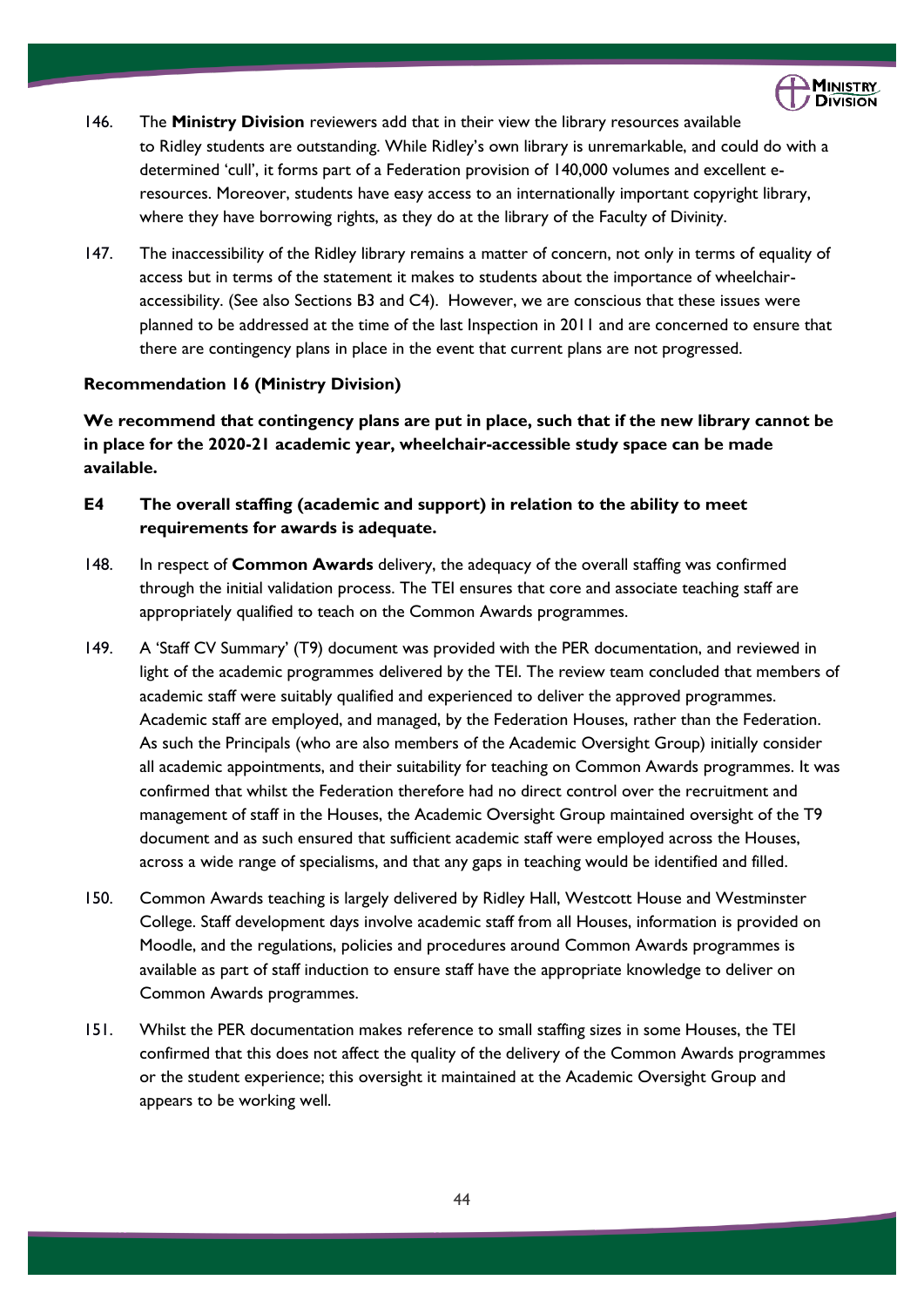

# *Teaching quality*

152. The TEI monitors and enhances teaching quality in a number of ways including marking and moderation processes; the effective use of the External Examiner reports and ULO reports; through the Annual Self-Evaluation process; and seeking regular student feedback. Peer observation is arranged to assess teaching quality and share best practice. Students spoke positively about the way in which teaching staff request, respond to, and act on student feedback promptly and regularly throughout the year.

# *Staff development*

- 153. The TEI is responsive to staff development requests, not only at Federation-level but also across Houses. An academic staff development group considers staff development requests and discusses ideas and potential themes for the year. Staff development days, often arranged by subject groups, are held once per term based on staff requests and are well-attended; recent topics included marking and supporting students with specific learning difficulties. Those members of staff who are unable to attend a particular session are able to access resources on Moodle.
- 154. The TEI also has a system for peer observation of teaching for the purpose of staff development, organised within each House, subject and award; staff members are encouraged to take part in peer observation and feedback from members of staff on the process has been positive. Feedback is gathered from the process and key themes are identified to inform staff development opportunities. Despite this, TEI staff commented that this process was not implemented consistently across all Houses.

# **Recommendation 17**

# **The review team recommends that the TEI implements the peer review policy across all staff, and use the outcomes, where possible, to support staff development.**

155. A formal induction process is implemented at the TEI to ensure that staff are familiar with the operation of the TEI, and its policies, processes and procedures. An appraisal of staff performance is also conducted within the individual Houses, which appraises quality of teaching and relevant student feedback and peer observation. Tutor Handbooks are available for academic members of staff and include key information for teaching staff at the TEI; the documents are being reviewed to ensure consistency between Houses, reduce text and include signposts to online information. The next step in the review is to reduce the handbooks and provide one central resource in their place.

# **Recommendation 18**

# **The review team recommends that the TEI ensures a consistent approach to staff induction across the TEI.**

156. Staff are also supported to enhance their professional development via training and research opportunities. Academic staff at the TEI have taken advantage of University staff development opportunities including the Durham University Teaching and Learning Award (DULTA), and attendance at Common Awards Conferences and TEI Fora.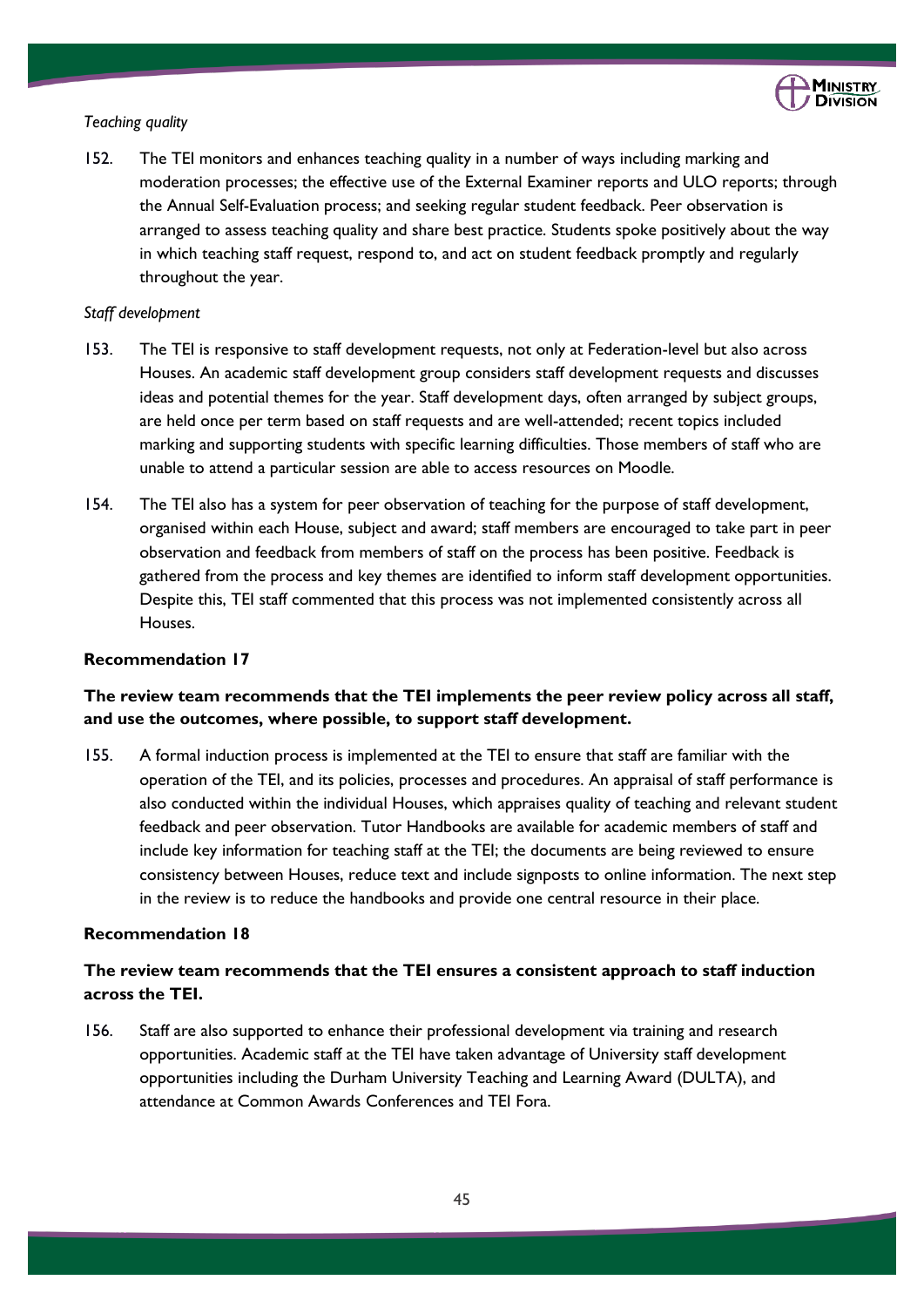

#### *Professional Support Staff*

- 157. The Federation currently has a team of three professional support staff dedicated to the management of the relationship between the TEI and the University, Ministry Division and the delivery centres.
- 158. Administrative/professional support staff are supported by an appraisal system. They attend regular staff meetings where they are encouraged to raise issues, develop an understanding of roles within the office, receive updates and review key documentation. Cross-training is provided by existing members of staff to admin staff from within the Houses and Federation. Induction programmes are put in place for new members of professional support staff and additional training is provided by existing members of staff.
- 159. The review team concluded that the staffing within the TEI is appropriate to enable the requirements for Common Awards to be met. subject to satisfactory completion of the recommendations above.
- 160. With regard to the delivery of all programmes, **Ministry Division** reviewers comment further that Ridley's academic staff level is satisfactory, and has recently been strengthened in the areas of practical theology and mission. Highly qualified associate staff add to its strength, and frequent use is also made of guest lecturers. However, the concern noted in the 2011 Inspection as to the gender balance on the staff does persist to some extent; attention to the gender balance of the full-time ordained staff would further strengthen the staff team and its modelling of ministry to students.
- 161. There is a sensible level of provision for study leave. Staff development opportunities are provided thoughtfully and creatively through the Federation. The academic staff are well supported by administrative staff who appear both dedicated and well managed. In their turn the administrators have access to training and development opportunities through the University of Cambridge.
- 162. Administrative systems at both Ridley and CTF will be enormously enhanced by the successful implementation of the new database commissioned in collaboration with Ministry Division and other TEIs. However, CTF and House staff will need to be very alert to the technical and training challenges posed by introduction of such a major new system. We would urge that the Federation, and individual Houses, ensure that they have good contingency procedures in place in the event of technical failures during the implementation of the new database.

# **E5 The TEI has appropriate mechanisms to ensure the accuracy of all public information, publicity and promotional activity relating to the partnership.**

- 163. Durham reviewers comment that the appropriateness of the mechanisms to ensure the accuracy of public information, publicity and promotional activity relating to the Common Awards partnership was confirmed through the initial validation process.
- 164. The Federation maintains an externally facing website that contains information for prospective students. The TEI's Moodle site can be accessed via a separate URL. The approved module and programme handbooks are made available to students via Moodle from the start of their programme.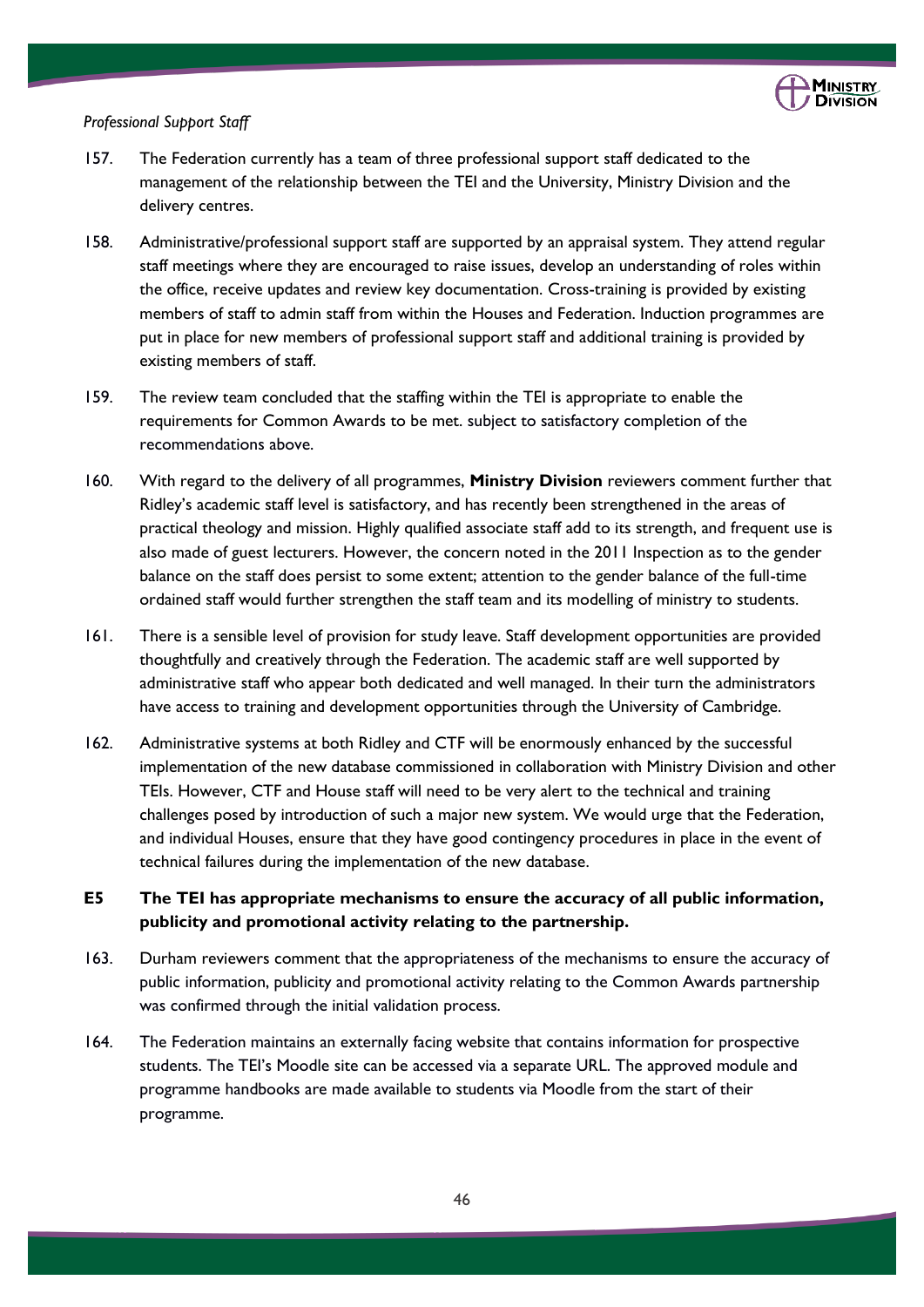

- 165. The Federation was aware of the need to liaise with colleagues in the Common Awards Team at Durham University to ensure that any publicity materials and promotional activity related to the partnership or its programmes were shared in advance of making use of such materials.
- 166. The reviewers conclude that the TEI has appropriate mechanisms in place to ensure the accuracy of all public information, publicity information and promotional activity relating to the partnership.
- 167. **Ministry Division** reviewers add that the Communications Officer took an initiative to promote the Hall's outward face, well supported by the Principal. There are clear lines of responsibility for the website, social media presence and prospectus, and the latter is signed off by the Principal in person.

**Subject to the implementation of the recommendations in this section, the review team has Confidence with regard to Criterion E: Partnership with University**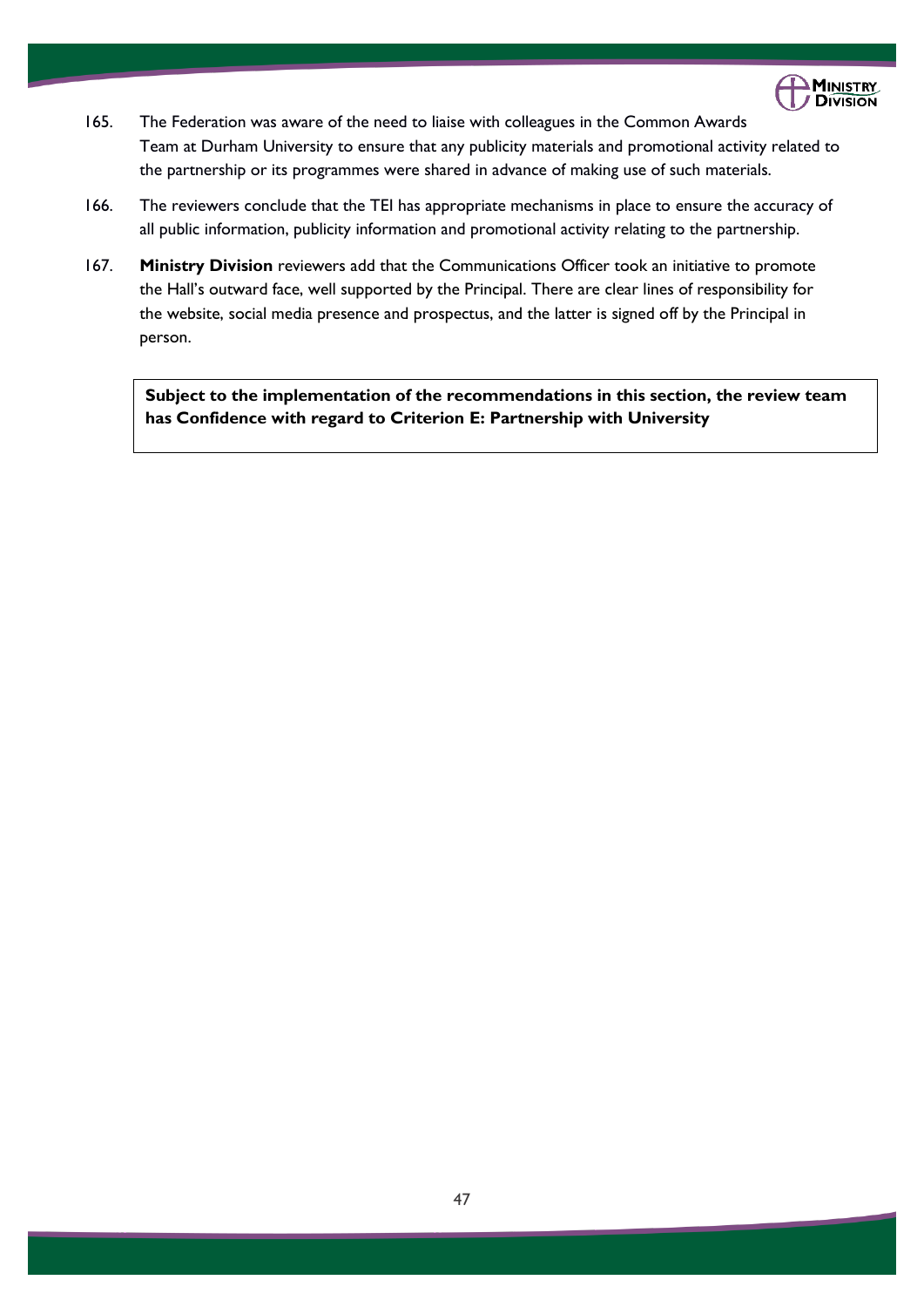

### **SECTION F: TAUGHT PROGRAMMES**

### **F1 The programme is viable in terms of market and likely numbers of entrants.**

- 168. In terms of **Common Awards** programmes, the reviewers note that the TEI has experienced growth since the initial validation took place, which has brought associated structural and staffing changes, and the introduction of new programmes. Student numbers have increased from 136 students in 2014/15 to 228 students in 2015/16, 290 students for 2016/17, and 291 in 2017/18. Numbers have recently decreased as a result of the departure of ERMC to form their own Common Awards TEI, which is to be expected. As of 1st December 2019, there are currently 151 students studying at the Federation.
- 169. Lay ministry is reported to be a key area of development for the TEI; the increase in flexibility offered has the potential to lead to increased student numbers for the TEI. The Federation reported that they currently forecast steady growth in terms of student numbers. Ridley Hall representatives commented that they hope to recruit 25 ordinands each year, with an optimal total number of ordinands across three year groups being between 60-70. The need to differentiate the programme offering was therefore highlighted by the TEI, such as flexible study and offering block teaching weeks. The Federation is required to be more creative and academic staff provide teaching in the holidays, and offer residential weekends.
- 170. In September 2018 ERMC left the Federation and became its own TEI within the Common Awards partnership. The Federation reported that this arrangement had been mutually beneficial for both TEIs, however resources, knowledge and activities are shared between ERMC and the Federation where appropriate.
- 171. The TEI's SWOT analysis highlights that the declining numbers of ordinands could affect the viability of individual modules. The TEI will closely monitor this by assessing how many students are needed and monitoring student numbers eligible to register for modules. The Federation commented that they may need to commit to modules if student numbers run low, as otherwise students will have no module choices. The declining numbers of ordinands is a consideration for the TEI, however they are optimistic that student numbers at the Federation will not be significantly affected.
- 172. The review team concluded that the Common Awards programmes are viable in terms of market and likely numbers of entrants
- 173. Looking at programmes as a whole, **Ministry Division** reviewers add that at first sight, Ridley's ordinand numbers seem strong and their programmes viable, though as with all TEIs, future numbers are very difficult to predict.
- 174. A closer inspection, however, reveals that because of the diversity of programmes being undertaken, numbers in some cohorts (e.g. 3rd Year Common Awards, and the Pioneer track) are strikingly low. This is not necessarily a problem in terms of financial sustainability, especially given that Common Awards is taught across the Federation. It may be more of a problem in terms of students' mutual support and opportunity to learn from each other.
- 175. Opportunities may present themselves for ordinands and laypeople to study together on some Common Awards modules, thereby both increasing cohort size and regard for each other's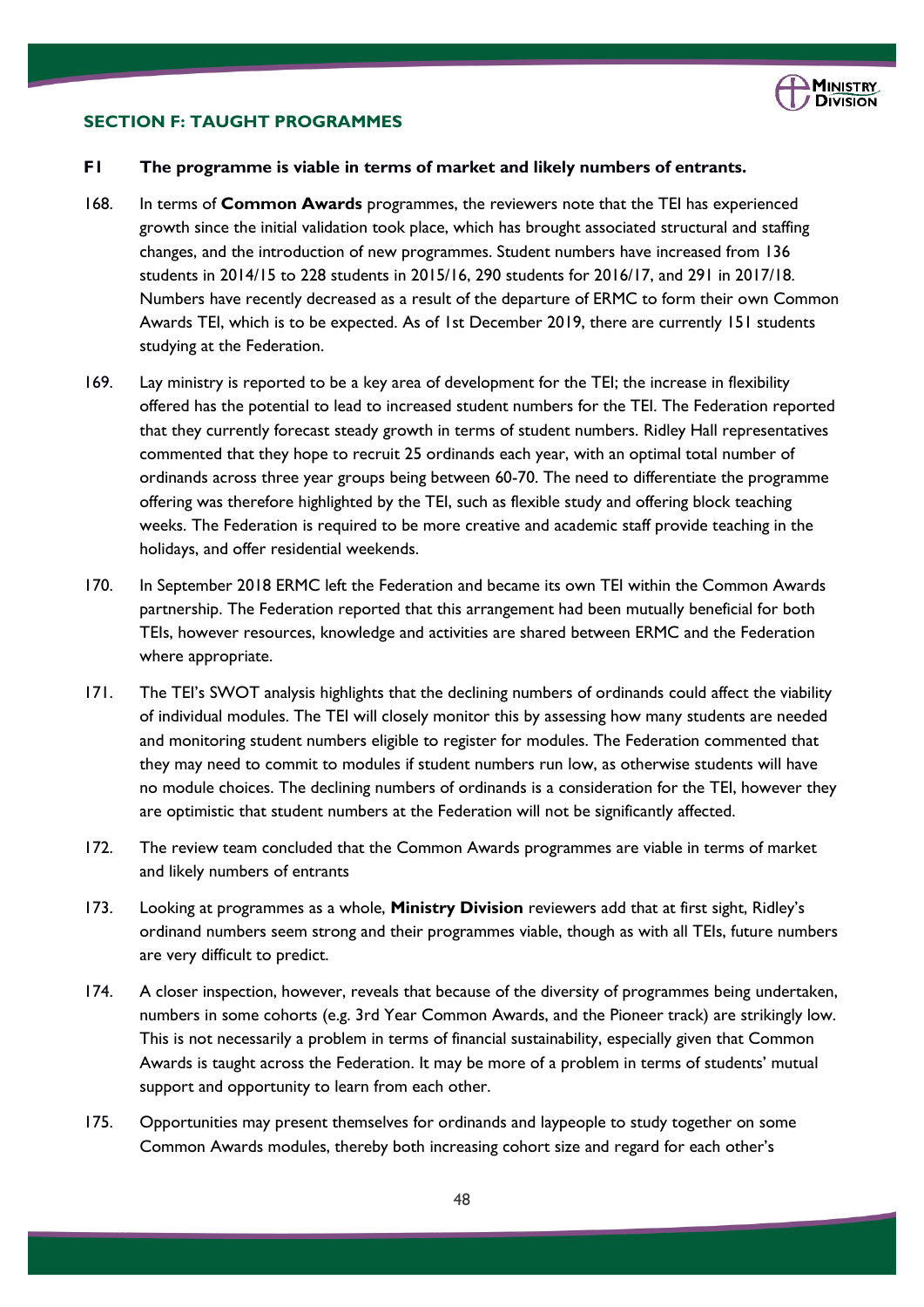

vocations. This may be a respect in which the Ridley Resourcing Lay Ministry programme (RLM) is a particular gift to the life of Ridley, and the Federation more widely.

# **F2 The structure and design of the curriculum are appropriate to the aims and learning outcomes, and to the target student body.**

- 176. Durham University reviewers comment that the aims and learning outcomes for the **Common Awards** programmes are defined in the relevant programme specifications. Each programme contains a 'syllabus' to define the programme structure, including credit requirements at each level of study and for each sub-discipline. The framework ensures that the structure and design of the curriculum are appropriate to the aims and learning outcomes. Through the initial validation process, the University reviewed the TEI's proposed programme regulations, module overview table, and curriculum mapping document. These documents confirmed that the structure and design of the curriculum was aligned with the programme specifications, and that the curriculum design was appropriate to the target student body.
- 177. The TEI has engaged with the curriculum development process to review and update its curricula in response to institutional review and student feedback. The TEI sought and received approval for each of the programme amendments, which included: the addition of new programmes for new and existing delivery centres; the inclusion of approved Common Awards modules, and changes to existing modules. Despite the incremental changes brought about through the curriculum development process, the TEI's programmes remain similar to those that were originally approved.
- 178. Curriculum design and development is directed by the Academic Oversight Group. Directors of Studies and Principals are asked to form groups to review areas of the curriculum; the outcomes of discussions are then sent to Federation Houses for feedback, before the final proposal is sent to the Oversight Group for approval. Directors of Studies request feedback from students on the design, development and review of the programmes, however student feedback is primarily sought through the Academic Oversight Group. Minor changes to the curriculum are discussed as part of a subject group and proposed to the Academic Oversight Group for approval.
- 179. The review team heard of times when modules have been unable to run due to a shortage of academic staff with the appropriate specialism. In circumstances such as this the Federation ensures that the programme regulations continue to be adhered to as Directors of Studies and Principals will provide cover for any gaps in the curriculum until new staff can be appointed. Student expectations are managed from the start of the programme and students are advised that modules may be replaced with comparable modules or in some circumstances may not run where there is an insufficient number of students registered for the module.
- 180. The TEI listened to and responded to the Church regarding the link with the Institute for Children, Youth and Mission, and this has now become Ridley Lay Ministry. The TEI has broadened its outlook in order to recruit more students to the course, and achieve a more integrated community of those studying for ordination and those not studying for ordination.
- 181. Students are required to take not-for-credit modules at times to fulfil ordination requirements, which may involve an assessment to test the required knowledge.
- 182. The review team concluded that the structure and design of the curriculum are appropriate to the aims and learning outcomes, and to the target student body.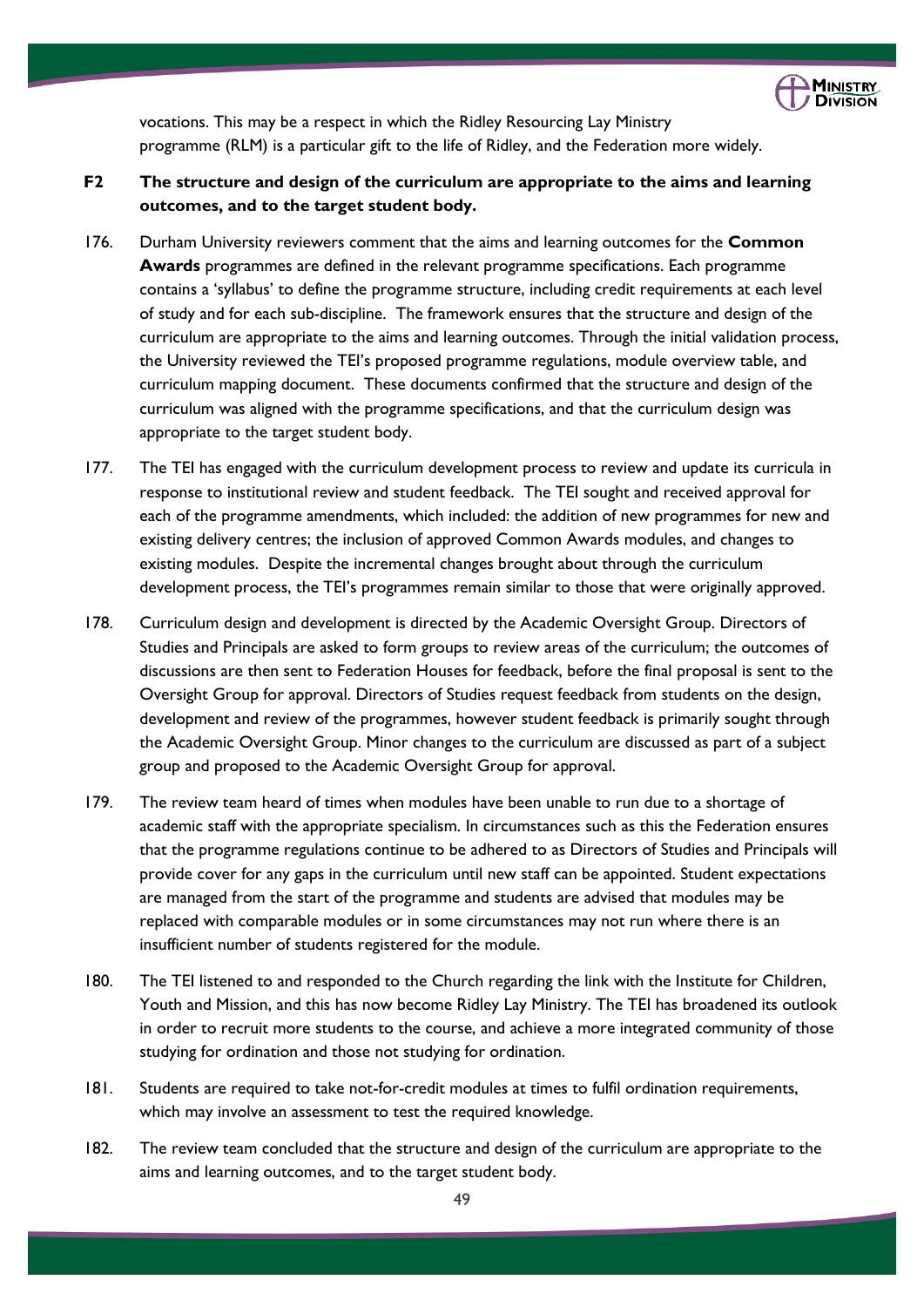

- 183. Looking at Ridley's programmes as a whole, the **Ministry Division** reviewers add that the Cambridge Tripos and BTh are carefully designed to meet specific aims and learning outcomes, as articulated in the 2019 Learning and Teaching Review. The challenge for Ridley in respect of Cambridge-registered students is: first, to fill the gaps in provision arising from the difference between these aims and learning outcomes, and the Church's Formation Criteria; and second, to ensure integration of the students' learning across all the areas required for ministry.
- 184. The Emmaus programme has been designed specifically to track the Formation Criteria, and shows evidence of careful design and helpful delivery, responsive to students' needs and feedback. There is a sense moreover in which the whole of life in the Ridley community, with its interpersonal challenges and support, together with the care and affirmation of tutorial staff, provides an environment for the integration of learning and the development of the growth in wisdom that is the opening aspiration of their vision statement.
- 185. Careful attention is given by Ridley staff to the 'gaps' in theological and pastoral formation that may arise from candidates being registered on Cambridge awards, particularly the Tripos. However, the provision for Year 3 candidates generally, and in particular Cambridge students post-first award, and those doing research degrees, seems less well articulated. The 2018 ASE notes that the needs of research students remain a matter for further consideration.

# **Recommendation 19 (Ministry Division)**

**We recommend that Ridley complete and reflect upon the mapping exercise relating academic provision to Formation Criteria in respect of BTh and Tripos students, with particular attention to the provision for Year 3 students (e.g. those doing the Cambridge MPhil). Also that further attention is given to the needs of research students for pastoral and practical formation.** 

- **F3 The programme employs teaching, learning and assessment methods that will enable the learning outcomes to be achieved by typical students and that achievement to be measured.**
- 186. The reviewers noted that the initial validation team had confirmed that the methods of teaching, learning and assessment within **Common Awards** programmes would enable the learning outcomes to be achieved and that achievement to be measured.

# *Teaching and Learning and Assessment*

187. The students with whom the review team met commented mostly positively on the quality of the teaching, with one student describing the majority of teaching as "excellent". However, some students reported that the quality of teaching can be variable. One particular module taught in the current academic year had resulted in some particularly negative feedback; the initial member of academic staff appointed to the module had left the TEI without there being sufficient time to find a suitable replacement. The member of staff appointed to cover the module had subsequently received some particularly negative feedback from students. Notwithstanding this, the students spoke favourably about how the feedback was handled by the Federation, commenting that this the concern had been handled fairly in relation to both the students and the member of staff. Students are encouraged to raise feedback on teaching quality such as this at the Academic Oversight Group. The members of the academic team at the Federation were said to be open to feedback; while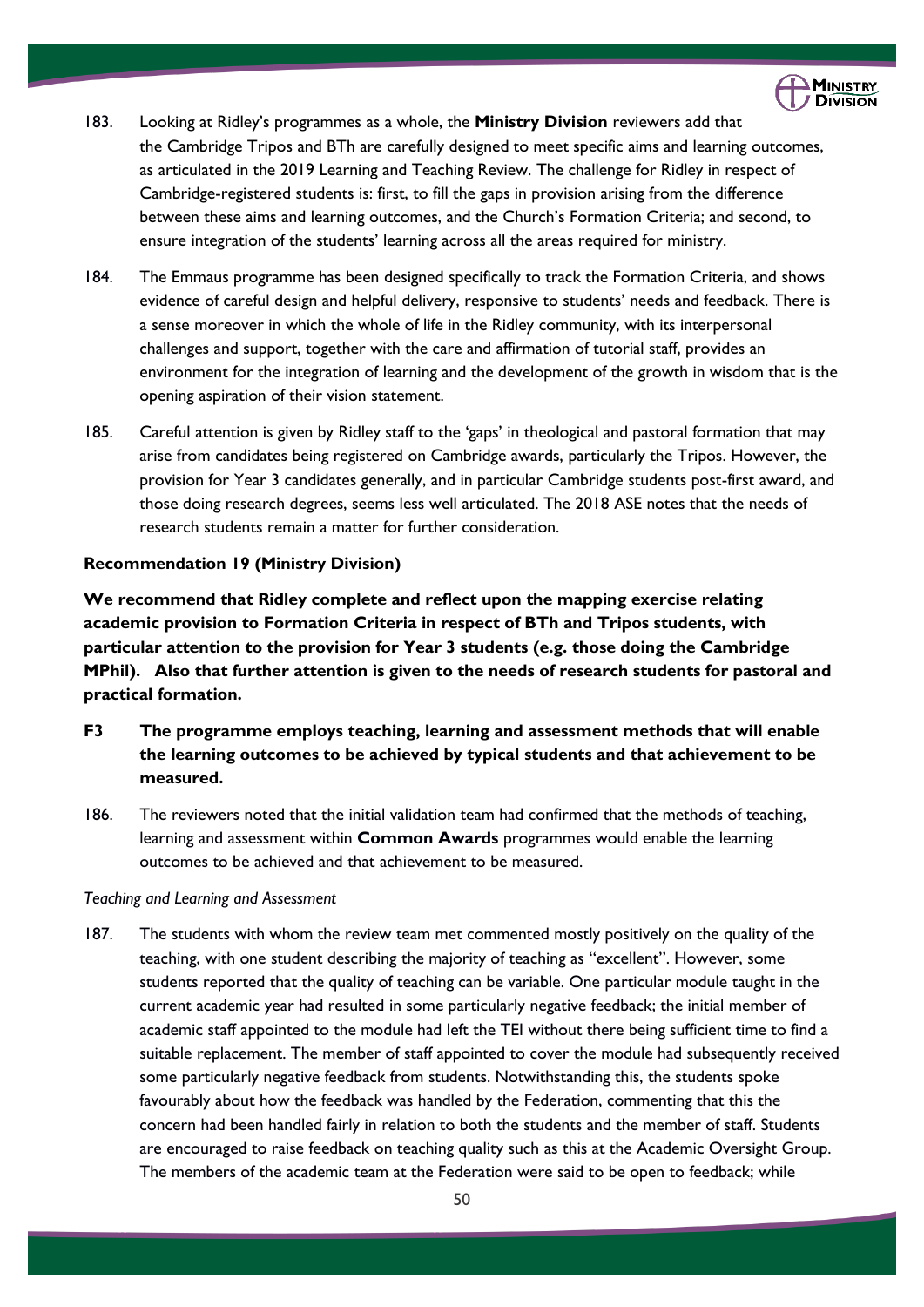

changes are not put in place for all feedback, issues are always responded to quickly, which the students found very reassuring. The support received from the Director of Studies was said to be appreciated by students.

- 188. Students spoke highly of the support they received in the classroom, and the diversity of teaching styles. Students appreciated the upload of teaching documentation and learning resources to Moodle, although commented that practice varied between tutors as to whether or not such materials were uploaded in sufficient time to be most useful. Students confirmed that they were aware of the assessment criteria, and knew where the criteria were published, however that the guidance was not always clear.
- 189. The Federation's programmes are assessed by a range of methods and in accordance with the module descriptions and guidance material of the Common Awards framework. Students felt that, on the whole, the volume of assessments was appropriate and supported them in their learning. The results of the 2017 Common Awards Student Survey showed that 78% of students felt that the assessments undertaken have helped them to learn and develop, however only 46% of students felt that the guidance available when completing assessments has been helpful. In discussions, some students reported that while the teaching staff at the TEI provide support with assignments, it was not always explicit from the outset what is expected of students at each level of study. Students commented that they found the assessment grids to be very confusing and expressed the view that supporting examples would be useful. Students commented that the interpretation of the criteria varied by tutor, which had created some confusion over what was expected. One tutor had held an extra session on the assessment and what was expected, and added further information on Moodle; students found this to be helpful.

#### **Recommendation 20**

# **The review team recommends that the TEI keeps under review the information provided to students and tutors on the expectations of each assessment task.**

- 190. The External Examiner has consistently confirmed that the range of assessment is appropriate to the curriculum and the intended learning outcomes. Module teams agree the appropriateness of assessments for the module level and ensure they enable the students to meet the programme learning outcomes.
- 191. In discussions with students and staff at the TEI it was noted that the Federation appeared to deliver a higher than expected amount of content to students studying at different levels. The review team did not find this concerning in and of itself; this could be entirely appropriate and students had not raised any concerns with misunderstanding what was required of them in order to achieve the appropriate learning outcomes for their module of study. However, given the seemly high instances of this:

#### **Recommendation 21**

**The review team recommends that the TEI undertakes a review of all instances where content is delivered across academic levels to ensure its appropriateness, and seek approval from the University.**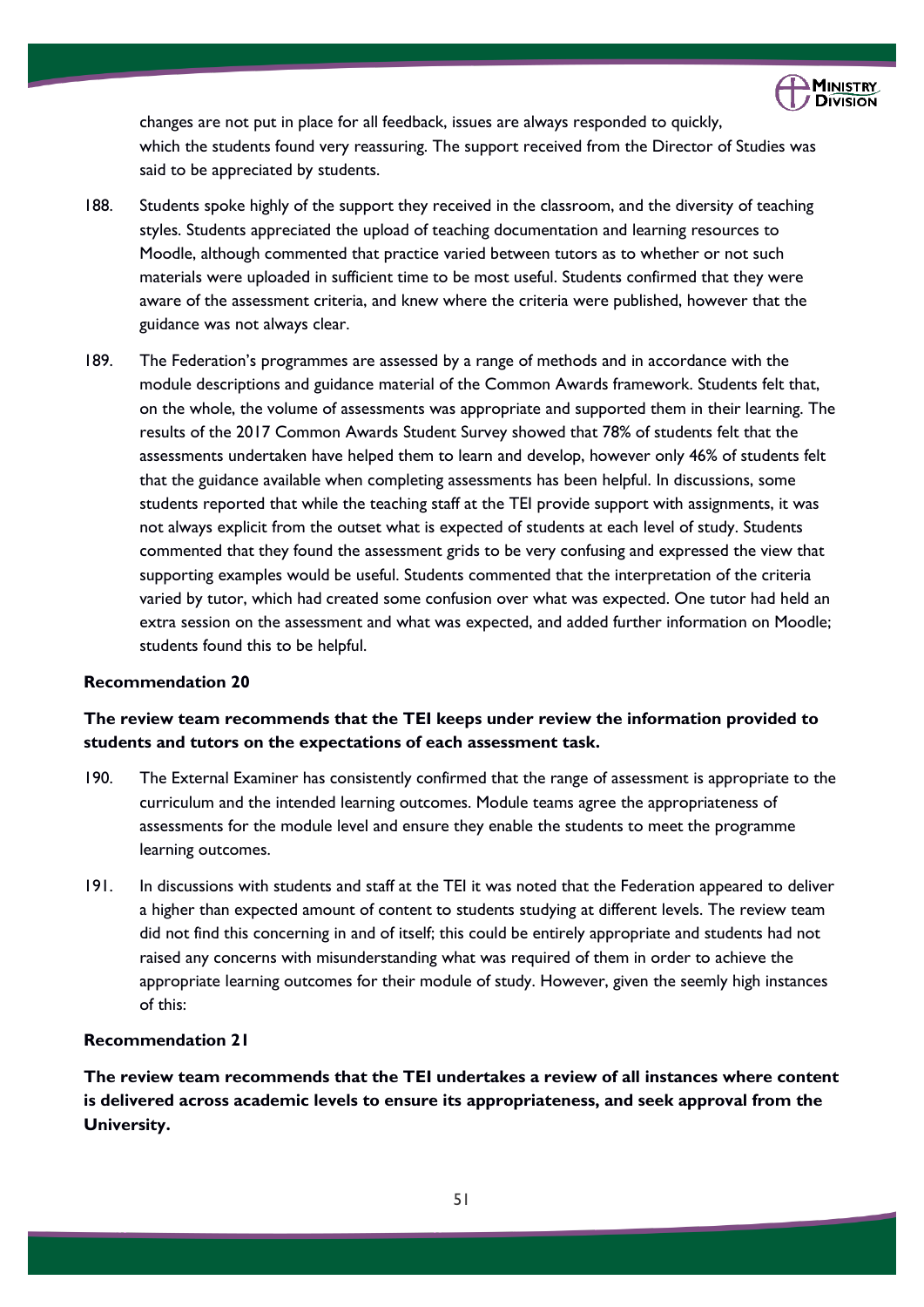

#### *Learning Hours*

- 192. Students with whom the review team met reported that information on learning hours is provided to students at the beginning of each module. However, while students generally felt that the information was clear, it was not always an accurate reflection of the hours dedicated to the module. Those students with other commitments, such as work and family, felt that more flexibility in the learning hours was required, particularly for those following context pathways, in order to allow for a better work-life balance. Some flexibility has been offered previously, for example block teaching, to clear some time during the term.
- 193. The review team concluded that the methods of teaching, learning and assessment within Common Awards remained appropriate to support students' learning, development, and achievement of learning outcomes, subject to satisfactory completion of the above recommendations.
- 194. Looking at Ridley's programmes as a whole, the **Ministry Division** reviewers add that the teaching, learning and assessment methods of the Cambridge degrees have recently been subject to a major (and satisfactory) learning and teaching review.
- 195. The Emmaus programme, as noted above, shows evidence of careful design and delivery. Nevertheless, it remains the most experimental part of Ridley's teaching and learning provision, and its inceptor has now left the staff. It should be subject to thorough review after three iterations. We therefore make the following recommendation:

# **Recommendation 22 (Ministry Division)**

**We recommend that the Emmaus programme is reviewed after three years of implementation, the review to involve an external reviewer, and that feedback is sought from curates who have been through the programme, and their training incumbents.**

#### **F4 There are appropriate arrangements for placements.**

- 196. Durham reviewers comment that arrangements for placements in relation to **Common Awards programmes** were noted at found appropriate at initial validation. Each student is assigned a Supervisor in their local church placement context (often the incumbent or equivalent), who oversees their training, and works with the Federation to ensure that students are well supported. Written guidance is also provided to placement supervisors.
- 197. The results of the Common Awards Student Survey (2017) showed that 61.11% of students were satisfied that placements undertaken as part of their award had helped them to learn and develop, which was slightly lower than the overall satisfaction rate across participating TEIs. Notwithstanding this, the students with whom the team met confirmed that they felt adequately supported during the placement. A working agreement between the student and the supervisor is agreed before the placement, and students also have access to a Placement Handbook. Each academic year a member of each Federation House is assigned responsibility for the management of placements and for supporting students whilst they are on placement; this is often the Director of Pastoral Studies. Placements are sought on an individual level in conversation with the student; the placement institution is then provided with a pack of information, including the working agreement, and any information around how the placement will be assessed, if applicable. Students with whom the review team met were broadly positive about their placement experiences and were confident that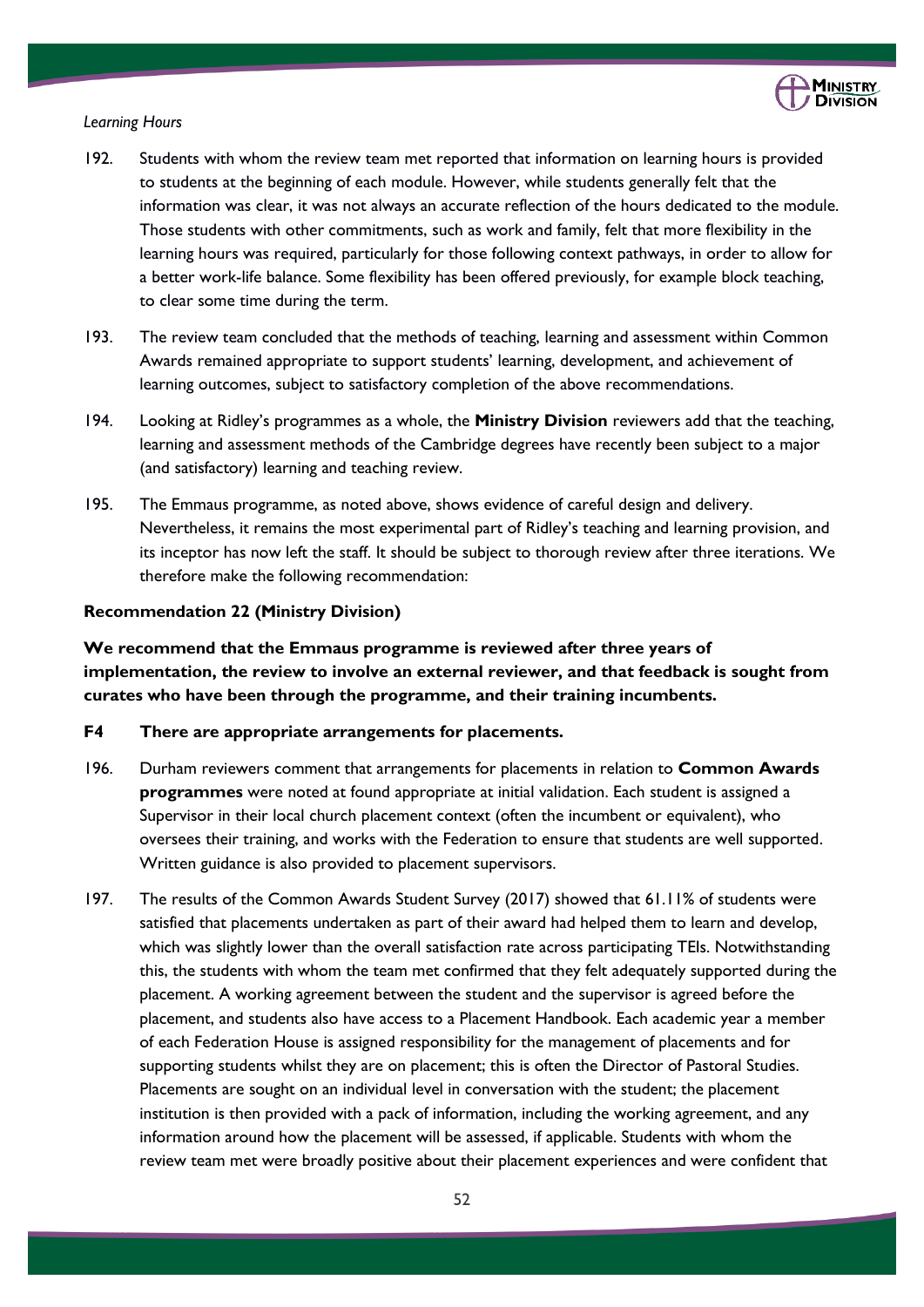

they understood what was expected of them. Students are encouraged to reflect on their experience throughout the term, bringing scenarios to the taught elements of their programme.

198. The TEI offers a context-based pathway, known as the PC3 pathway, which can be taken by Common Awards undergraduate (predominantly CertHE) and MA students. Students meet one day a week for reflection, and spend two days in context. There is also a taught element to the pathway; students at each level of study will be taught separately from the next academic year. The students with whom the review team met felt that more clarity was required on the structure of the context pathways and how students following these pathways can be supported to be more creative. The TEI is currently exploring how they can better combine the academic and the context-based study; placements form part of all students' programme of study, however context is more prevalent in some students' pathways. Students will be encouraged, where appropriate, to undertake more placement learning.

# **Recommendation 23**

# **The review team recommends that the TEI reviews the PC3 programme and provides greater clarity on its relationship to Common Awards programmes.**

- 199. Looking at the programmes as a whole, **Ministry Division** reviewers note that the aims and objectives of the 'attachments' and summer placements are well articulated in Ridley's documentation, available on the Intranet. Interviews with staff and attachment supervisors revealed the care with which attachments and placements are selected. The supervising minister's role is clear, and expectations are articulated in a Working Agreement. The supervisor writes a report at the end of the attachment or placement. Because of the particular Common Awards module selected, there is no formal written report from the student after a summer placement, only an oral presentation and a theological reflection. That is a perhaps regrettable result of the design of the Common Awards provision.
- 200. Of more concern is the lack of staff monitoring of the summer placement noted in Section B1. Here we believe the 'traffic light' system in use in the RLM may be of help, hence our **Recommendation 1** in that section.

# **F5 The programme appropriately addresses the University's Principles for the Development of the Taught Curriculum.**

- 201. Durham reviewers comment that the initial **Common Awards programmes** validation process confirmed that the process appropriately addressed the University's Principles for the Development of the Taught Provision.
- 202. The students whom the review team met confirmed that they perceived and experienced a marked progression throughout their programmes, with higher levels of work demanding a greater depth of engagement, providing more academic challenge, and requiring more independent learning. Notwithstanding this, the students reported that the transition between levels was unclear, and when one academic staff member was asked about the transition they were unable to provide an explanation. One student reported that those students without extensive theological background knowledge had often found it difficult to study at level 7, as it had often been assumed by staff members that students had studied theology at undergraduate level.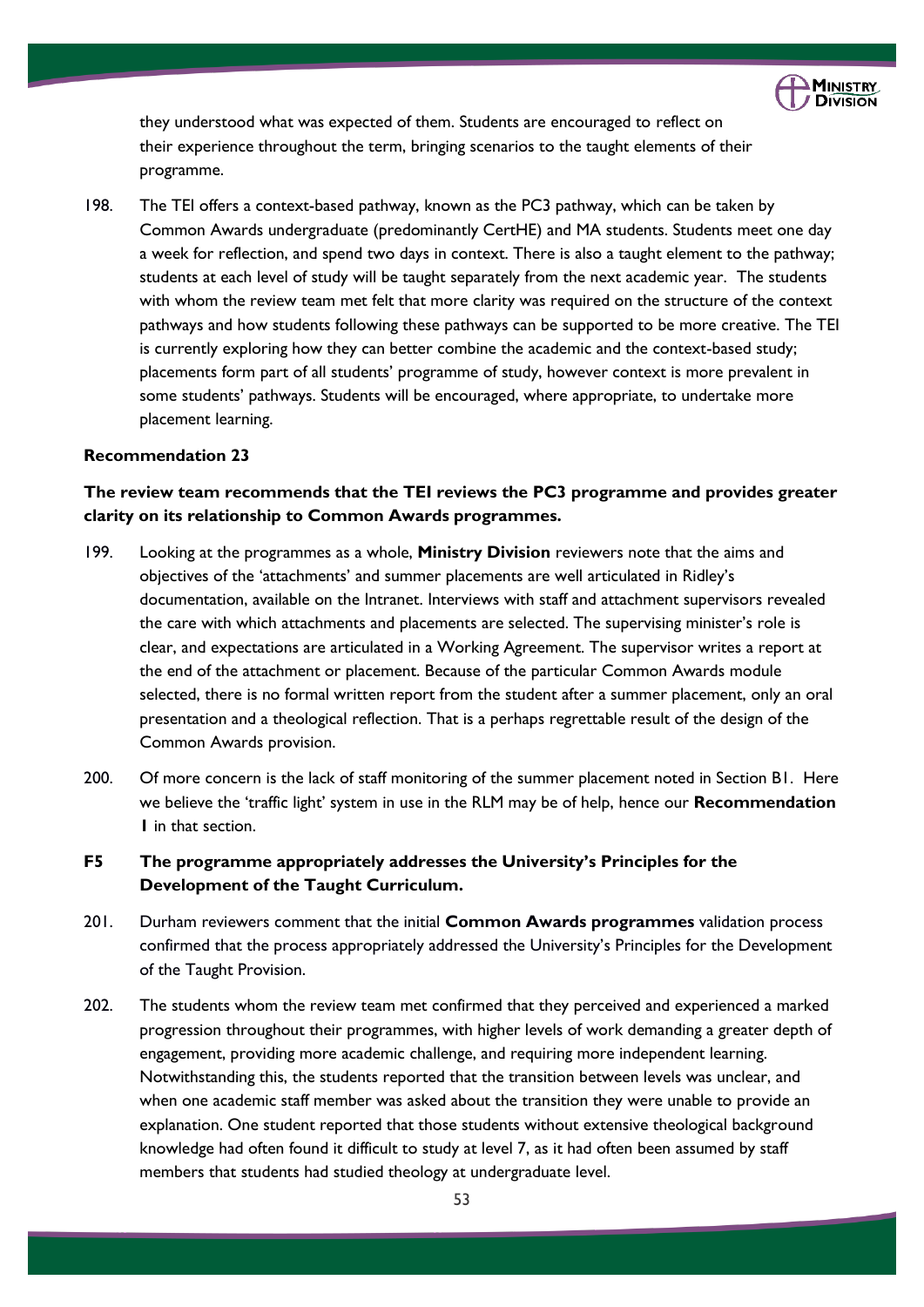

- 203. Students undertaking independent learning projects and dissertations reported that appropriate support and guidance is provided to complete the assignment.
- 204. Time constraint have meant that staff at the TEI had been unable to dedicate as much time as they would like to research-led teaching. The TEI reported that they felt there was more opportunity for research-led teaching at Level 5 and above, but nonetheless where possible staff members linked their experience in practice with the academic programme. Academic staff are encouraged to take part in research activities, and a new research seminar in one of the Federation Houses also allows staff to further pursue research interests.
- 205. The reviewers concluded that the programmes appropriately address the University's Principles for the Development of the Taught Curriculum.
- 206. On Ridley specifically, **Ministry Division** reviewers add that several Ridley staff articulated the way their research informed their teaching. It is clear, and characteristic of the sector, that opportunities for full-time staff to sustain major research projects are limited. However, one staff member is able to retain a significant commitment in the USA, and a new staff member had received both permission and encouragement to develop his skills through a part-time PhD.
- 207. The impact of internationally excellent research on the Cambridge University provision was very much appreciated by students. At the same time, Ridley staff recognise that occasionally careful tutorial support may be necessary to enable students to appropriate and deploy insights from Divinity Faculty teaching.

# **F6 The programme is subject to appropriate processes for curriculum review, including mechanisms for student representation and engagement.**

- 208. Members of staff in the TEI are involved in the TEI's processes for curriculum monitoring, review and enhancement. Student feedback on teaching is requested. The TEI has submitted a number of curriculum development proposals since the initial validation, including the introduction of new programmes and modules, and other more minor changes to programmes and modules, such as a change to an assessment option for a module.
- 209. Teaching staff actively request student feedback via module evaluation questionnaires (MEQs). The TEI had found that asking more focused questions about the learning experience has improved response rates. Feedback from MEQs is reviewed in detail by relevant members of the core academic team, and key issues are considered by the Academic Oversight Group for Common Awards, where student representatives are present. The Group approves any changes to be made as a result of student feedback; these changes are communicated effectively to the student body, either via the student representatives or through the Moodle virtual learning environment.
- 210. Members of staff from within the TEI contribute to the Common Awards Annual Self-Evaluation (ASE) process. The TEI expressed the opinion that while the ASE process had been helpful in providing a structured approach to reflecting on what had changed over the course of the academic year, further work could be completed to compare data with previous years to provide more useful feedback to TEI staff members.
- 211. The reviewers concluded that the **Common Awards programmes** are subject to appropriate processes for curriculum review, including mechanisms for student representation and engagement.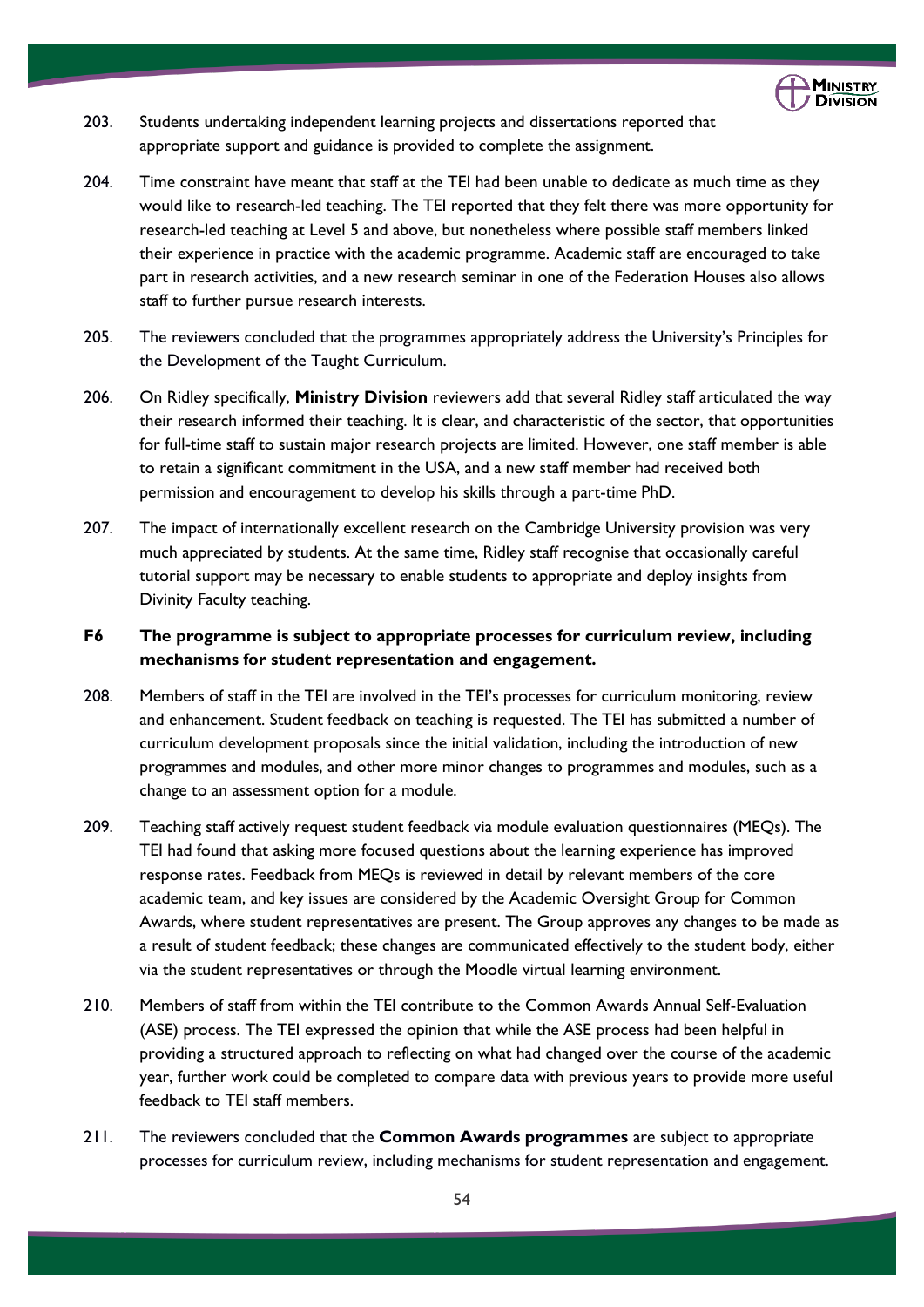

- 212. Looking at Ridley programmes as a whole, **Ministry Division** reviewers add that the Cambridge awards have recently been subject to extensive review, with student engagement. CTF includes student representation on their Board, and seeks to strengthen the student voice further.
- 213. The extensive consultation of Ridley students on all areas of their formation, including the use of the Quality Advisor, academic feedback through the relevant 'deacon', and annual meetings of the relevant cohorts, was exemplary.

**Subject to the implementation of the recommendations in this section, the review team has Confidence with regard to Criterion F: Taught Programmes.**

# **CONCLUSION**

**Overall outcome:** 

**The review team has Confidence in Ridley Hall in preparing candidates for ordained ministry.**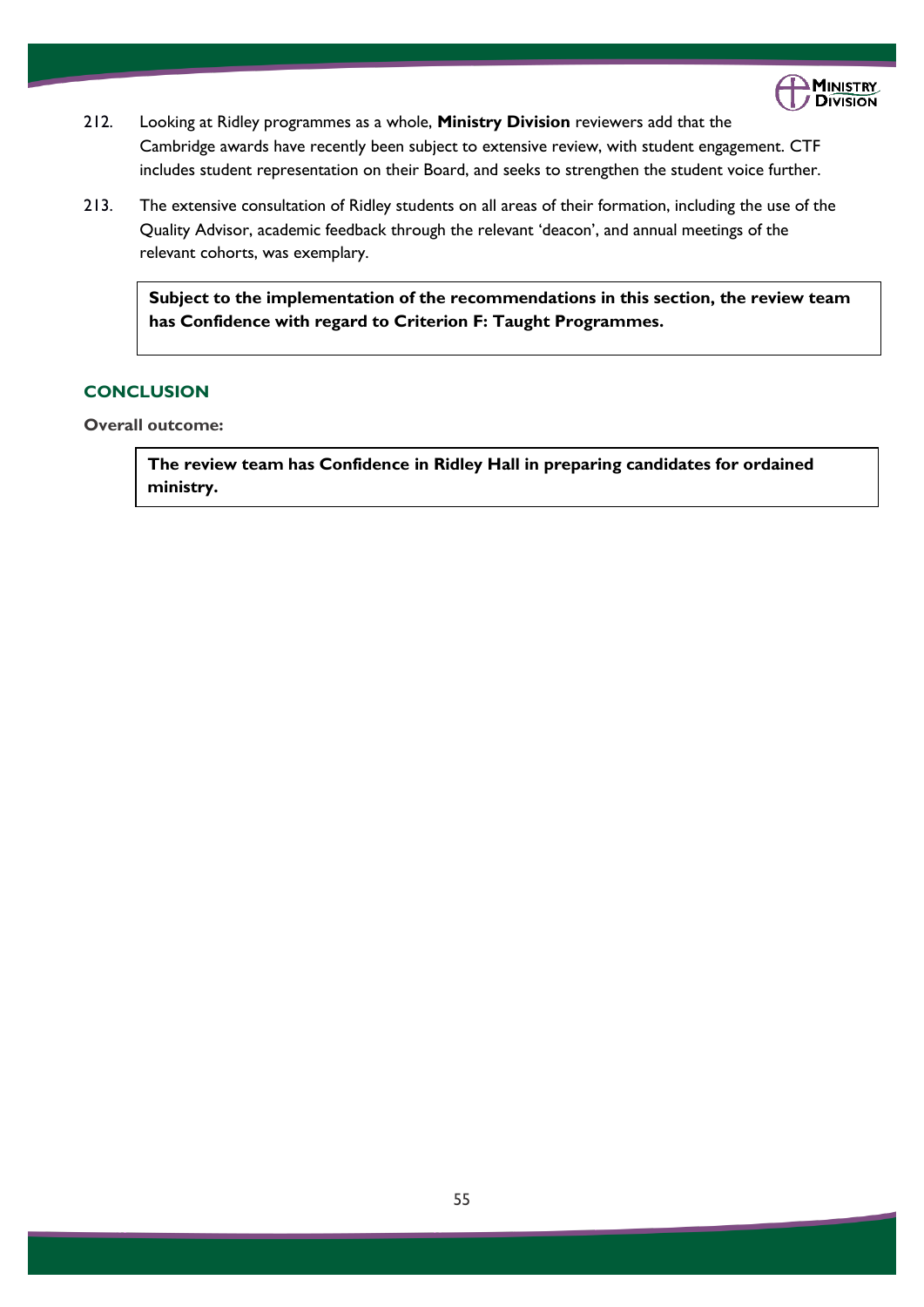

# **LIST OF COMMENDATIONS**

### **Commendation 1**

We commend the clarity of the purpose and vision of the Hall and the energy, focus and teamwork which is shaping and driving the development plans to deliver it.

### **Commendation 2**

We commend the development of Ridley Lay Ministry, and its increasing integration into the whole life of the college is an area of great fruitfulness and potential.

### **Commendation 3**

We commend the commitment shown by all staff to the support of students and their families

# **Commendation 4**

We commend the commitment of staff to the modelling of appropriate behaviours in their patterns of prayer, worship, work, study and rest – while noting also our Recommendation 12 that the Ridley community should engage more intentionally with Evening Prayer.

#### **Commendation 5**

We commend Ridley's transformation in leadership and governance in the last 2 years which has created a solid foundation for wise future development and innovative growth.

#### **Commendation 6**

We affirm the very positive and honest leadership and collaboration modelled by the Principal and his team. We commend their ability to listen and to learn from feedback.

#### **Commendation 7**

We commend the composition, development and leadership of the Board of Trustees, which are exemplary and could act as a model for effective governance in many spheres of church life.

# **Commendation 8**

We commend Ridley for the considerable energy and creativity it is applying to the development of its site, RLM and ancillary business opportunities.

# **Commendation 9**

We commend Ridley Hall on its hospitality to different traditions and for creating a community which allows for a safe exploration of and growth in faith, and in which students learn to disagree well.

### **Commendation 10**

We commend the missional focus both in college, particularly in the teaching and through Emmaus, and through well-chosen attachments and placements which give a broad range of missional experience.

# **Commendation 11**

We commend the way in which Morning Prayer forms a foundation for the College's life of prayer and the various ways in which this happens.

# **Commendation 12**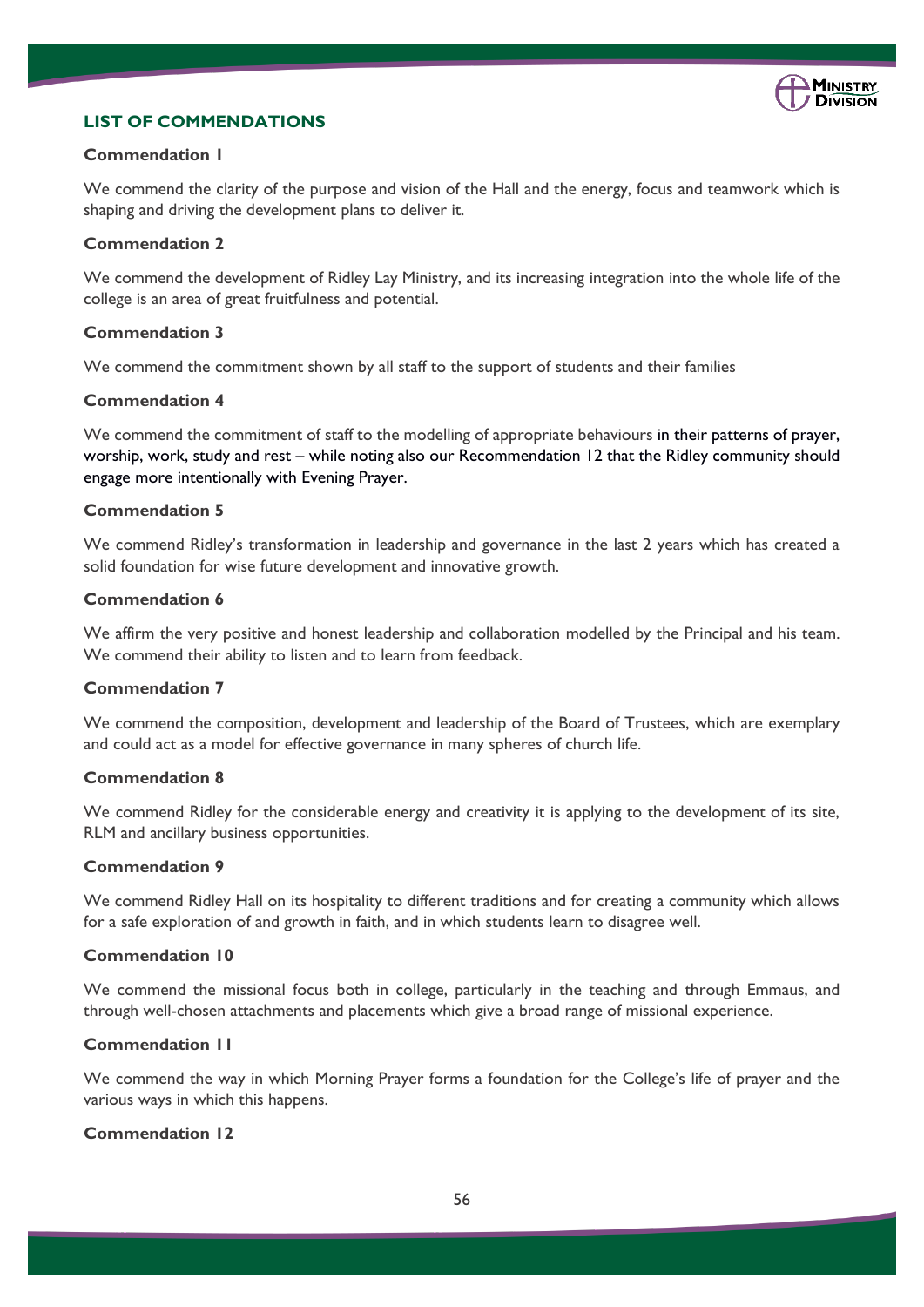

We commend the attention given to exploring different spiritual traditions and the expectation that all students will find a Spiritual Director.

# **Commendation 13**

We commend Ridley's honest and clear reporting to Dioceses on students' formation.

# **Commendation 14**

The review team commends the TEI for the considered approach to study skills and support.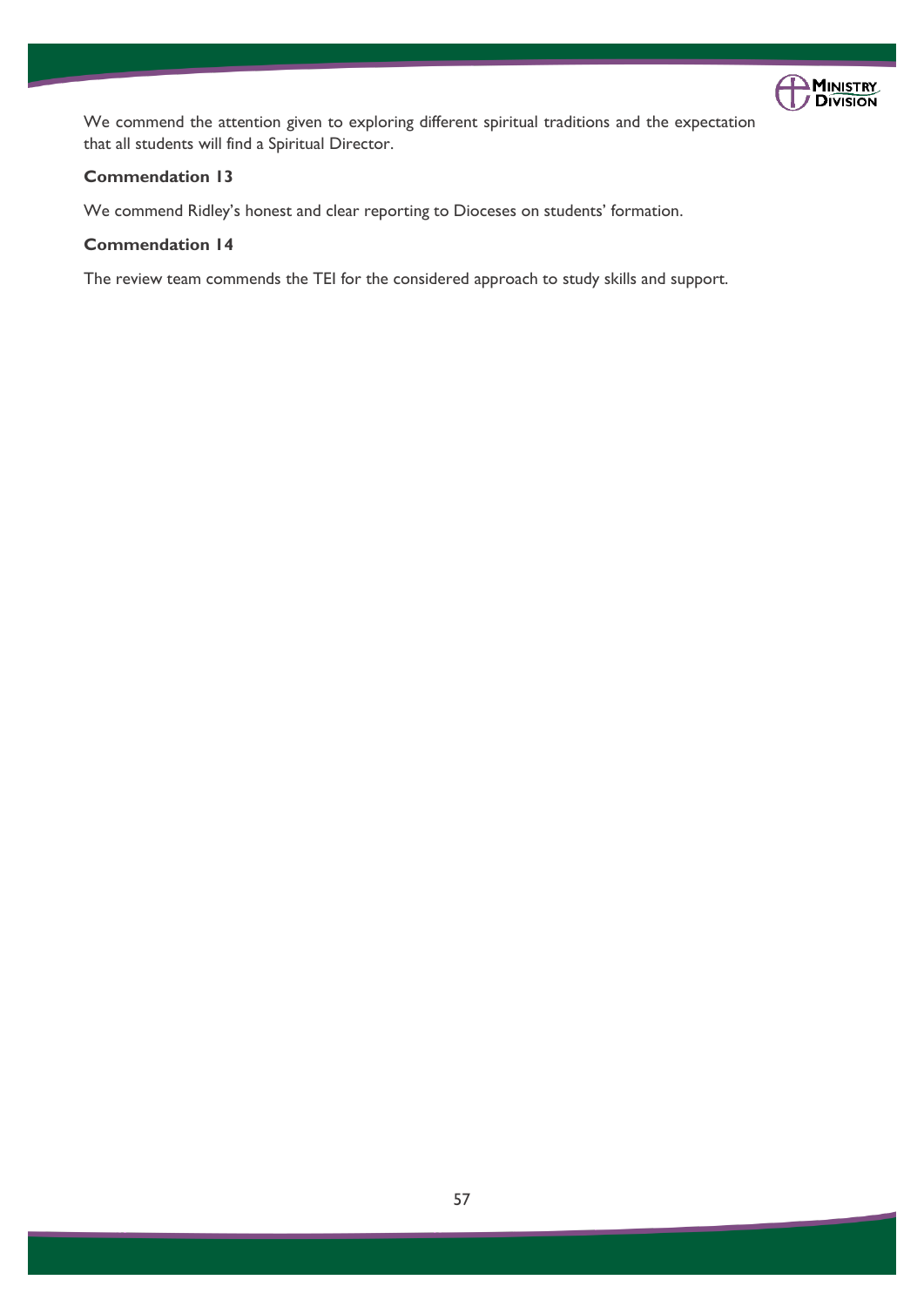

# **LIST OF RECOMMENDATIONS**

#### **Recommendation 1**

We recommend that the College implements the 'Traffic Light' system already in use by Ridley Lay Ministry to support monitoring and oversight of ordinands' attachments and placements.

#### **Recommendation 2**

We recommend that the college develops a 5 year business plan which incorporates all elements of its current plans, plus additional thinking about its response to potential changes in RME, in a coherent whole.

### **Recommendation 3**

We recommend that more attention is given to using the Five Guiding Principles as a vehicle for discussion around the different theological views on women's ministry in the Church of England.

#### **Recommendation 4**

We recommend that the College gives further weight to the importance of Evening Prayer and, furthermore, that this needs to be led by the example of staff.

#### **Recommendation 5**

We recommend that the Pioneer track be reviewed in the light of national church priorities

#### **Recommendation 6**

The review team recommends that the TEI ensures that the Federation's Common Awards Management Committee remains a single point of oversight for the whole TEI, and that all delivery centres formally report appropriate matters to the committee.

# **Recommendation 7 (Ministry Division reviewers)**

We recommend that the Board of the CTF articulate more explicitly the quality assurance procedures to be used in the case of instructors on CTF modules who prove unresponsive to reasonable feedback on their performance.

#### **Recommendation 8**

The review team also recommends that the TEI ensures that module information provided to students routinely contains module learning outcomes.

#### **Recommendation 9**

The review team recommends that the TEI explores ways in which module information can be provided to students in advance of module enrolment, in order to facilitate discussions with academic staff on module diets and programme pathways.

#### **Recommendation 10**

The review team recommends that the TEI considers the opportunities to further support students with additional needs (such as providing information on coloured backgrounds).

### **Recommendation 11**

The review team recommends that the TEI clarifies and simplifies the complaints procedure.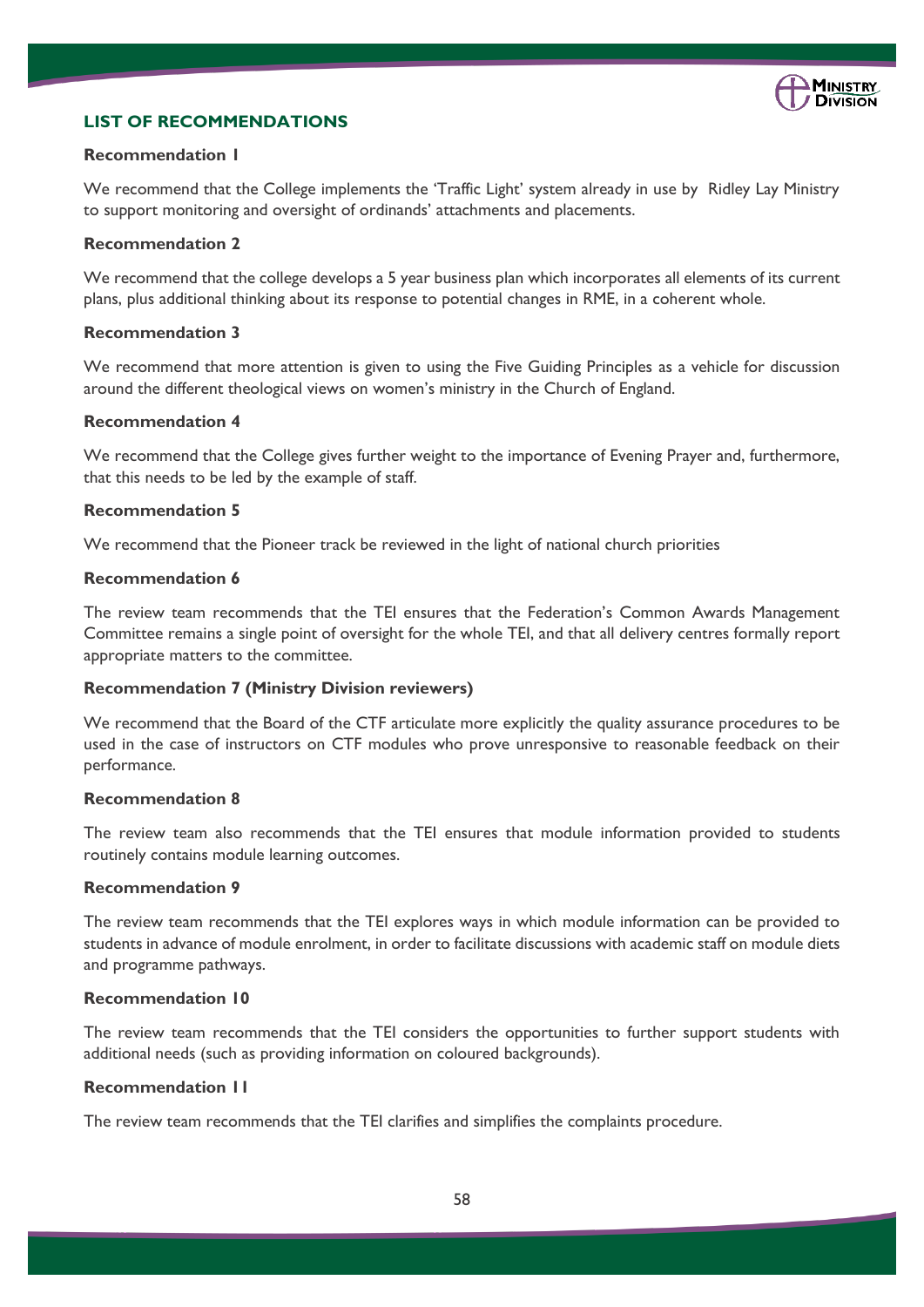

### **Recommendation 12**

The review team recommends that the TEI ensures that moderation processes require moderators to provide feedback on the quality of assessment feedback provided to students.

#### **Recommendation 13**

The review team recommends that the TEI monitors, via the Oversight Group (Management Committee), assessment feedback return times.

#### **Recommendation 14 (Ministry Division reviewers)**

We recommend that Ridley provides clear, non-technical explanations of the range and nature of the awards available to prospective ordinands, and that the academic information most commonly needed by students be consolidated in a more accessible form, and available not only on the intranet but alongside the prospectus.

#### **Recommendation 15**

The review team recommends that the TEI undertakes a systematic review of the programme and module information on Moodle to ensure the accuracy, currency and ease of navigation for students.

#### **Recommendation 16 (Ministry Division reviewers)**

We recommend that contingency plans are put in place, such that if the new library cannot be in place for the 2020-21 academic year, wheelchair-accessible study space can be made available.

#### **Recommendation 17**

The review team recommends that the TEI implements the peer review policy across all staff, and use the outcomes, where possible, to support staff development.

#### **Recommendation 18**

The review team recommends that the TEI ensures a consistent approach to staff induction across the TEI.

#### **Recommendation 19 (Ministry Division reviewers)**

We recommend that Ridley complete and reflect upon the mapping exercise relating academic provision to Formation Criteria in respect of BTh and Tripos students, with particular attention to the provision for Year 3 students (e.g. those doing the Cambridge MPhil). Also that further attention is given to the needs of research students for pastoral and practical formation.

#### **Recommendation 20**

The review team recommends that the TEI keeps under review the information provided to students and tutors on the expectations of each assessment task.

# **Recommendation 21**

The review team recommends that the TEI undertakes a review of all instances where content is delivered across academic levels to ensure its appropriateness, and seek approval from the University

# **Recommendation 22 (Ministry Division reviewers)**

We recommend that the Emmaus programme is reviewed after three years of implementation, the review to involve an external reviewer, and that feedback is sought from curates who have been through the programme, and their training incumbents.